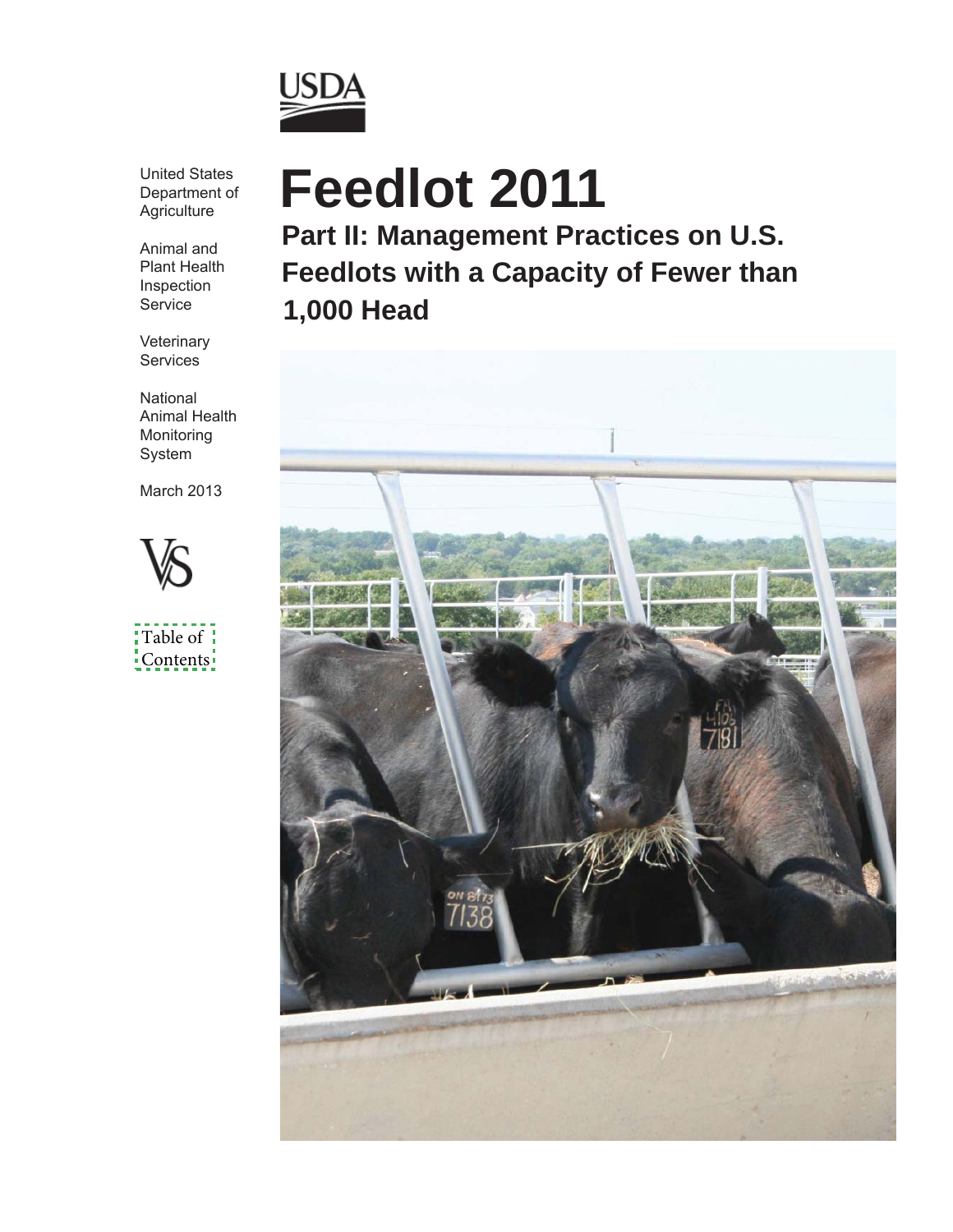The U.S. Department of Agriculture (USDA) prohibits discrimination in all its programs and activities on the basis of race, color, national origin, age, disability, and where applicable, sex, marital status, familial status, parental status, religion, sexual orientation, genetic information, political beliefs, reprisal, or because all or part of an individual's income is derived from any public assistance program. (Not all prohibited bases apply to all programs.) Persons with disabilities who require alternative means for communication of program information (Braille, large print, audiotape, etc.) Should contact USDA's TARGET Center at (202) 720–2600 (voice and TDD).

To file a complaint of discrimination, write to USDA, Director, Office of Civil Rights, 1400 Independence Avenue, S.W., Washington, D.C. 20250–9410, or call (800) 795–3272 (voice) or (202) 720–6382 (TDD). USDA is an equal opportunity provider and employer.

Mention of companies or commercial products does not imply recommendation or endorsement by the USDA over others not mentioned. USDA neither guarantees nor warrants the standard of any product mentioned. Product names are mentioned solely to report factually on available data and to provide specific information.

USDA–APHIS–VS–CEAH–NAHMS NRRC Building B, M.S. 2E7 2150 Centre Avenue Fort Collins, CO 80526–8117 970.494.7000

# http://www.aphis.usda.gov/nahms

# #627.0313

Cover photograph courtesy of Geni Wren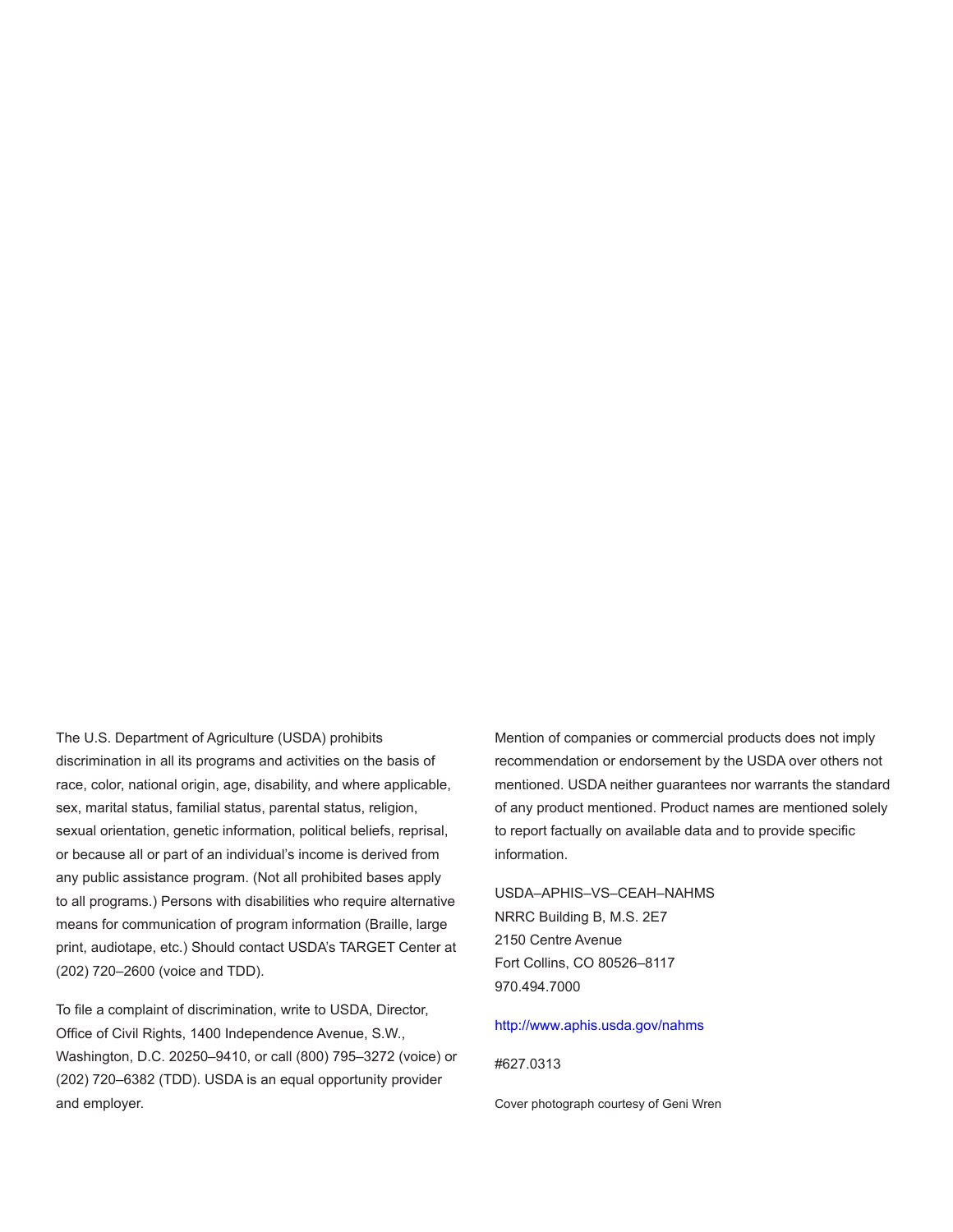# **Items of Note**

The National Animal Health Monitoring System's (NAHMS) Feedlot 2011 study updates information on the U.S. cattle feedlot industry previously collected during the NAHMS Feedlot '99 study: (http://www.aphis.usda.gov/nahms). As with the Feedlot '99 study, Feedlot 2011 takes a broad look at animal health and management practices on feedlots throughout the major cattle feeding region of the United States. One component of Feedlot 2011 focused on small feedlots with a capacity of fewer than 1,000 head located in 13 States. The other component of Feedlot 2011 focused on large feedlots (1,000 or more head capacity) in 12 States. This report provides estimates for feedlots with a capacity of fewer than 1,000 head. Study results for feedlots with a capacity of 1,000 or more head are available in "Part I: Management Practices on U.S. Feedlots with Capacity of 1,000 or More Head" available at http://www.aphis.usda.gov/nahms.

In general, cattle feedlots receive cattle from throughout the United States. Feedlots typically provide cattle with high-energy diets in order to grow them to an acceptable size with an appropriate degree of finishforthe slaughter market. Depending on their arrival weight, cattle may spend anywhere from a few months to nearly a year in the feedlot. Typical feedlot stays last slightly less than 6 months.

The majority of feedlots with a capacity of fewer than 1,000 head (77.0 percent) placed only beef breed or cross-breed cattle (p 5). Most of the animals placed in these feedlots (76.0 percent) were less than 700 lb at placement (p 8). Less than 10 percent of animals placed in feedlots with a capacity of fewer than 1,000 head were placed for purposes other than slaughter, such as for development of breeding animals (p12). Nearly half of the cattle placed in these feedlots (42.8 percent) were sourced from auction markets (p 14).

Overall, 83.4 percent of cattle placed in feedlots with a capacity of fewer than 1,000 head were processed as a group after arrival (p 20). Over 80 percent of these cattle (83.8 percent) received a treatment for parasites and/or were vaccinated against respiratory diseases (92.6 percent) [p 23]. Relatively few of these feedlots used any feed additives such as ionophores, or coccidiostats in the rations of cattle placed (p 30).

Most of the cattle shipments leaving feedlots with a capacity of fewer than 1,000 head (67.3 percent) went directly to slaughter (p 40). However, 32.2 percent of shipments went to a sales/auction facility.

Approximately half of operators on feedlots with a capacity of fewer than 1,000 head (51.6 percent) were somewhat familiar or very familiar with the Beef Quality Assurance (BQA) program (p 43). Only 29.0 percent were not at all familiar with the BQA program. The perceived importance of various BQA practices was higher among feedlots more familiar with the program (p 48).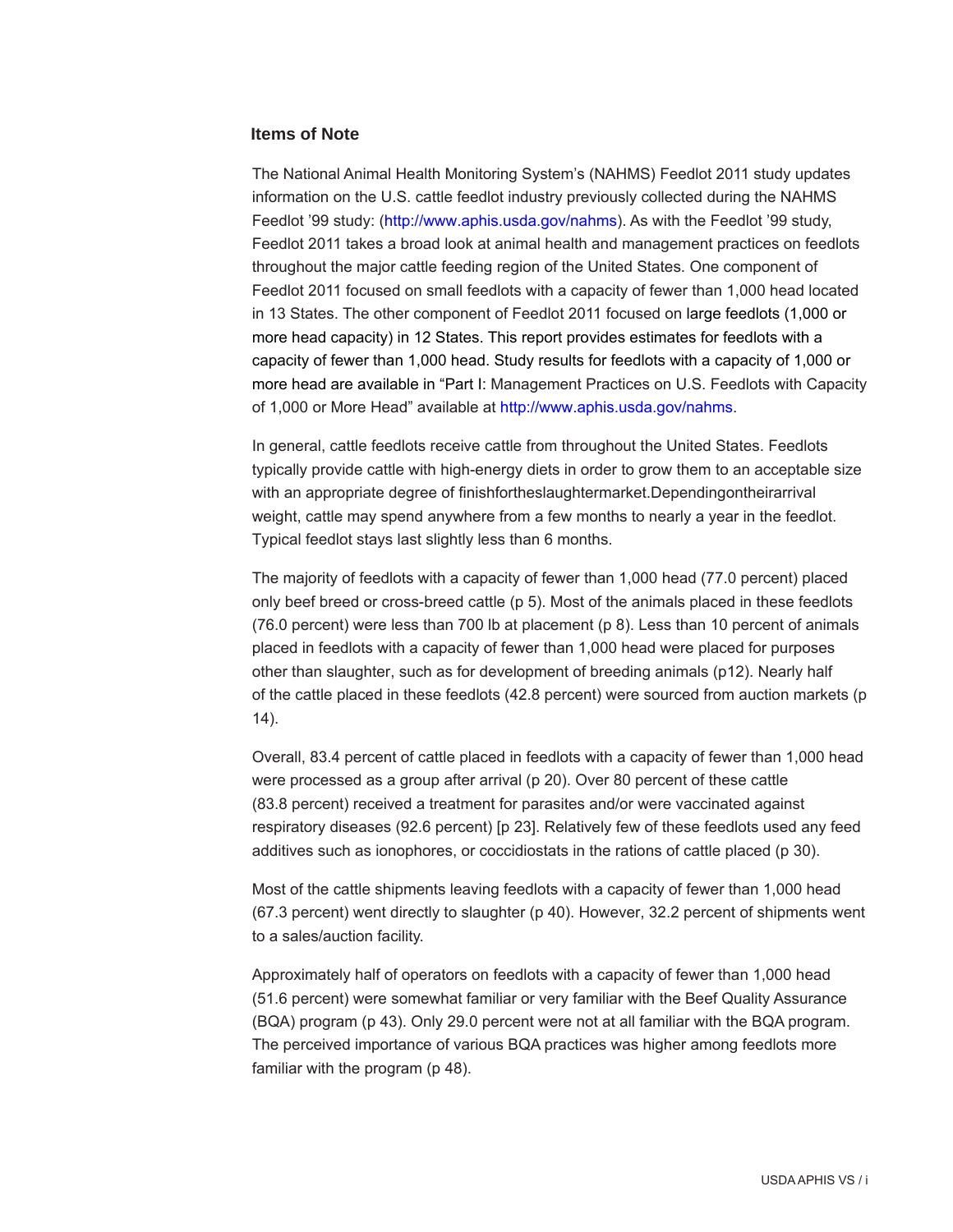# <span id="page-3-0"></span>**Table of Contents**

# **[Introduction](#page-8-0) 1**

Terms Used in This Report 3

# **[Section I: Population Estimates](#page-12-0) 5**

# **[A. Placement Pro](#page-12-0)file 5**

- 1. Cattle type 5
- 2. Placements not intended for slaughter 11

# **[B. Source of Cattle](#page-20-0) 13**

- 1. Description of origin and source 13
- 2. Source of arriving shipments 16
- 3. Average distance shipments traveled to feedlot 17
- 4. Shipments crossing State lines 18

# **[C. Arrival Management](#page-26-0) 19**

- 1. Timing of initial processing 19
- 2. Cattle processing procedures 21
- 3. Modification of antibiotic and vaccination procedures 24
- 4. Animal identification 26

## **[D. Nutrition Management](#page-37-0) 30**

- 1. Feed additives 30
- 2. Use of a nutritionist 33

# **[E. Health Management](#page-41-0) 34**

- 1. Frequency of pen-riding or walking 34
- 2. Use of a veterinarian 35
- 3. Use of antibiotics 36

# **[F. Outcome and Destination of Cattle](#page-46-0) 39**

- 1. Outcome 39
- 2. Destination of shipments 40
- 3. Average distance shipments traveled to destination 41
- 4. Shipments crossing State lines 42

# **[G. Quality Assurance](#page-50-0) 43**

- 1. Familiarity with the Beef Quality Assurance program 43
- 2. Importance of BQA practices 46

# **[H. Environment](#page-60-0) 53**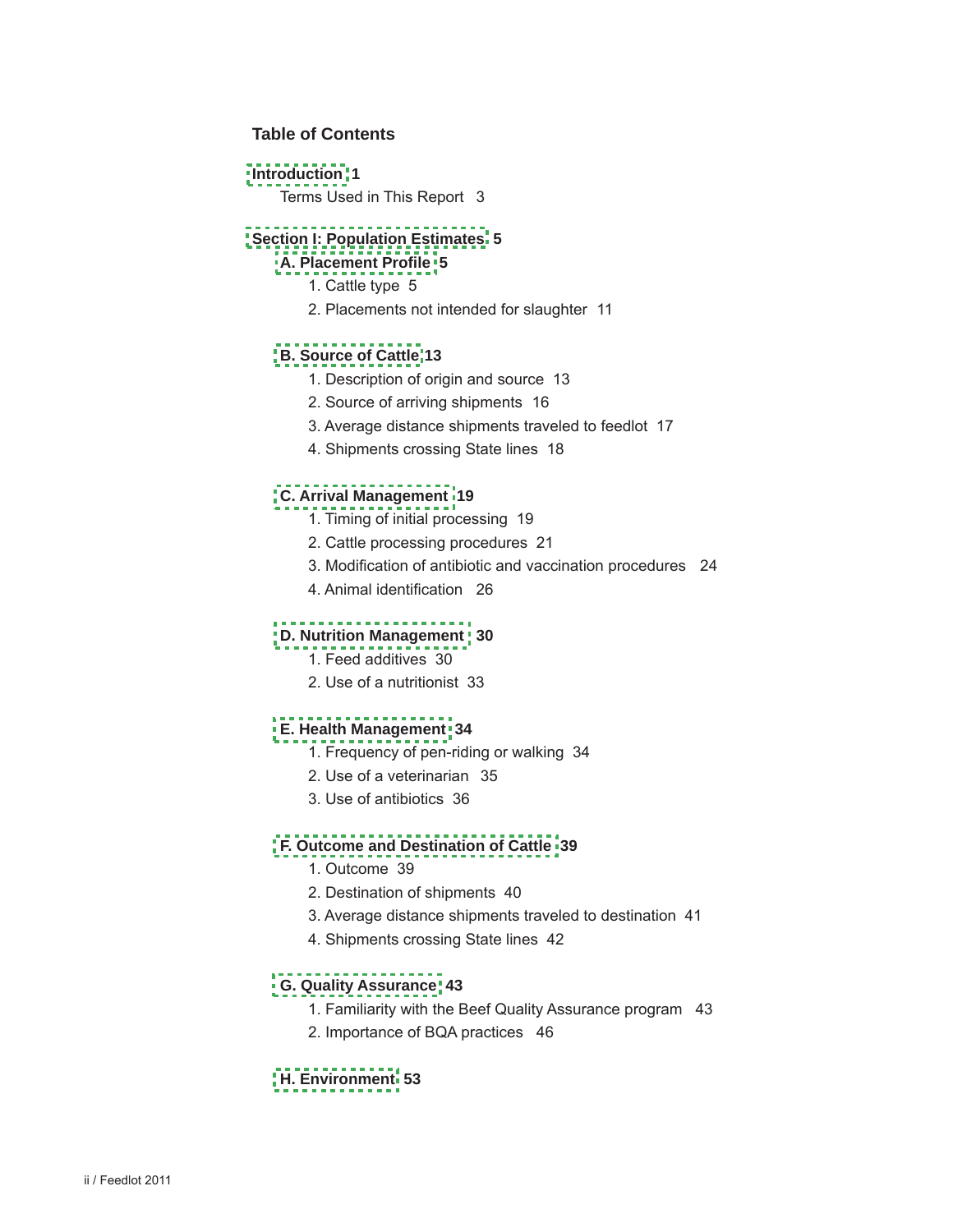**[Section II: Methodology](#page-62-0) 55**

- **A. Needs Assessment 55**
- **B. Sampling and Estimation 56**
- **C. Data Collection 57**
- **D. Data Analysis 57**
- **E. Sample Evaluation 58**

**[Appendix I:](#page-66-0) Sample Profile 59** 

**[Appendix II:](#page-67-0) Feedlots and Inventory, Fewer than 500 Head Capacity for Selected States, 2007 60**

**[Appendix III:](#page-68-0) U.S. Feedlots and Inventory by Capacity 61**

**[Appendix IV:](#page-69-0) Study Objectives and Related Outputs 62**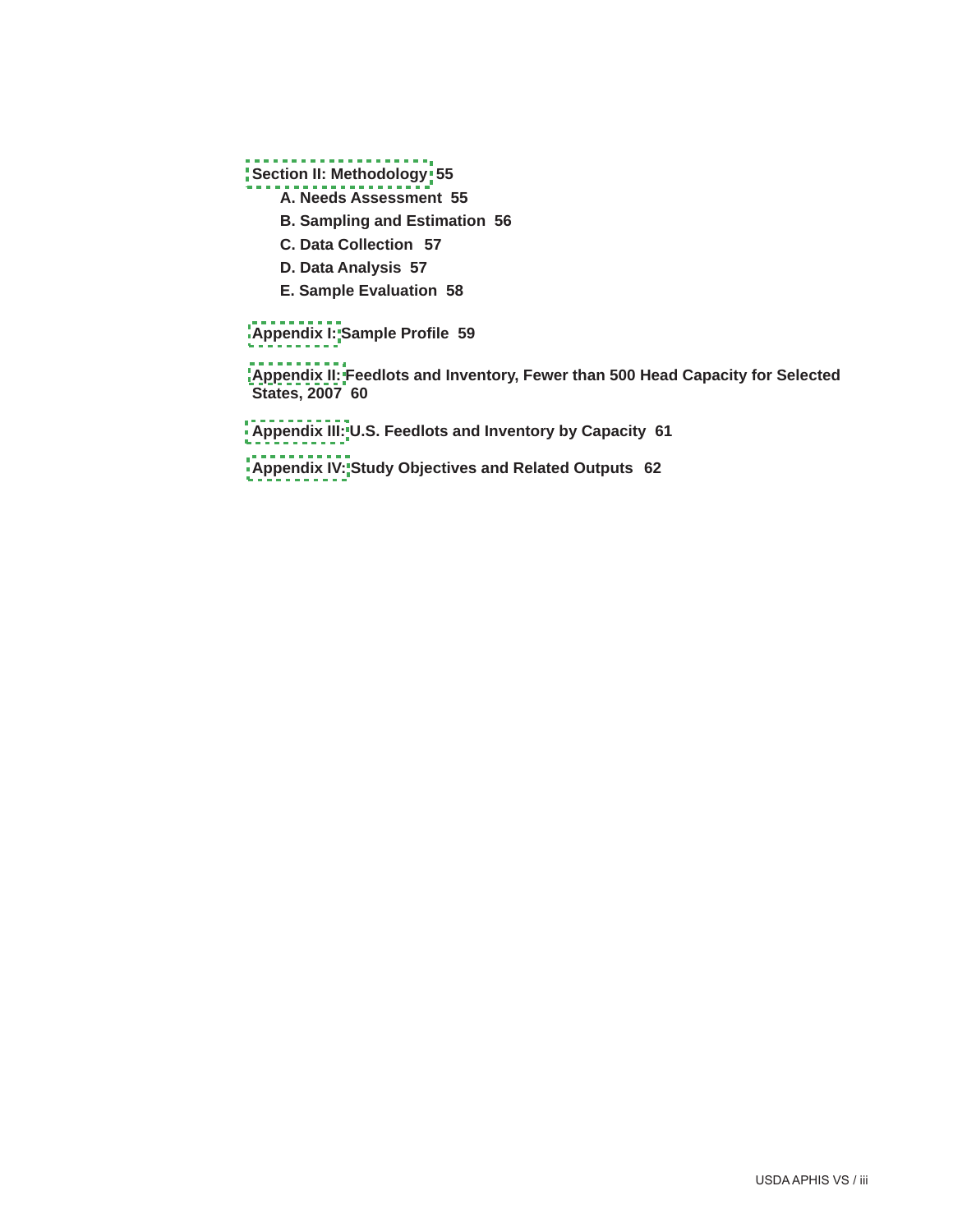# **Acknowledgments**

This report was a cooperative effort between two U.S. Department of Agriculture (USDA) Agencies: the National Agricultural Statistics Service (NASS) and the Animal and Plant Health Inspection Service (APHIS).

We'd like to thank the NASS enumerators who contacted beef feedlot operators and collected the data. Their hard work and dedication were invaluable. We'd also like to thank the personnel at the USDA–APHIS–Veterinary Services' Centers for Epidemiology and Animal Health for their efforts in generating and distributing this report.

All participants are to be commended, particularly the feedlot operators whose voluntary efforts made the Feedlot 2011 study possible.

mangum

Larry M. Granger **Director** Centers for Epidemiology and Animal Health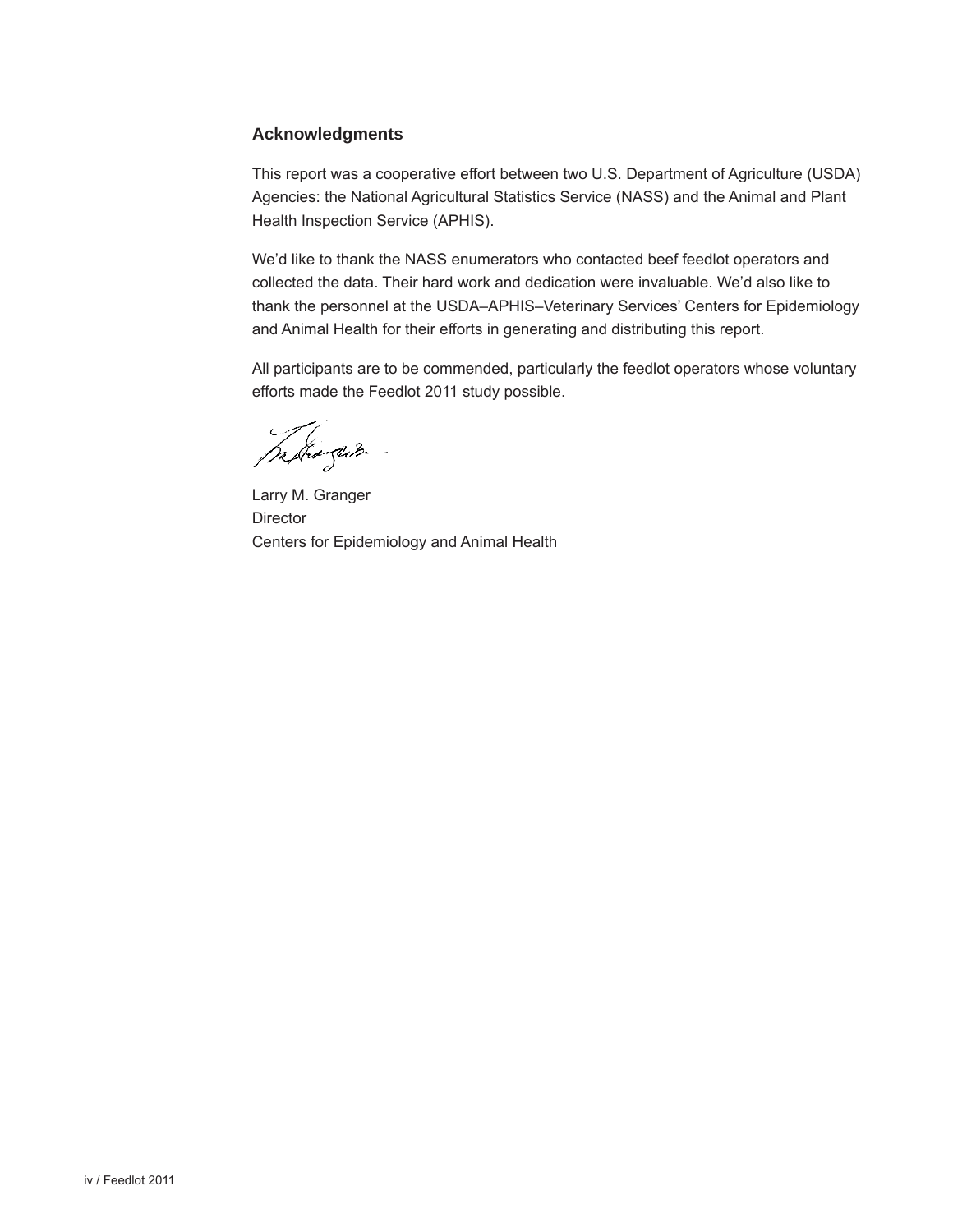# **Suggested bibliographic citation for this report:**

USDA. Feedlot 2011 "Part II: Management Practices on U.S. Feedlots with a Capacity of Fewer than 1,000 Head." USDA–APHIS–VS–CEAH–NAHMS. Fort Collins, CO #627.0313

# **Contacts for further information:**

Questions or comments on data analysis: Dr. David Dargatz (970) 494-7000 Information on reprints or other reports: Ms. Abby Zehr (970) 494-7000

# **Feedback**

Feedback, comments, and suggestions regarding Feedlot 2011 study reports are welcomed. You may submit feedback via online survey at: http://www.aphis.usda.gov/nahms (Click on "FEEDBACK on NAHMS reports.")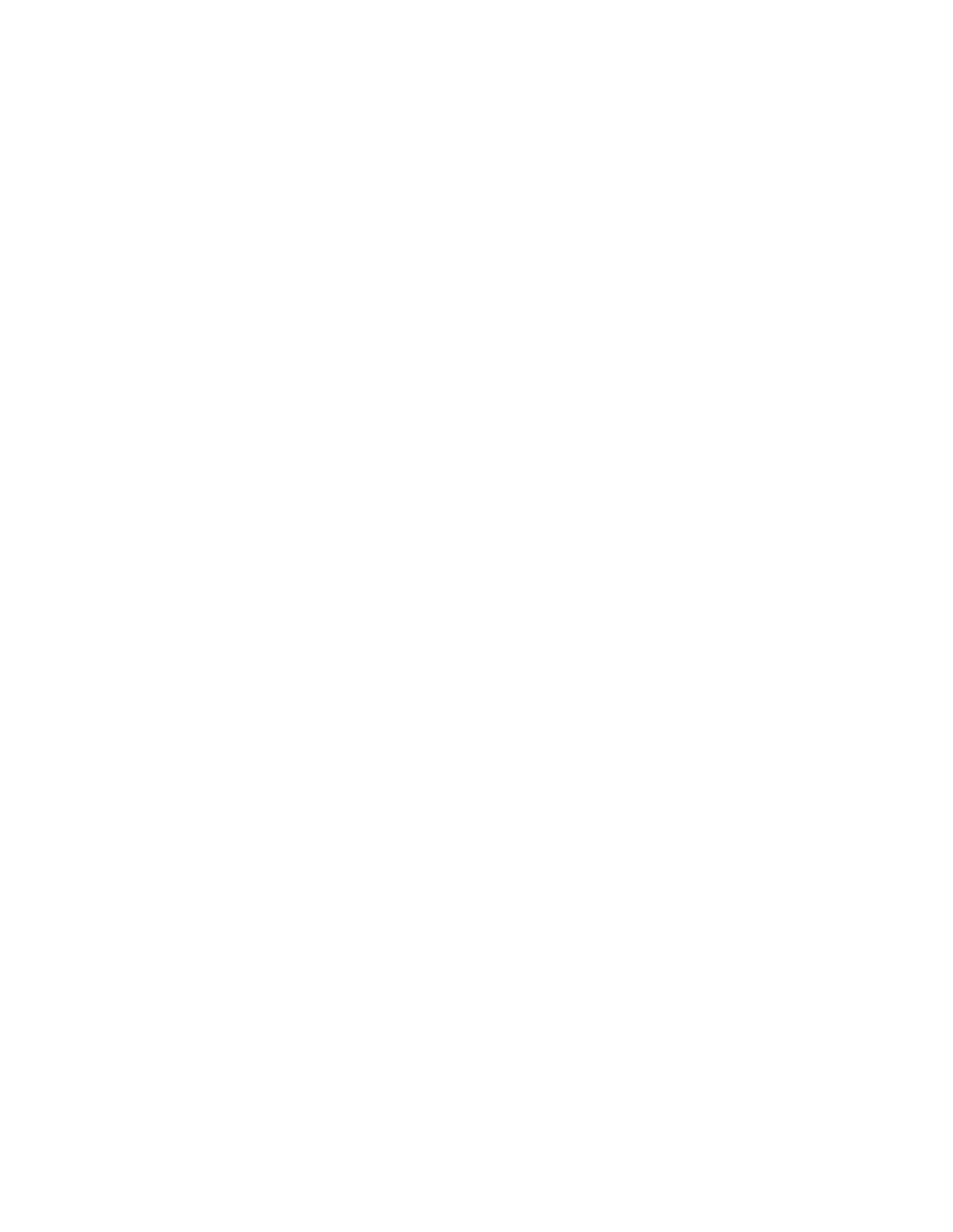# <span id="page-8-0"></span>**Introduction**

The National Animal Health Monitoring System (NAHMS) is a nonregulatory program of the U.S. Department of Agriculture's (USDA) Animal and Plant Health Inspection Service. NAHMS is designed to help meet the Nation's animal health information needs and has collected data on animal health and management practices on U.S. feedlots via two previous studies.

**The NAHMS 1994 Cattle on Feed Evaluation (COFE)** provided the first national information on the health and management practices of feedlots in the United States. Data were collected from 3,214 feedlots from 13 major cattle-on-feed States, which accounted for 85.8 percent of the U.S. cattle-on-feed inventory on January 1, 1994.

**The NAHMS Feedlot '99 study** was designed to provide participants and those affiliated with the cattle-feeding industry with information on the Nation's feedlot-cattle population to be used for education and research. For Feedlot '99, a statistically valid sample was selected so that inferences could be made to 100 percent of the cattle on feed in feedlots with a capacity of 1,000 head or more on January 1, 1999, in 12 participating States. These feedlots represented 82.1 percent of all cattle on feed on January 1, 2000, in the 50 States.

**The NAHMS Feedlot 2011 study** takes an in-depth look at large U.S. feedlots (1,000 or more head capacity) in 12 States\* and small feedlots (fewer than 1,000 head capacity) in 13 States (see map, next page). Small feedlots accounted for 16.0 percent of the January 1, 2011, inventory in all U.S. feedlots but 92.9 percent of all feedlots. The 13 States accounted for 85.4 percent of U.S. farms with fewer than 500 cattle on feed and 90.5 percent of the inventory on farms with fewer than 500 cattle on feed (source: NASS 2007 Census of Agriculture). Study results in this report reflect only small feedlots, which were divided into two groups: those with a capacity of 1 to 499 head and those with a capacity of 500 to 999 head.

\*See "Feedlot 2011, Part I: Management Practices on U.S. Feedlots with a Capacity of 1,000 or More Head" at http://www.aphis.usda.gov/nahms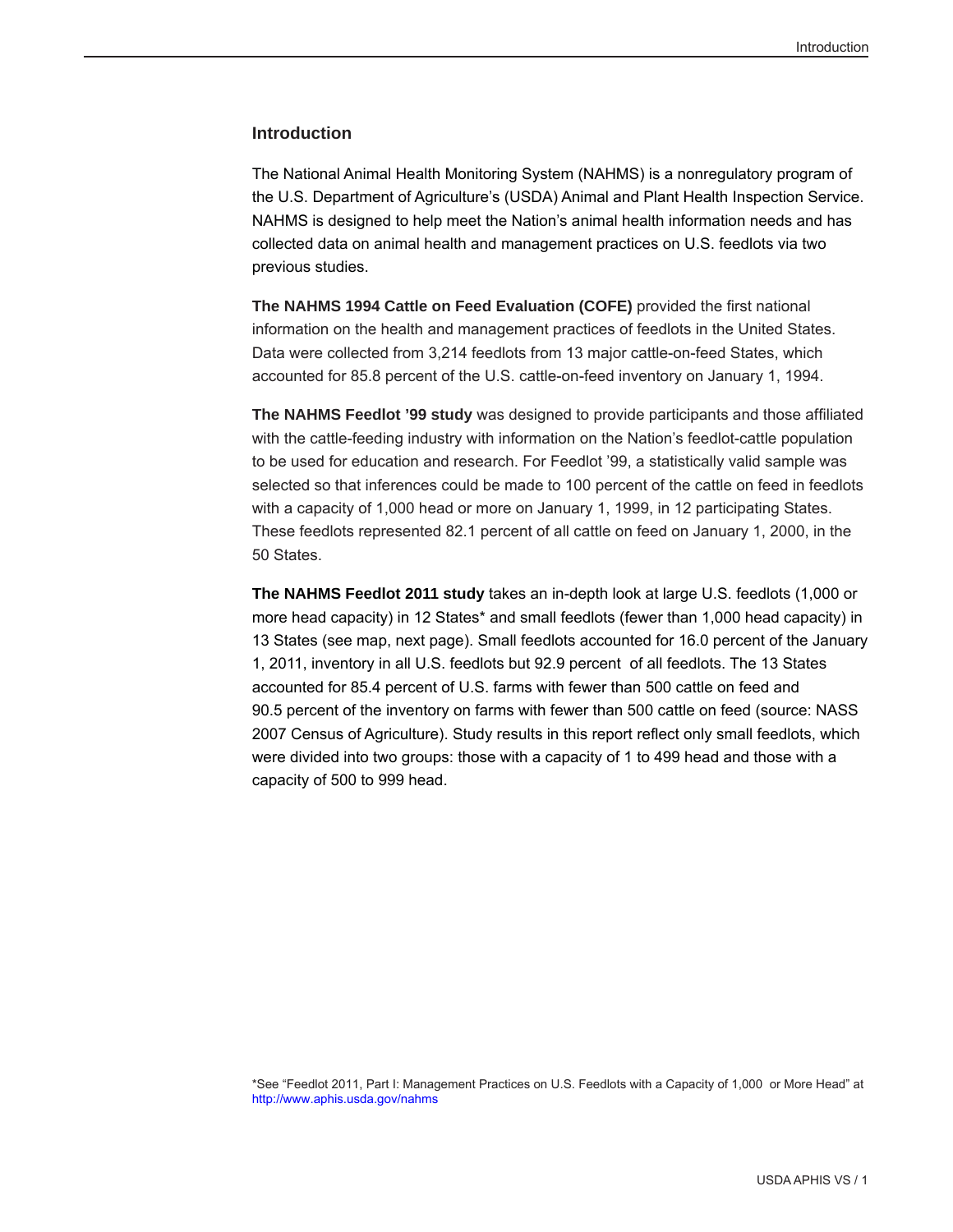

# **Participating States for feedlots with a capacity of fewer than 1,000 head**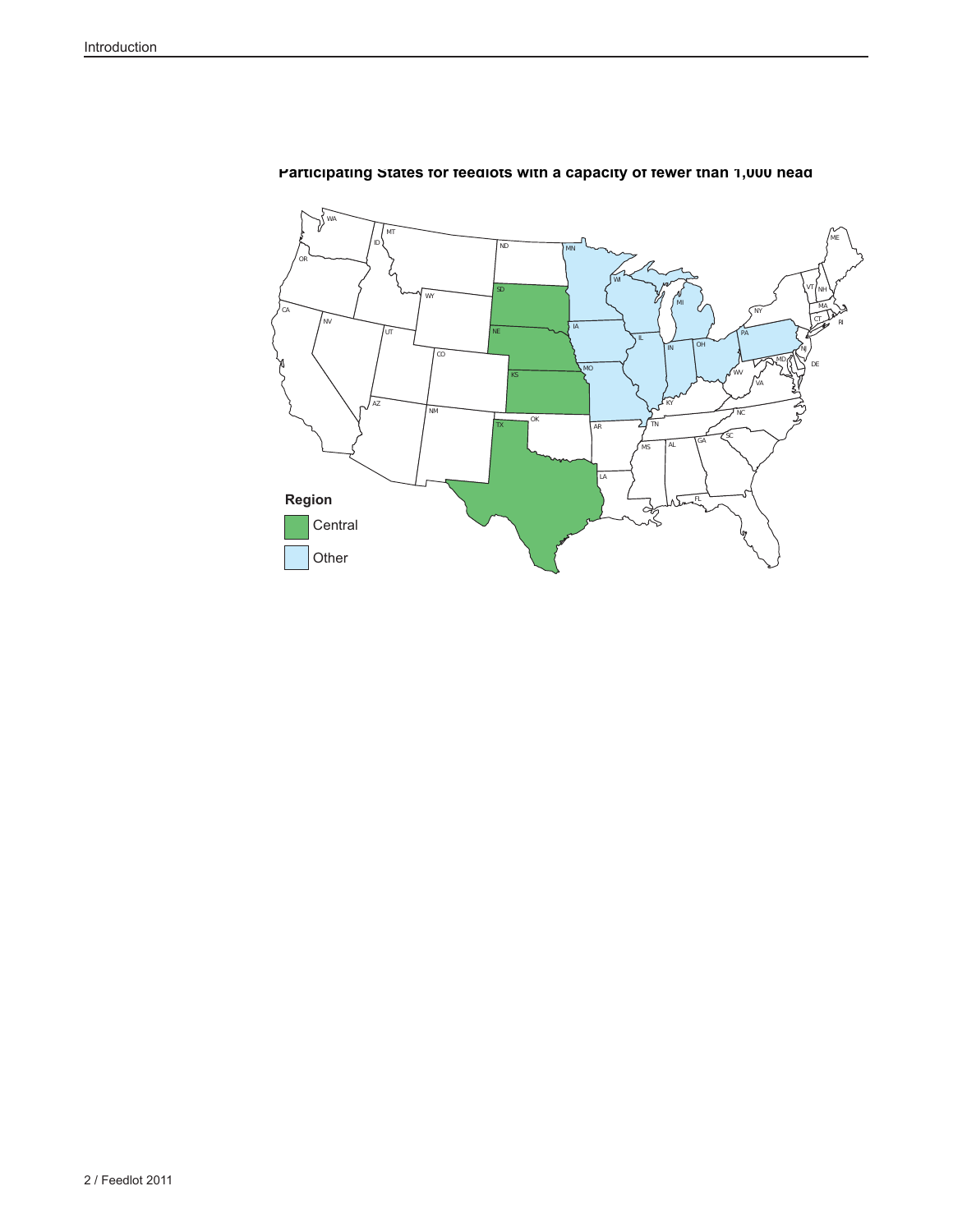### **Antibiotic:** A chemical compound generally produced by molds that has the ability to inhibit growth of or kill certain bacteria. Antibiotics are effective against illness caused by bacteria, but are ineffective against viruses. **Terms Used in This Report**

**Auction:** A public sale or auction barn where livestock and other animals are sold to the highest bidder.

**Beta-agonist:** Medicated feed additive that promotes growth.

**Brand:** Permanent scar on an animal's hide used to identify ownership or a unique herd number. It is made by applying an extremely hot or cold iron to the animal's hide.

**Breed:** Animals having a common origin and distinguishing characteristics.

**Cattle on feed:** Cattle or calves for slaughter market on full feed expected to produce a carcass grading of "select" or better. Animals being fed a high-energy ration of grain, silage, hay, and/or protein supplement for the slaughter market, excluding cattle being "backgrounded only" for later sale as feeders or later placement in another feedlot.

**Cattle placed/placement:** Cattle put in a feedlot, fed a high-energy ration, and intended for the slaughter market.

**Coccidiostat:** Drug that controls coccidiosis.

**Disease:** Any morbid condition that impairs the full productive potential of an animal.

**Feedlot:** The confined area where animals are fed.

**Feedlot capacity:** Size groupings based on feedlot capacity on January 1, 2011. The capacity is the total number of head that could be accommodated in the feedlot at one time.

**Hide:** The tanned or untanned skins of animals, especially of cattle, horses, sheep, and goats.

**Intramuscular injection:** An injection given in a muscle.

**Intravenous injection:** An injection given in a vein.

**Ionophore:** A drug given in feed that promotes the efficient use of feedstuffs by altering the fermentation pattern in the rumen.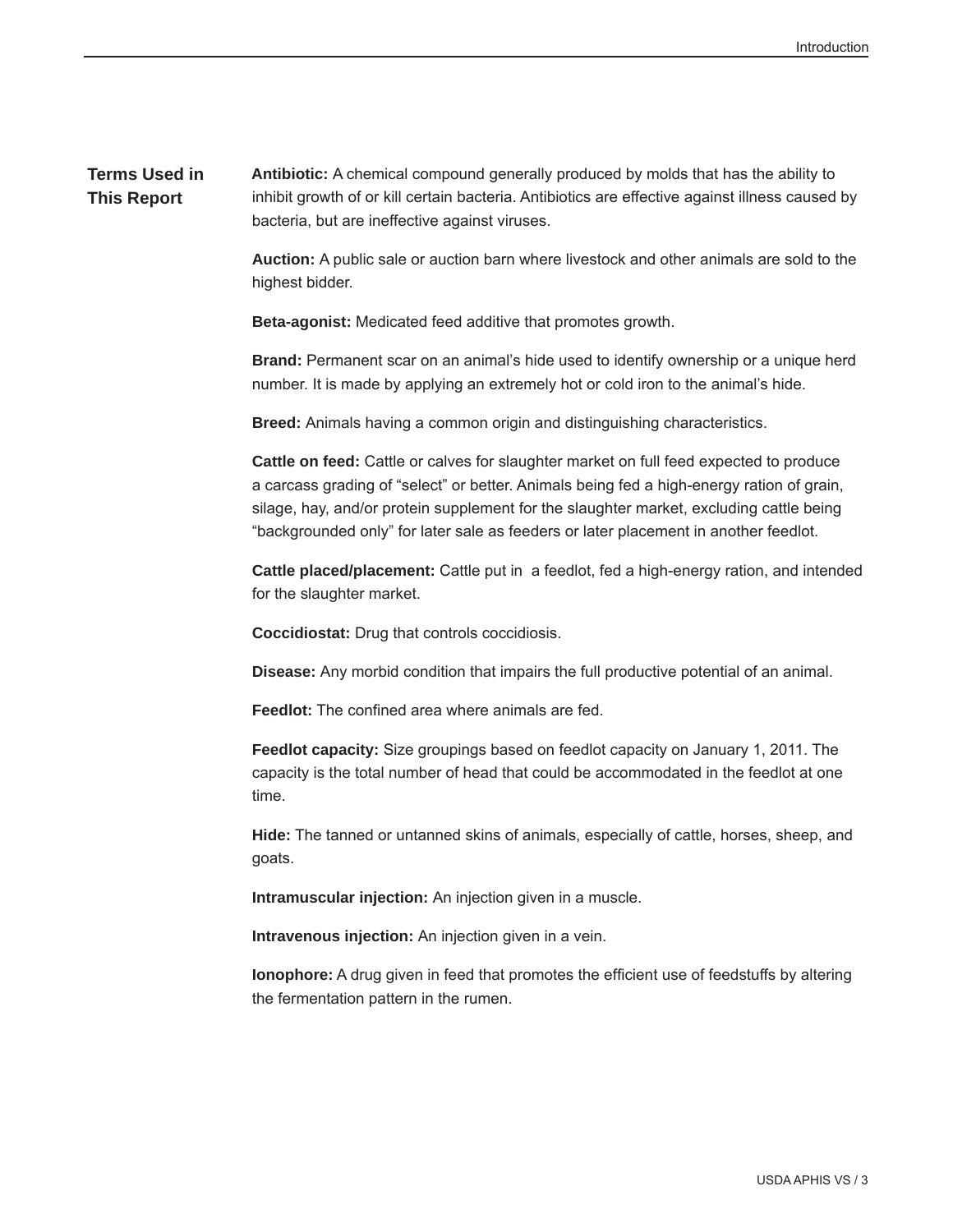**Population estimates:** Estimates in this report are provided with a measure of precision called the standard error. A 95-percent confidence interval can be created with bounds equal to the estimate plus or minus two standard errors. If the only error is sampling error, the confidence intervals created in this manner will contain the true population mean 95 out of 100 times. Alternatively, the 90-percent confidence interval would be created by multiplying the standard error by 1.65 instead of 2. Most estimates in this report are rounded to the nearest tenth. If rounded to 0, the standard error was reported as (0.0). If there were no reports of the event, no standard error was reported (—).

**Precondition:** Preparation of 6- to 8-month-old range-reared beef calves for entry into a feedlot and an intensive fattening program.

**Private treaty:** A sale negotiated directly between the parties or their agents, rather than through the auction process.

**Probiotics:** Live organisms that, when administered orally to establish in the digestive tract, are believed to be favorable to animal health.

**Processing:** A term used to describe a variety of treatment or prevention procedures (e.g., vaccinations, implanting, deworming), generally applied to groups of animals.

**Ration:** The amount of feed an animal receives in 24 hours.

### **Regions:**

**Central:** Kansas, Nebraska, South Dakota, Texas. **Other:** Illinois, Indiana, Iowa, Michigan, Minnesota, Missouri, Ohio, Pennsylvania, and Wisconsin.

**Residue:** The small amounts of veterinary medicines that can remain in animals after treatment has ceased.

**Shipment:** One group of animals moved all at once, no matter how many vehicles were required to move the group.

**Shrinkage:** The weight an animal loses between feedlot and market due to transit or other handling processes.

**Subcutaneous injection:** An injection given under the skin.

**Vaccination:** An injection of a vaccine given to produce immunity or resistance to disease.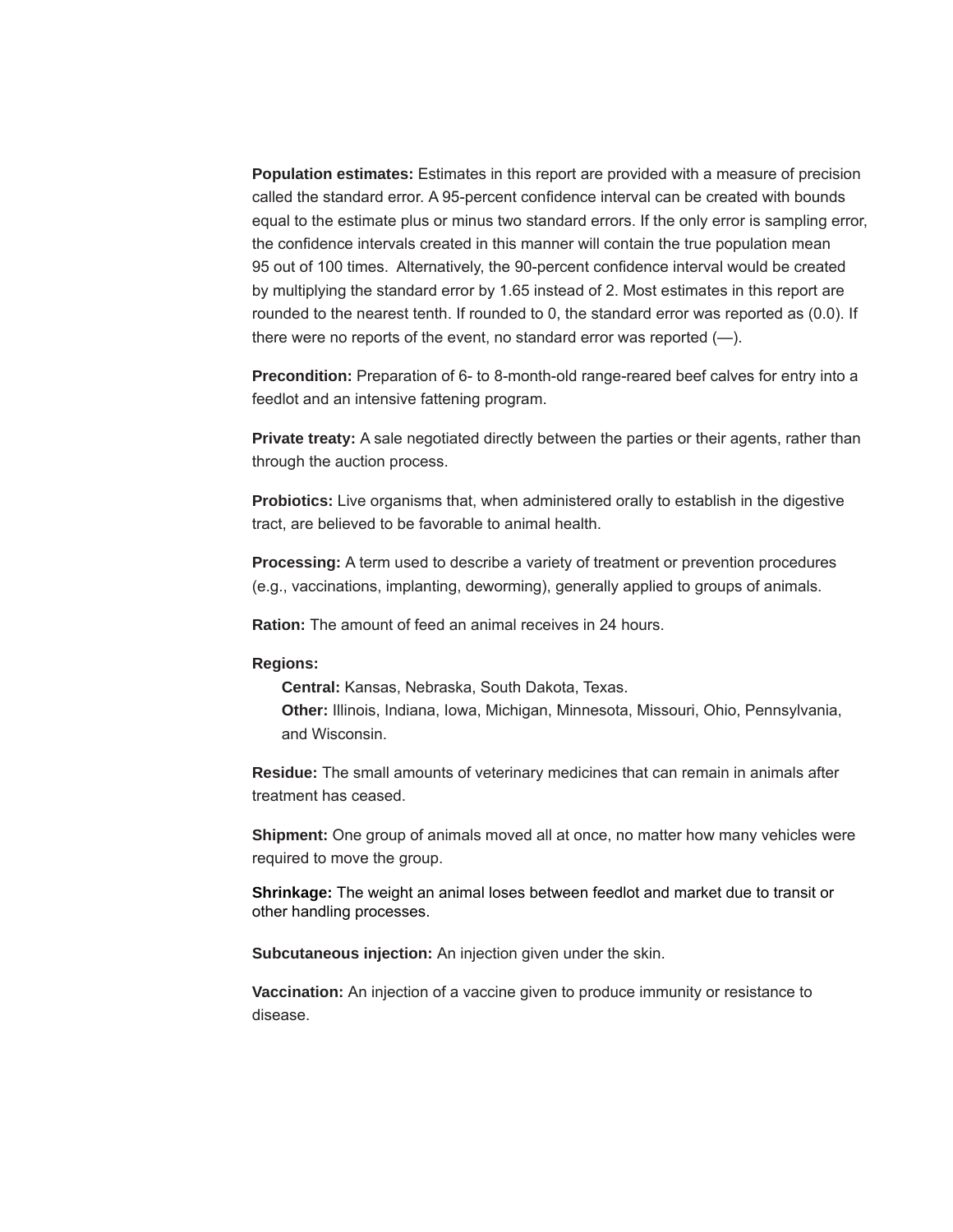# <span id="page-12-0"></span>**Section I: Population Estimates\***

Note: Where appropriate, column totals are shown as 100.0 to aid in interpretation; however, estimates may not sum to 100.0 due to rounding.

### **1. Cattle type A. Placement**

**Profi le**

Most feedlots with a capacity of fewer than 1,000 head (77.0 percent) placed only beef or beef crossbreed cattle during the period July 1, 2010, through June 30, 2011. Just 16.9 percent placed only dairy breeds. The placement profile was not different by size category among feedlots. However, feedlots with fewer than 1,000 head capacity in the Central region were much more likely than feedlots in the Other region to place only beef and beef crossbreed cattle.

A.1.a. Percentage of feedlots that placed any of the following types of cattle and calves on feed, by feedlot capacity and by region:

|                                              | <b>Percent Feedlots</b> |               |                                          |               |                |               |               |               |       |                     |  |  |  |
|----------------------------------------------|-------------------------|---------------|------------------------------------------|---------------|----------------|---------------|---------------|---------------|-------|---------------------|--|--|--|
|                                              |                         |               | <b>Feedlot capacity</b><br>(number head) |               |                |               | <b>Region</b> |               |       |                     |  |  |  |
|                                              |                         | $1 - 499$     |                                          | 500-999       | <b>Central</b> |               |               | Other         |       | <b>All feedlots</b> |  |  |  |
| Cattle type                                  | Pct.                    | Std.<br>error | Pct.                                     | Std.<br>error | Pct.           | Std.<br>error | Pct.          | Std.<br>error | Pct.  | Std.<br>error       |  |  |  |
| Beef breeds<br>or beef cross-<br>breeds only | 76.6                    | (2.8)         | 85.5                                     | (3.0)         | 98.1           | (1.7)         | 67.9          | (3.6)         | 77.0  | (2.7)               |  |  |  |
| Dairy<br>breeds only                         | 17.4                    | (2.6)         | 6.7                                      | (1.9)         | 1.7            | (1.7)         | 23.5          | (3.4)         | 16.9  | (2.5)               |  |  |  |
| Beef and<br>dairy breeds                     | 6.0                     | (1.6)         | 7.8                                      | (2.6)         | 0.2            | (0.2)         | 8.6           | (2.1)         | 6.1   | (1.5)               |  |  |  |
| Total                                        | 100.0                   |               | 100.0                                    |               | 100.0          |               | 100.0         |               | 100.0 |                     |  |  |  |

\*Unless otherwise specified, all estimates for cattle placed refer to the period of July 1, 2010, through June 30, 2011.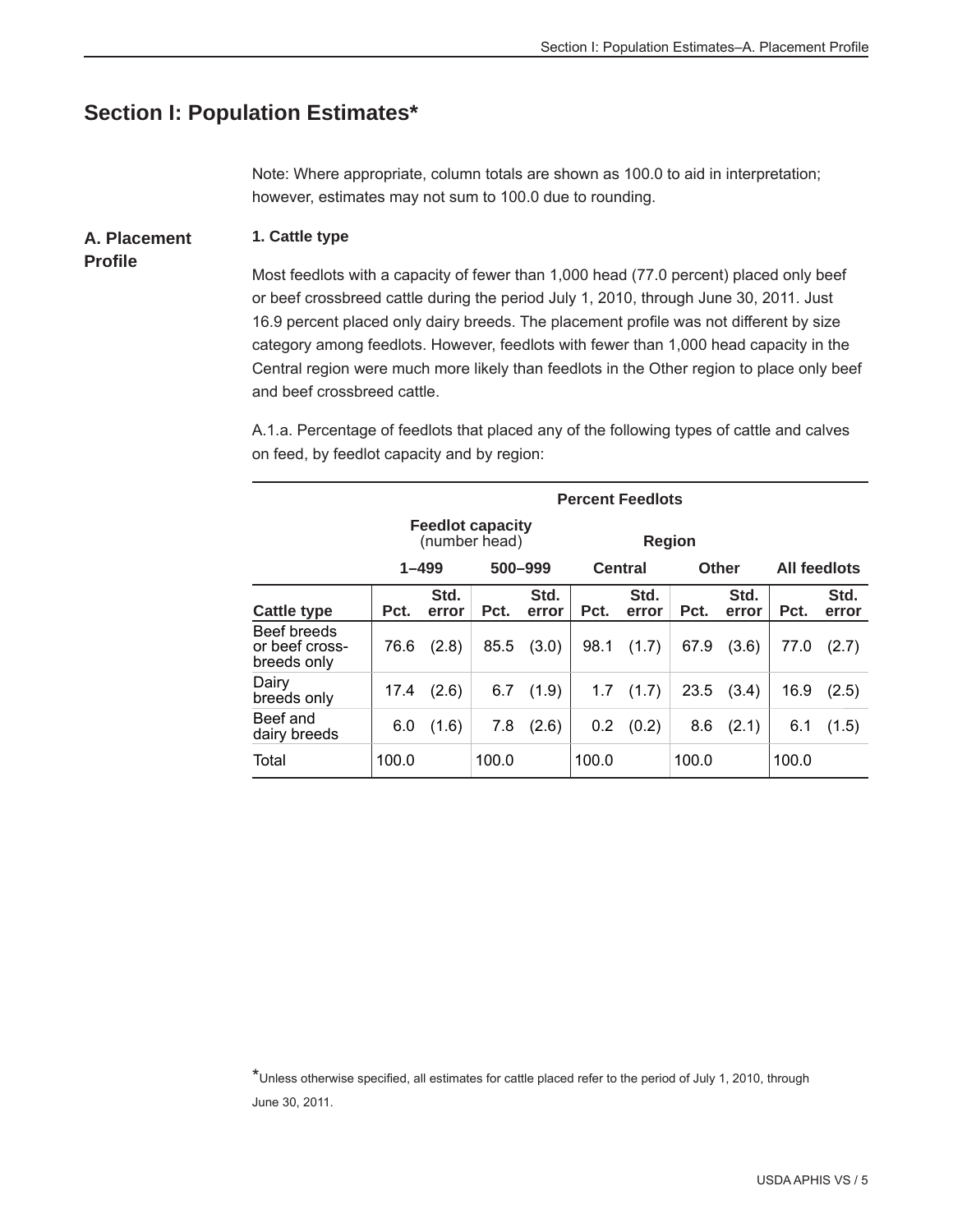Most cattle placed on feedlots (87.9 percent) were beef breeds or beef crossbreeds. Virtually all cattle placed in the Central region (99.9 percent) were beef breeds or beef crossbreeds.

**Percent Cattle and Calves Feedlot capacity** (number head) **Region 1–499 500–999 Central Other All feedlots** Cattle type | Pct. **Std.**  error | Pct. **Std.**  error | Pct. **Std.**  error Pct. **Std.**  error | Pct. **Std. error** Beef breeds or beef crossbreeds 86.8 (2.6) 91.0 (2.3) 99.9 (0.1) 78.5 (3.9) 87.9 (1.9) Dairy breeds | 13.2  $(2.6)$  | 9.0  $(2.3)$  | 0.1  $(0.1)$  | 21.5  $(3.9)$  | 12.1  $(1.9)$ Total 100.0 100.0 100.0 100.0 100.0

A.1.b. Percentage of cattle and calves by cattle type, feedlot capacity, and region:

A higher percentage of feedlots placed cattle less than 700 lb than placed cattle 700 lb or more, regardless of cattle type. Very few feedlots placed any cows or bulls on feed. The placement profile by gender and weight was not different by feedlot capacity or by region.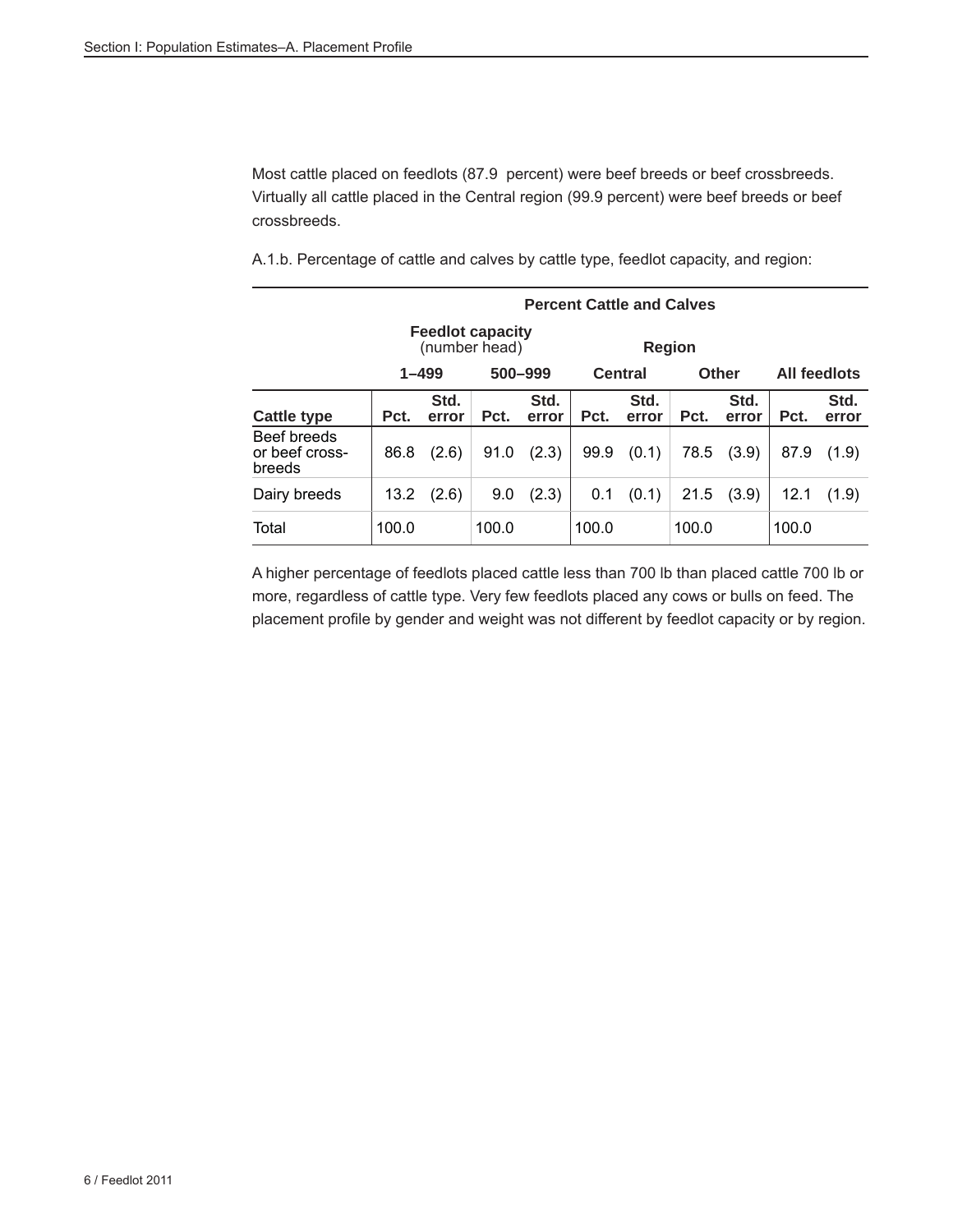|                                |      | <b>Percent Feedlots</b><br><b>Feedlot capacity</b> |      |               |      |                |      |               |      |                     |
|--------------------------------|------|----------------------------------------------------|------|---------------|------|----------------|------|---------------|------|---------------------|
|                                |      | (number head)                                      |      |               |      | <b>Region</b>  |      |               |      |                     |
|                                |      | $1 - 499$                                          |      | 500-999       |      | <b>Central</b> |      | <b>Other</b>  |      | <b>All feedlots</b> |
| <b>Cattle type</b>             | Pct. | Std.<br>error                                      | Pct. | Std.<br>error | Pct. | Std.<br>error  | Pct. | Std.<br>error | Pct. | Std.<br>error       |
| Steers less than 700 lb        |      |                                                    |      |               |      |                |      |               |      |                     |
| Beef breeds or<br>cross breeds | 63.7 | (4.3)                                              | 66.4 | (5.6)         | 66.2 | (10.1)         | 62.8 | (4.0)         | 63.9 | (4.1)               |
| Dairy breeds                   | 19.2 | (2.6)                                              | 11.2 | (2.5)         | 0.0  | (0.0)          | 27.0 | (3.5)         | 18.9 | (2.5)               |
| Any steers<br><700 lb          | 77.7 | (3.9)                                              | 73.1 | (5.5)         | 66.2 | (10.1)         | 82.4 | (3.2)         | 77.5 | (3.8)               |
| Steers 700 lb or more          |      |                                                    |      |               |      |                |      |               |      |                     |
| Beef breeds or<br>cross breeds | 18.7 | (4.1)                                              | 36.7 | (6.1)         | 22.5 | (10.6)         | 18.3 | (3.1)         | 19.5 | (3.9)               |
| Dairy breeds                   | 6.8  | (1.6)                                              | 5.3  | (2.2)         | 1.9  | (1.7)          | 8.8  | (2.1)         | 6.8  | (1.5)               |
| Any steers<br>≥700 lb          | 24.6 | (4.2)                                              | 39.0 | (6.1)         | 24.2 | (10.7)         | 25.7 | (3.5)         | 25.3 | (4.0)               |
| Any steers                     | 91.9 | (2.5)                                              | 97.8 | (1.2)         | 87.5 | (6.8)          | 94.2 | (1.9)         | 92.1 | (2.4)               |
| Heifers less than 700 lb       |      |                                                    |      |               |      |                |      |               |      |                     |
| Beef breeds or<br>cross breeds | 39.0 | (4.5)                                              | 44.8 | (6.1)         | 47.7 | (11.0)         | 35.6 | (4.0)         | 39.2 | (4.3)               |
| Dairy breeds                   | 2.9  | (1.0)                                              | 2.7  | (1.3)         | 0.0  | (0.0)          | 4.1  | (1.4)         | 2.9  | (1.0)               |
| Any heifers<br>$<$ 700 lb      | 40.6 | (4.6)                                              | 46.5 | (6.2)         | 47.7 | (11.0)         | 37.9 | (4.1)         | 40.9 | (4.4)               |
| Heifers 700 lb or more         |      |                                                    |      |               |      |                |      |               |      |                     |
| Beef breeds or<br>cross breeds | 7.9  | (1.7)                                              | 17.2 | (4.5)         | 3.8  | (1.5)          | 10.3 | (2.2)         | 8.4  | (1.6)               |
| Dairy breeds                   | 0.8  | (0.7)                                              | 1.9  | (1.7)         | 0.2  | (0.2)          | 1.1  | (0.9)         | 0.8  | (0.6)               |
| Any heifers<br>≥700 lb         | 8.7  | (1.8)                                              | 17.5 | (4.5)         | 3.8  | (1.5)          | 11.4 | (2.3)         | 9.1  | (1.7)               |
| Any heifers                    | 46.2 | (4.6)                                              | 60.9 | (6.0)         | 50.0 | (11.0)         | 45.5 | (4.2)         | 46.9 | (4.4)               |
| Cows                           |      |                                                    |      |               |      |                |      |               |      |                     |
| Beef breeds or<br>cross breeds | 2.6  | (1.4)                                              | 4.9  | (2.3)         | 6.2  | (4.2)          | 1.2  | (0.6)         | 2.7  | (1.3)               |
| Dairy breeds                   | 0.7  | (0.7)                                              | 0.0  | (0.0)         | 0.0  | (0.0)          | 1.0  | (0.9)         | 0.7  | (0.6)               |
| Any cows                       | 3.3  | (1.6)                                              | 4.9  | (2.3)         | 6.2  | (4.2)          | 2.2  | (1.1)         | 3.4  | (1.5)               |
| <b>Bulls</b>                   |      |                                                    |      |               |      |                |      |               |      |                     |
| Beef breeds or<br>cross breeds | 0.5  | (0.5)                                              | 2.6  | (1.9)         | 1.9  | (1.7)          | 0.1  | (0.1)         | 0.6  | (0.5)               |
| Any bulls                      | 0.5  | (0.5)                                              | 2.6  | (1.9)         | 1.9  | (1.7)          | 0.1  | (0.1)         | 0.6  | (0.5)               |

A.1.c. Percentage of feedlots that placed any of the following types of cattle and calves on feed, by feedlot capacity and by region: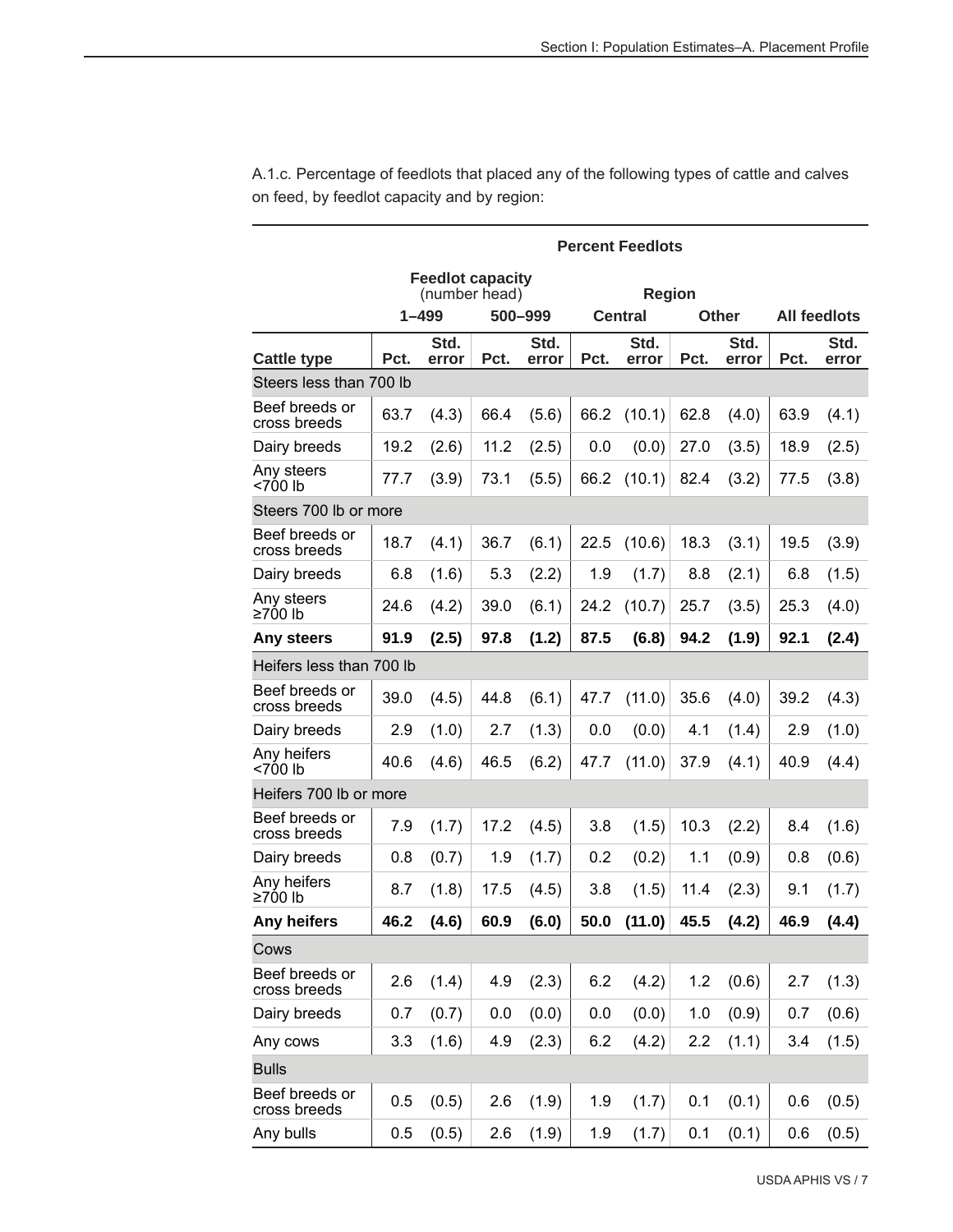The placement profiles by gender and weight class are similar to the percentages of feedlots by gender and weight class.

A.1.d. Percentage of cattle and calves by cattle type, feedlot capacity, and region:

|                               |       | <b>Percent Cattle and Calves</b>         |       |               |       |               |               |               |       |                     |  |  |
|-------------------------------|-------|------------------------------------------|-------|---------------|-------|---------------|---------------|---------------|-------|---------------------|--|--|
|                               |       | <b>Feedlot capacity</b><br>(number head) |       |               |       |               | <b>Region</b> |               |       |                     |  |  |
|                               |       | $1 - 499$                                |       | 500-999       |       | Central       |               | Other         |       | <b>All feedlots</b> |  |  |
| <b>Cattle type</b>            | Pct.  | Std.<br>error                            | Pct.  | Std.<br>error | Pct.  | Std.<br>error | Pct.          | Std.<br>error | Pct.  | Std.<br>error       |  |  |
| Steers less than 700 lb       |       |                                          |       |               |       |               |               |               |       |                     |  |  |
| Beef breeds or<br>crossbreeds | 39.3  | (6.4)                                    | 41.6  | (5.1)         | 42.8  | (5.2)         | 37.7          | (7.9)         | 39.9  | (4.9)               |  |  |
| Dairy breeds                  | 9.6   | (2.0)                                    | 7.4   | (2.2)         | 0.0   | (0.0)         | 16.1          | (3.2)         | 9.0   | (1.6)               |  |  |
| Steers 700 lb or more         |       |                                          |       |               |       |               |               |               |       |                     |  |  |
| Beef breeds or<br>crossbreeds | 13.9  | (4.3)                                    | 20.6  | (4.5)         | 18.3  | (6.7)         | 13.5          | (3.0)         | 15.6  | (3.4)               |  |  |
| Dairy breeds                  | 2.7   | (0.9)                                    | 1.3   | (0.8)         | 0.1   | (0.1)         | 4.0           | (1.3)         | 2.3   | (0.7)               |  |  |
| Heifers less than 700 lb      |       |                                          |       |               |       |               |               |               |       |                     |  |  |
| Beef breeds or<br>crossbreeds | 28.3  | (4.9)                                    | 21.4  | (4.5)         | 33.1  | (4.9)         | 21.5          | (5.4)         | 26.6  | (3.8)               |  |  |
| Dairy breeds                  | 0.5   | (0.2)                                    | 0.4   | (0.3)         | 0.0   | (0.0)         | 0.8           | (0.3)         | 0.5   | (0.2)               |  |  |
| Heifers 700 lb or more        |       |                                          |       |               |       |               |               |               |       |                     |  |  |
| Beef breeds or<br>crossbreeds | 4.0   | (1.1)                                    | 5.9   | (1.9)         | 3.2   | (1.5)         | 5.4           | (1.3)         | 4.5   | (1.0)               |  |  |
| Dairy breeds                  | 0.1   | (0.1)                                    | 0.1   | (0.0)         | 0.0   | (0.0)         | 0.2           | (0.1)         | 0.1   | (0.1)               |  |  |
| Cows                          |       |                                          |       |               |       |               |               |               |       |                     |  |  |
| Beef breeds or<br>crossbreeds | 1.1   | (0.9)                                    | 1.1   | (0.7)         | 2.2   | (1.6)         | 0.3           | (0.1)         | 1.1   | (0.7)               |  |  |
| Dairy breeds                  | 0.4   | (0.4)                                    | 0.0   | (0.0)         | 0.0   | (0.0)         | 0.5           | (0.5)         | 0.3   | (0.3)               |  |  |
| <b>Bulls</b>                  |       |                                          |       |               |       |               |               |               |       |                     |  |  |
| Beef breeds or<br>crossbreeds | 0.1   | (0.1)                                    | 0.2   | (0.2)         | 0.4   | (0.3)         | 0.0           | (0.0)         | 0.2   | (0.1)               |  |  |
| Dairy breeds                  | 0.0   | (0.0)                                    | 0.0   | (0.0)         | 0.0   | (0.0)         | 0.0           | (0.0)         | 0.0   | (0.0)               |  |  |
| Total                         | 100.0 |                                          | 100.0 |               | 100.0 |               | 100.0         |               | 100.0 |                     |  |  |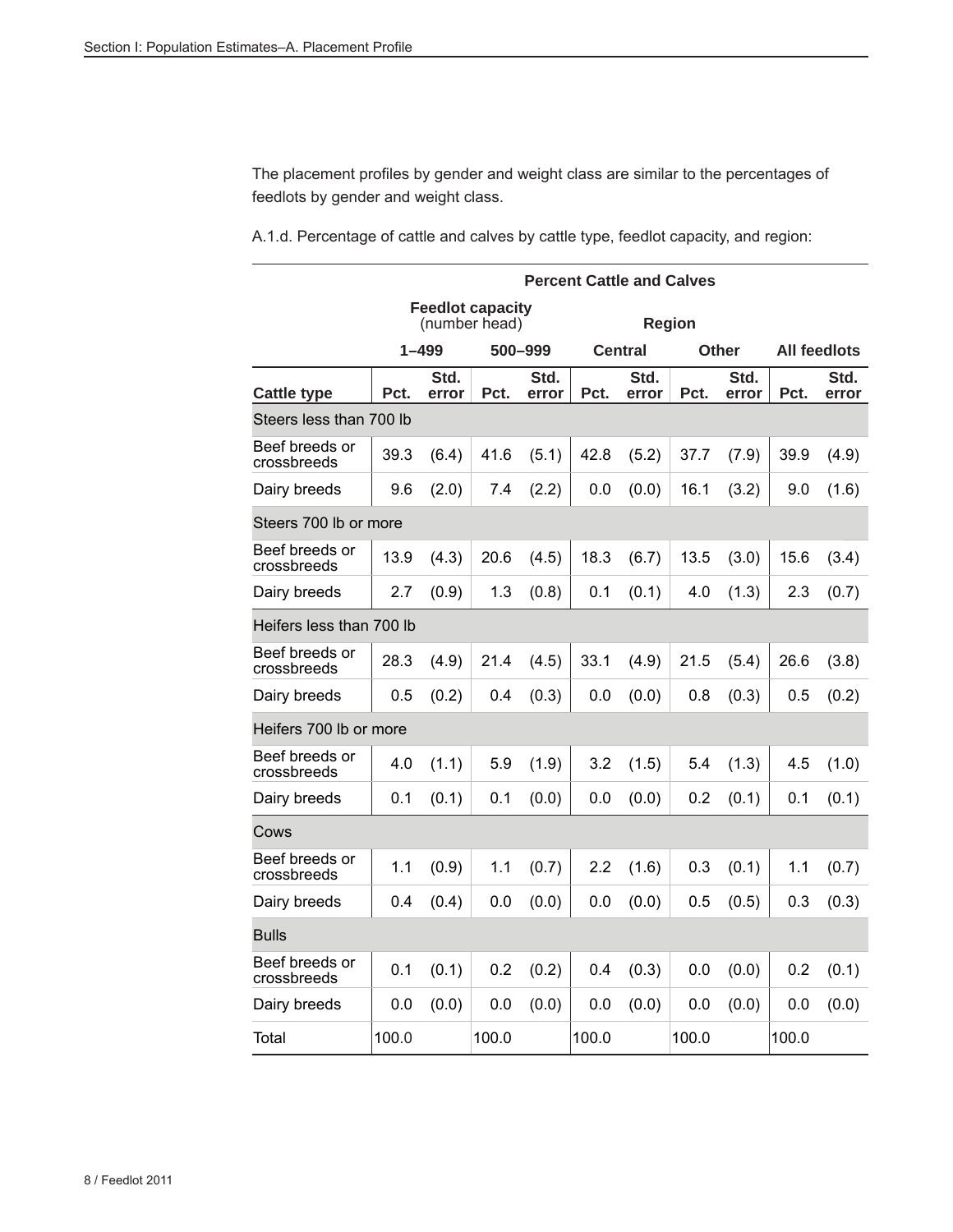About 8 of 10 feedlots (81.3 percent) placed steers or heifers less than 700 lb. About 3 of 10 feedlots (28.3 percent) placed steers or heifers 700 lb or more. Feedlots in the Other region were more likely to place dairy breed steers or heifers compared with feedlots in the Central region.

A.1.e. Percentage of feedlots that placed the following types of cattle on feed, by feedlot capacity and by region:

|                                        | <b>Percent Feedlots</b> |                                          |      |               |      |                |      |               |              |               |  |  |  |
|----------------------------------------|-------------------------|------------------------------------------|------|---------------|------|----------------|------|---------------|--------------|---------------|--|--|--|
|                                        |                         | <b>Feedlot capacity</b><br>(number head) |      |               |      | <b>Region</b>  |      |               |              |               |  |  |  |
|                                        |                         | $1 - 499$                                |      | $500 - 999$   |      | <b>Central</b> |      | Other         | All feedlots |               |  |  |  |
| <b>Cattle type</b>                     | Pct.                    | Std.<br>error                            | Pct. | Std.<br>error | Pct. | Std.<br>error  | Pct. | Std.<br>error | Pct.         | Std.<br>error |  |  |  |
| Steers and/or heifers less than 700 lb |                         |                                          |      |               |      |                |      |               |              |               |  |  |  |
| Beef breeds or<br>crossbreeds          | 67.0                    | (4.4)                                    | 67.6 | (5.6)         | 71.4 | (10.7)         | 65.1 | (3.9)         | 67.0         | (4.2)         |  |  |  |
| Dairy breeds                           | 19.9                    | (2.6)                                    | 11.2 | (2.5)         | 0.0  | (0.0)          | 28.0 | (3.5)         | 19.5         | (2.5)         |  |  |  |
| Any breed                              | 81.6                    | (4.0)                                    | 74.3 | (5.4)         | 71.4 | (10.7)         | 85.5 | (2.9)         | 81.3         | (3.8)         |  |  |  |
| Steers and/or heifers 700 lb or more   |                         |                                          |      |               |      |                |      |               |              |               |  |  |  |
| Beef breeds or<br>crossbreeds          | 21.2                    | (4.1)                                    | 38.7 | (6.1)         | 22.5 | (10.6)         | 21.7 | (3.3)         | 22.0         | (4.0)         |  |  |  |
| Dairy breeds                           | 7.5                     | (1.7)                                    | 5.3  | (2.2)         | 1.9  | (1.7)          | 9.8  | (2.2)         | 7.4          | (1.6)         |  |  |  |
| Any breed                              | 27.8                    | (4.3)                                    | 39.9 | (6.1)         | 24.2 | (10.7)         | 30.1 | (3.7)         | 28.3         | (4.1)         |  |  |  |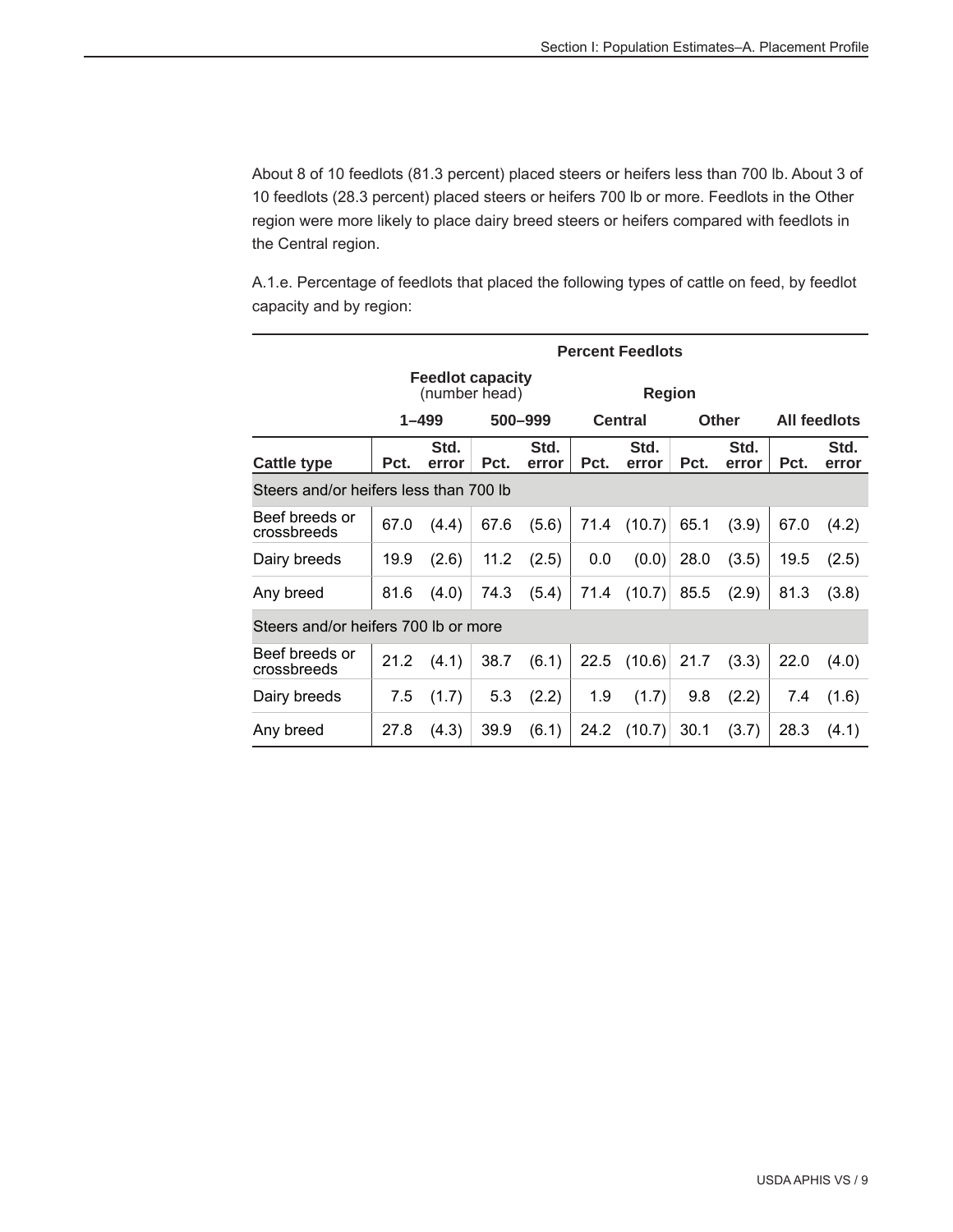The majority of beef cattle placed (63.2 percent) were steers, and nearly all dairy cattle placed (93.0 percent) were steers.

A.1.f. Percentage of beef cattle and percentage of dairy cattle, by cattle type, feedlot capacity, and region:

|                    | <b>Percent Cattle and Calves</b> |               |                                          |               |       |                |               |               |       |                     |  |  |  |
|--------------------|----------------------------------|---------------|------------------------------------------|---------------|-------|----------------|---------------|---------------|-------|---------------------|--|--|--|
|                    |                                  |               | <b>Feedlot capacity</b><br>(number head) |               |       |                | <b>Region</b> |               |       |                     |  |  |  |
|                    |                                  | $1 - 499$     |                                          | 500-999       |       | <b>Central</b> |               | <b>Other</b>  |       | <b>All feedlots</b> |  |  |  |
| <b>Cattle type</b> | Pct.                             | Std.<br>error | Pct.                                     | Std.<br>error | Pct.  | Std.<br>error  | Pct.          | Std.<br>error | Pct.  | Std.<br>error       |  |  |  |
| <b>Beef</b>        |                                  |               |                                          |               |       |                |               |               |       |                     |  |  |  |
| <b>Steers</b>      | 61.3                             | (5.9)         | 68.5                                     | (4.9)         | 61.2  | (5.1)          | 65.3          | (7.2)         | 63.2  | (4.5)               |  |  |  |
| <b>Heifers</b>     | 37.2                             | (5.8)         | 30.1                                     | (4.8)         | 36.3  | (5.1)          | 34.3          | (7.2)         | 35.3  | (4.4)               |  |  |  |
| Cows               | 1.3                              | (1.1)         | 1.2                                      | (0.7)         | 2.2   | (1.6)          | 0.4           | (0.2)         | 1.3   | (0.8)               |  |  |  |
| <b>Bulls</b>       | 0.2                              | (0.2)         | 0.2                                      | (0.2)         | 0.4   | (0.3)          | 0.0           | (0.0)         | 0.2   | (0.1)               |  |  |  |
| Total              | 100.0                            |               | 100.0                                    |               | 100.0 |                | 100.0         |               | 100.0 |                     |  |  |  |
| Dairy              |                                  |               |                                          |               |       |                |               |               |       |                     |  |  |  |
| <b>Steers</b>      | 92.6                             | (3.3)         | 95.1                                     | (3.2)         | 92.5  | (2.6)          | 93.0          | (2.7)         | 93.0  | (2.7)               |  |  |  |
| <b>Heifers</b>     | 4.6                              | (1.7)         | 4.9                                      | (3.2)         | 7.5   | (2.6)          | 4.6           | (1.5)         | 4.6   | (1.5)               |  |  |  |
| Cows               | 2.9                              | (2.8)         | 0.0                                      | (0.0)         | 0.0   | (0.0)          | 2.3           | (2.3)         | 2.3   | (2.3)               |  |  |  |
| <b>Bulls</b>       | 0.0                              | (0.0)         | 0.0                                      | (0.0)         | 0.0   | (0.0)          | 0.0           | (0.0)         | 0.0   | (0.0)               |  |  |  |
| Total              | 100.0                            |               | 100.0                                    |               | 100.0 |                | 100.0         |               | 100.0 |                     |  |  |  |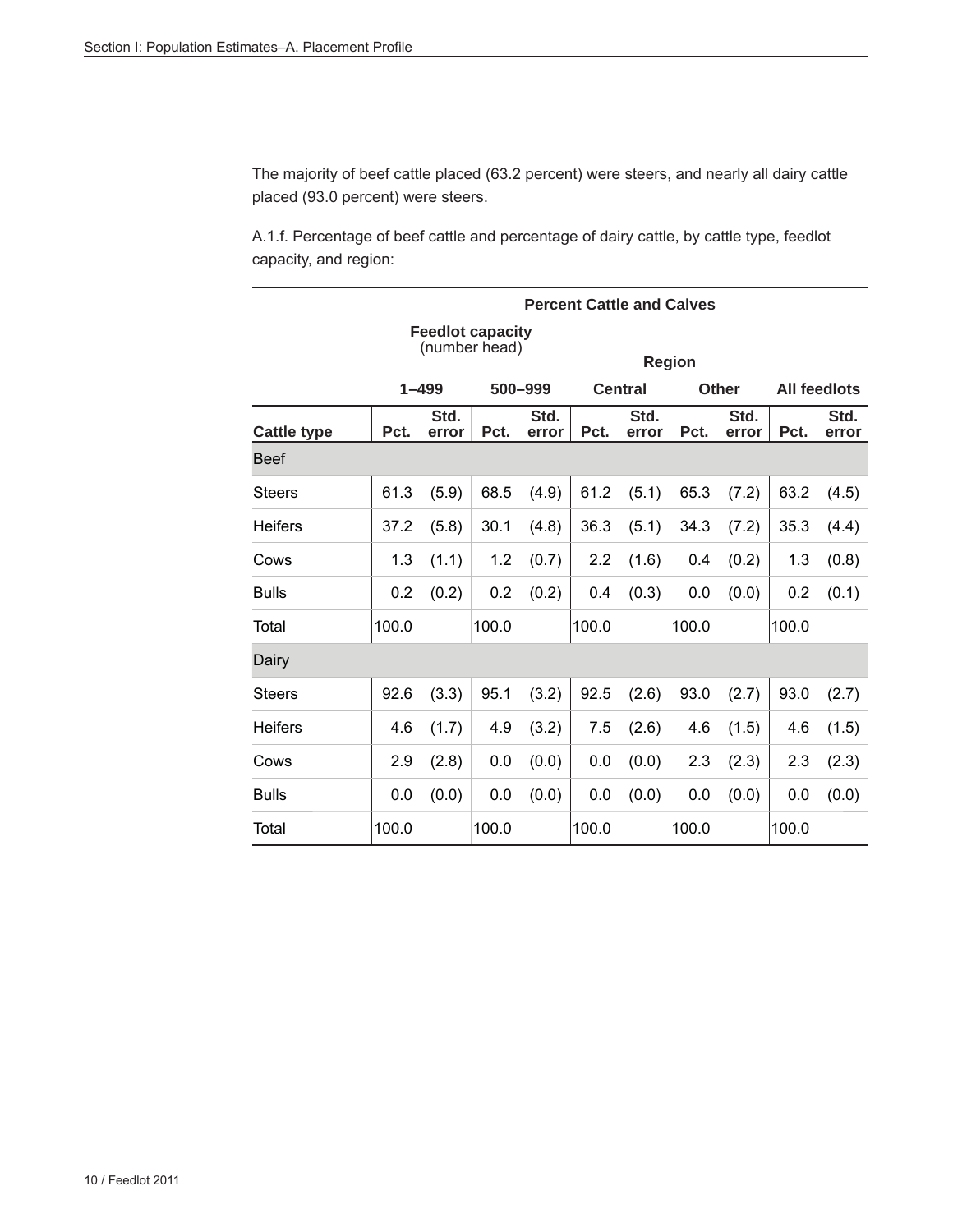# **2. Placements not intended for slaughter**

In some cases, cattle are placed in feedlots for purposes other than slaughter, such as backgrounding animals that will be returned to grazing prior to placement for finishing in another feedlot. Cattle—usually heifers—can also be placed in feedlots as part of a development program for replacing breeding animals. Only 17.5 percent of feedlots placed any cattle not intended for slaughter.

A.2.a. Percentage of feedlots that placed cattle and calves on feed for purposes other than slaughter, by placement purpose, feedlot capacity, and region:

|                                                   | <b>Percent Feedlots</b> |                                          |      |               |      |                |      |               |              |               |  |  |  |
|---------------------------------------------------|-------------------------|------------------------------------------|------|---------------|------|----------------|------|---------------|--------------|---------------|--|--|--|
|                                                   |                         | <b>Feedlot capacity</b><br>(number head) |      |               |      | <b>Region</b>  |      |               |              |               |  |  |  |
|                                                   |                         | $1 - 499$                                |      | 500-999       |      | <b>Central</b> |      | Other         | All feedlots |               |  |  |  |
| <b>Placement</b><br>purpose                       | Pct.                    | Std.<br>error                            | Pct. | Std.<br>error | Pct. | Std.<br>error  | Pct. | Std.<br>error | Pct.         | Std.<br>error |  |  |  |
| Beef animals<br>to be used for<br>breeding stock  | 12.1                    | (2.5)                                    | 8.9  | (3.9)         | 7.6  | (3.8)          | 13.7 | (2.9)         | 12.0         | (2.4)         |  |  |  |
| Dairy animals<br>to be used for<br>breeding stock | 2.8                     | (1.2)                                    | 0.2  | (0.2)         | 0.0  | (0.0)          | 3.7  | (1.6)         | 2.7          | (1.2)         |  |  |  |
| Other cattle and<br>calves                        | 4.1                     | (1.3)                                    | 5.3  | (3.1)         | 1.9  | (0.8)          | 5.0  | (1.8)         | 4.2          | (1.3)         |  |  |  |
| Any<br>nonslaughter                               | 17.7                    | (2.8)                                    | 13.3 | (4.5)         | 8.7  | (3.9)          | 21.0 | (3.3)         | 17.5         | (2.7)         |  |  |  |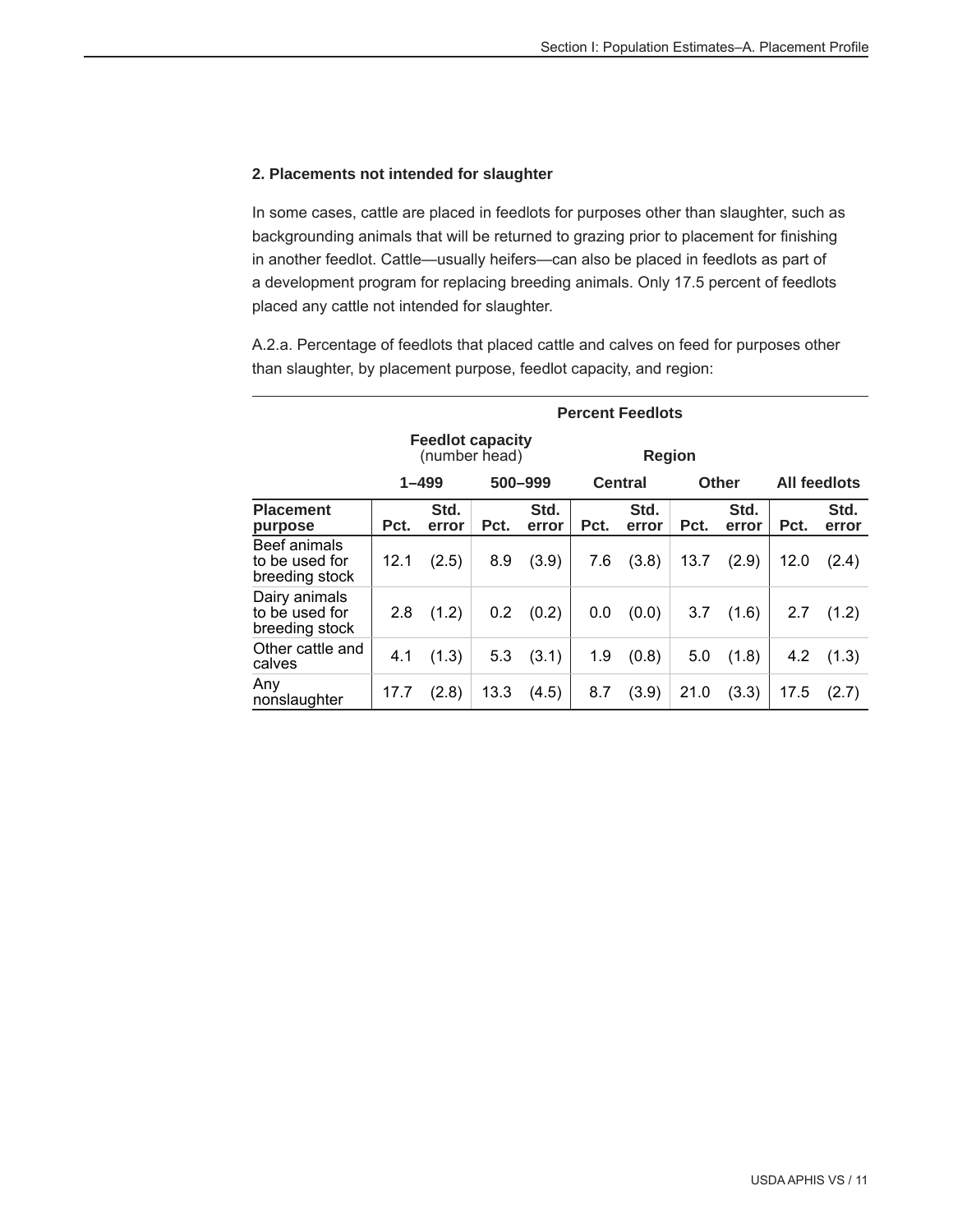Overall, only 8.2 percent of cattle were placed for reasons other than slaughter. Approximately half of these cattle (4.1 percent) were beef animals to be used for breeding stock.

A.2.b. Percentage of cattle and calves placed on feed for purposes other than slaughter, by placement purpose, feedlot capacity, and region:

|                                                   |      | <b>Percent Cattle and Calves</b>         |      |               |                |               |               |                |      |               |  |  |  |  |
|---------------------------------------------------|------|------------------------------------------|------|---------------|----------------|---------------|---------------|----------------|------|---------------|--|--|--|--|
|                                                   |      | <b>Feedlot capacity</b><br>(number head) |      |               |                |               | <b>Region</b> |                |      |               |  |  |  |  |
|                                                   |      | $1 - 499$                                |      | $500 - 999$   | <b>Central</b> |               | Other         |                |      | All feedlots  |  |  |  |  |
| <b>Placement</b><br>purpose                       | Pct. | Std.<br>error                            | Pct. | Std.<br>error | Pct.           | Std.<br>error | Pct.          | Std.<br>error  | Pct. | Std.<br>error |  |  |  |  |
| Beef animals<br>to be used for<br>breeding stock  | 5.0  | (1.7)                                    | 1.6  | (0.8)         |                | $2.6$ $(1.3)$ |               | $5.3$ $(2.0)$  | 4.1  | (1.3)         |  |  |  |  |
| Dairy animals<br>to be used for<br>breeding stock | 1.6  | (0.9)                                    | 0.1  | (0.1)         |                | 0.0 (0.0)     |               | 2.1(1.2)       | 1.3  | (0.7)         |  |  |  |  |
| Other cattle<br>and calves                        | 2.9  | (1.4)                                    | 2.6  | (1.7)         |                | 2.7(1.9)      |               | 2.8(1.3)       | 2.8  | (1.1)         |  |  |  |  |
| All nonslaughter                                  | 9.5  | (2.5)                                    | 4.3  | (1.9)         |                | $5.3$ $(2.4)$ |               | $10.2$ $(2.8)$ | 8.2  | (1.9)         |  |  |  |  |

A.2.c. Of cattle and calves placed for nonslaughter purposes, percentage of cattle and calves by placement purpose, feedlot capacity, and region:

|                                                   |       |                                          |       |               |       | <b>Percent Cattle and Calves</b> |               |               |       |                     |
|---------------------------------------------------|-------|------------------------------------------|-------|---------------|-------|----------------------------------|---------------|---------------|-------|---------------------|
|                                                   |       | <b>Feedlot capacity</b><br>(number head) |       |               |       |                                  | <b>Region</b> |               |       |                     |
|                                                   |       | $1 - 499$                                |       | 500-999       |       | <b>Central</b>                   |               | Other         |       | <b>All feedlots</b> |
| <b>Cattle type</b>                                | Pct.  | Std.<br>error                            | Pct.  | Std.<br>error | Pct.  | Std.<br>error                    | Pct.          | Std.<br>error | Pct.  | Std.<br>error       |
| Beef animals<br>to be used for<br>breeding stock  |       | 52.8 (12.5)                              |       | $36.7$ (18.6) |       | 49.0 (21.0)                      |               | $51.3$ (13.1) |       | 50.7 (11.2)         |
| Dairy animals<br>to be used for<br>breeding stock | 17.2  | (8.7)                                    | 2.8   | (2.9)         | 0.0   | (0.0)                            |               | $21.0$ (10.1) | 15.3  | (7.7)               |
| Other cattle and<br>calves                        | 30.0  | (11.6)                                   |       | 60.4 $(19.2)$ |       | $51.0$ $(21.0)$                  |               | $27.8$ (11.1) |       | 34.0 (10.6)         |
| Total                                             | 100.0 |                                          | 100.0 |               | 100.0 |                                  | 100.0         |               | 100.0 |                     |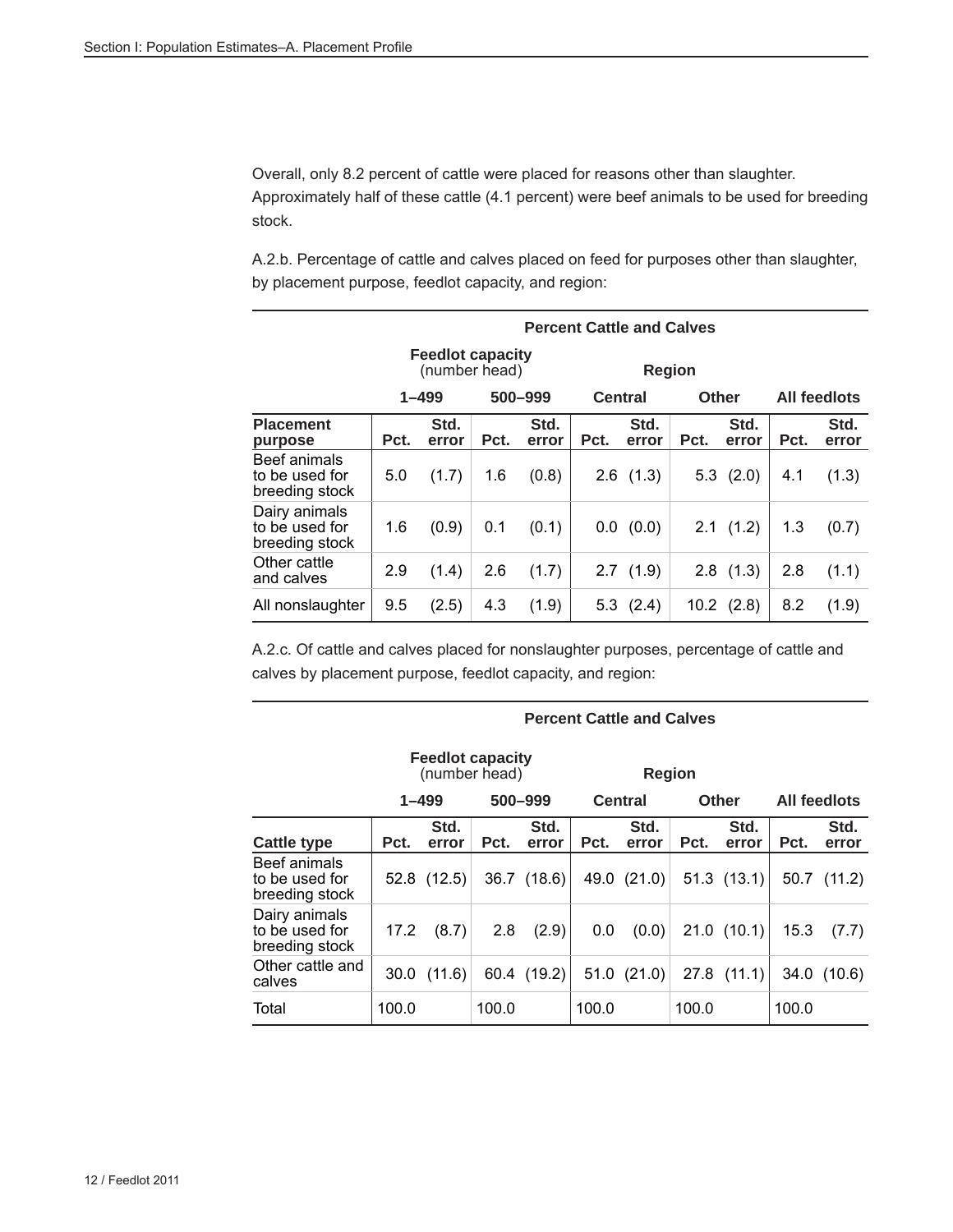### <span id="page-20-0"></span>**1. Description of origin and source B. Source of**

**Cattle**

The majority of feedlots (56.6 percent) placed cattle that were either born on the feedlot or on another operation operated by the feedlot. Approximately one-fourth of feedlots sourced cattle from auction markets (26.7 percent) and/or by direct sale (28.8 percent). Only 1.5 percent of feedlots custom fed cattle for another owner.

B.1.a. Percentage of feedlots by origin of cattle, feedlot capacity, and region:

|                                                                            |                  |                                          |      |               |      | <b>Percent Feedlots</b>  |      |               |      |               |
|----------------------------------------------------------------------------|------------------|------------------------------------------|------|---------------|------|--------------------------|------|---------------|------|---------------|
|                                                                            |                  | <b>Feedlot capacity</b><br>(number head) |      |               |      | <b>Region</b>            |      |               |      |               |
|                                                                            |                  | $1 - 499$                                |      | $500 - 999$   |      | <b>Central</b>           |      | <b>Other</b>  |      | All feedlots  |
| <b>Cattle origin</b>                                                       | Pct.             | Std.<br>error                            | Pct. | Std.<br>error | Pct. | Std.<br>error            | Pct. | Std.<br>error | Pct. | Std.<br>error |
| Provided for custom<br>feeding* or joint ownership<br>with feedlot         | 1.2 <sub>2</sub> | (0.5)                                    | 8.6  | (3.6)         | 1.6  | (1.0)                    | 1.4  | (0.6)         | 1.5  | (0.5)         |
| Purchased by<br>feedlot via auction                                        | 25.0             | (3.2)                                    | 62.3 | (5.9)         | 20.1 | (5.2)                    | 29.5 | (3.7)         | 26.7 | (3.1)         |
| Purchased by feedlot via<br>direct sale (cash or video,<br>private treaty) | 28.2             | (4.3)                                    | 40.3 | (5.9)         |      | $20.7$ (10.8) 32.2 (3.8) |      |               | 28.8 | (4.1)         |
| Born on feedlot or another<br>operation operated solely<br>by feedlot      | 57.1             | (4.5)                                    | 46.0 | (5.5)         |      | $67.4$ $(11.2)$          | 52.0 | (4.1)         | 56.6 | (4.3)         |
| Obtained from other<br>sources                                             | 0.5              | (0.3)                                    | 0.4  | (0.3)         | 0.0  | $(-)$                    | 0.7  | (0.3)         | 0.5  | (0.2)         |

\*Producer-retained ownership or investor owned.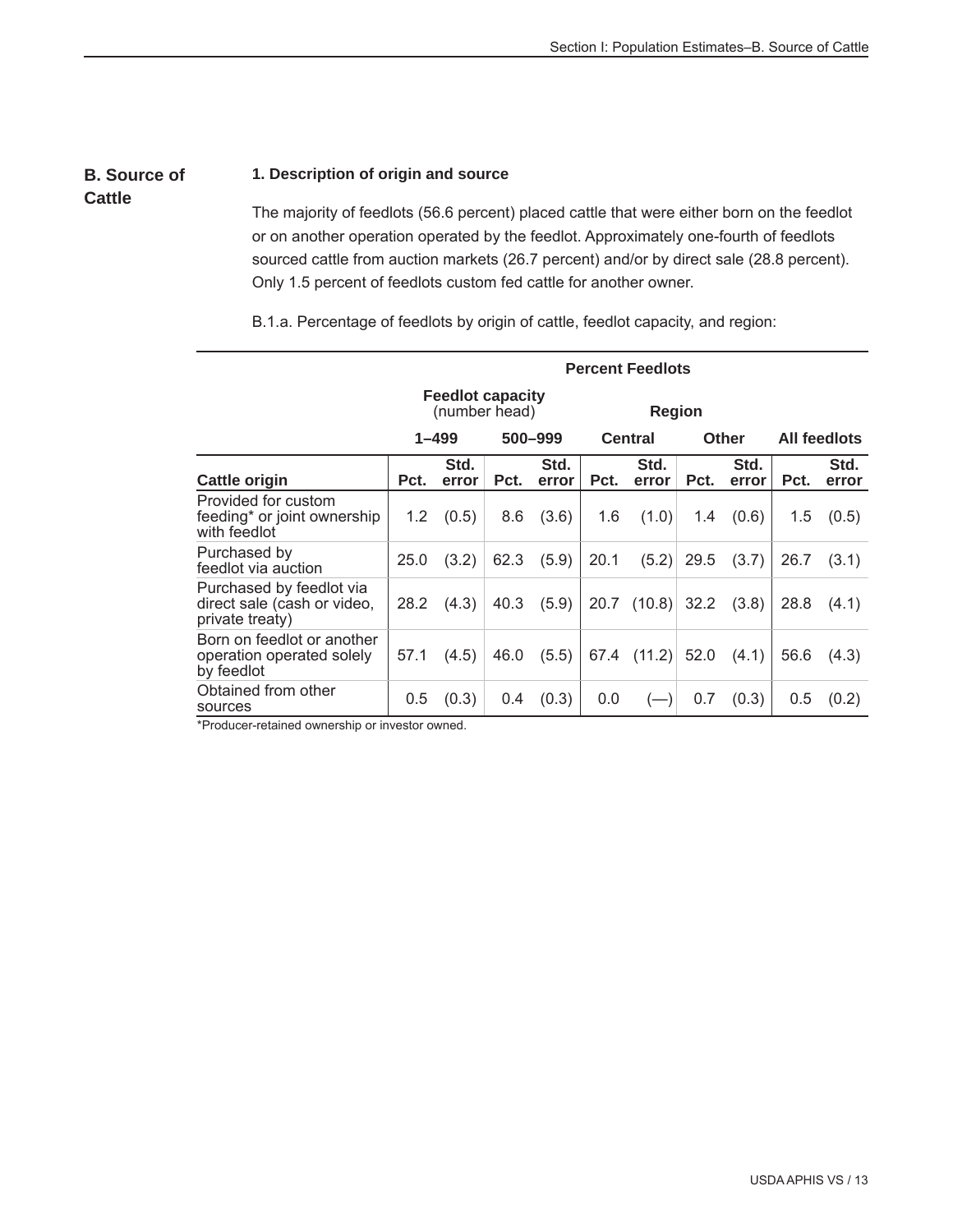Nearly half of cattle placed in feedlots (42.8 percent) were purchased from auction markets. While the majority of these feedlots (56.6 percent; table B.1.a.) placed cattle born on the feedlot or another operation operated solely by the feedlot, only 29.6 percent of cattle placed were from internal sources.

B.1.b. Percentage of cattle and calves by origin of cattle, feedlot capacity, and region:

|                                                                            |       |               |                                          |               | <b>Percent Cattle and Calves</b> |                |               |               |       |               |
|----------------------------------------------------------------------------|-------|---------------|------------------------------------------|---------------|----------------------------------|----------------|---------------|---------------|-------|---------------|
|                                                                            |       |               | <b>Feedlot capacity</b><br>(number head) |               |                                  |                | <b>Region</b> |               |       |               |
|                                                                            |       | $1 - 499$     |                                          | 500-999       |                                  | <b>Central</b> |               | <b>Other</b>  |       | All feedlots  |
| <b>Cattle origin</b>                                                       | Pct.  | Std.<br>error | Pct.                                     | Std.<br>error | Pct.                             | Std.<br>error  | Pct.          | Std.<br>error | Pct.  | Std.<br>error |
| Provided for custom<br>feeding* or joint<br>ownership with feedlot         | 2.6   | (1.8)         | 7.8                                      | (3.0)         | 5.1                              | (3.1)          | 3.1           | (1.4)         | 3.9   | (1.5)         |
| Purchased by<br>feedlot via auction                                        | 41.4  | (7.3)         | 46.8                                     | (4.7)         | 33.3                             | (5.3)          | 50.0          | (7.7)         | 42.8  | (5.4)         |
| Purchased by feedlot<br>via direct sale (cash or<br>video, private treaty) | 23.1  | (5.9)         | 23.9                                     | (3.1)         | 20.0                             | (8.8)          | 25.8          | (4.7)         | 23.3  | (4.4)         |
| Born on feedlot or<br>another operation<br>operated solely by<br>feedlot   | 32.5  | (6.1)         | 21.4                                     | (3.9)         | 41.7                             | (9.2)          | 29.6          | (3.9)         | 29.6  | (4.5)         |
| Obtained from other<br>sources                                             | 0.5   | (0.3)         | 0.1                                      | (0.1)         | 0.0                              | $(-)$          | 0.6           | (0.4)         | 0.4   | (0.2)         |
| Total                                                                      | 100.0 |               | 100.0                                    |               | 100.0                            |                | 100.0         |               | 100.0 |               |

\*Producer-retained ownership or investor owned.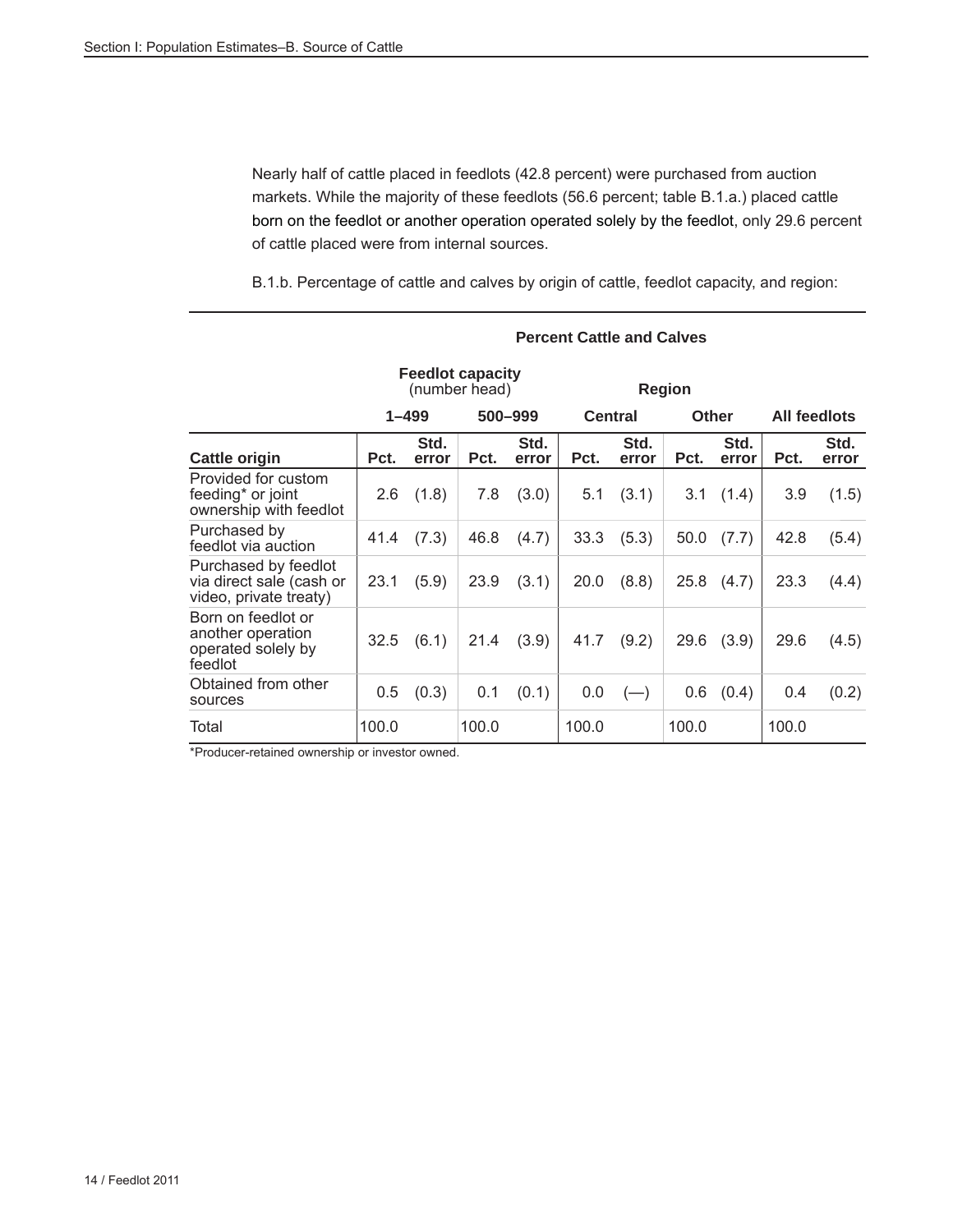

# **Percentage of feedlots and percentage of cattle and calves, by origin of cattle**

\*Producer-retained ownership or investor owned.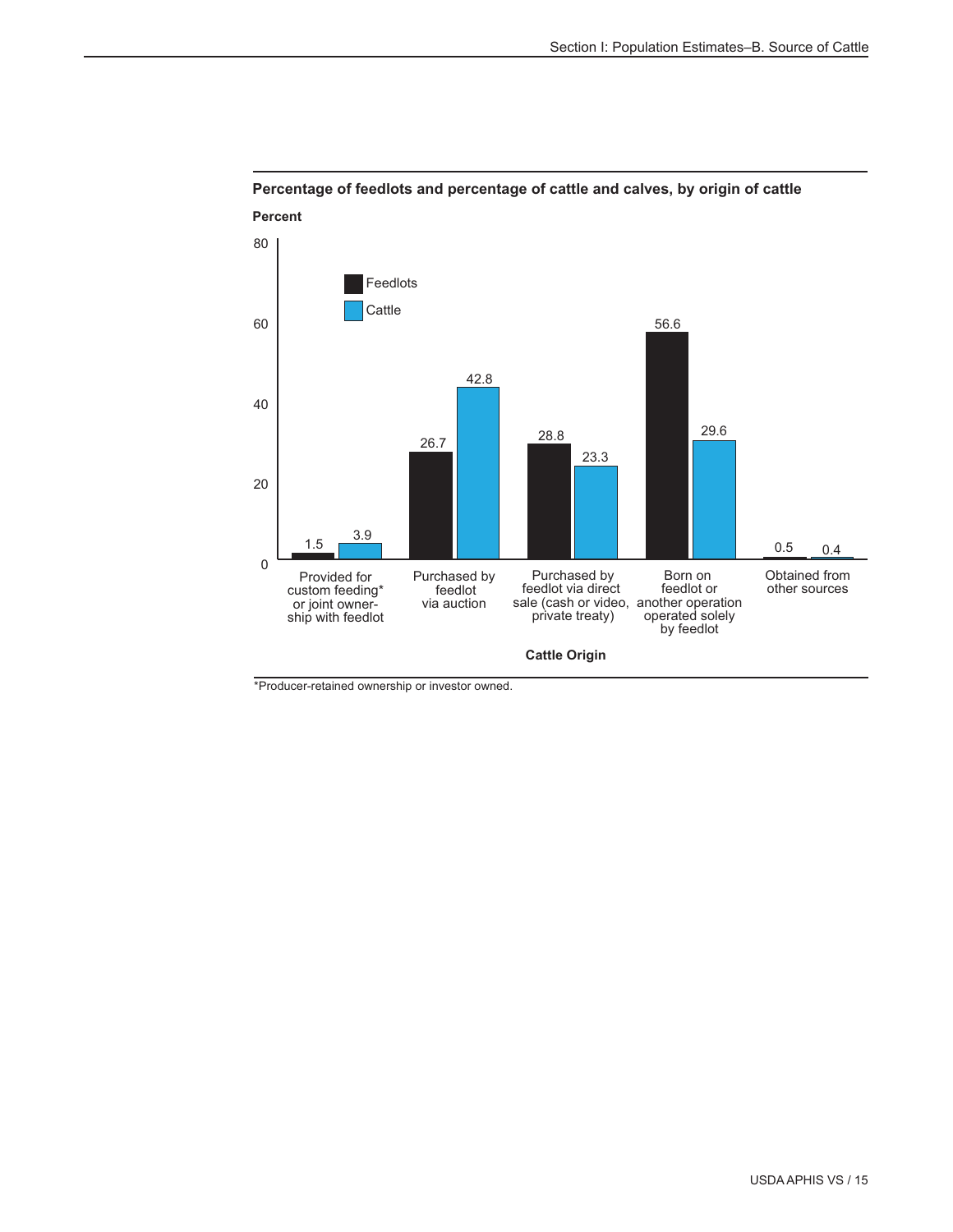# **2. Source of arriving shipments\***

Feedlots most commonly sourced animals from other beef operations and auction markets (45.1 and 38.0 percent of shipments, respectively). The use of auction markets as a source for cattle was most common in feedlots in the Central region (86.1 percent) and for feedlots with a capacity of 500 to 999 head (62.5 percent).

B.2. Percentage of cattle shipments to feedlots, by source of shipments, feedlot capacity, and region:

| <b>Percent Shipments</b>                                                 |       |                                          |       |               |       |                |               |               |              |               |  |  |
|--------------------------------------------------------------------------|-------|------------------------------------------|-------|---------------|-------|----------------|---------------|---------------|--------------|---------------|--|--|
|                                                                          |       | <b>Feedlot capacity</b><br>(number head) |       |               |       |                | <b>Region</b> |               |              |               |  |  |
|                                                                          |       | $1 - 499$                                |       | 500-999       |       | <b>Central</b> |               | <b>Other</b>  | All feedlots |               |  |  |
| <b>Shipment</b><br>source                                                | Pct.  | Std.<br>error                            | Pct.  | Std.<br>error | Pct.  | Std.<br>error  | Pct.          | Std.<br>error | Pct.         | Std.<br>error |  |  |
| Auction                                                                  | 36.1  | (10.9)                                   | 62.5  | (8.7)         | 86.1  | (7.4)          | 30.4          | (10.9)        | 38.0         | (10.1)        |  |  |
| Another beef<br>operation<br>(e.g., cow-calf<br>or stocker<br>operation) |       | 46.9 (10.5)                              | 21.9  | (6.8)         | 12.9  | (7.1)          |               | 50.2 (10.7)   | 45.1         | (9.8)         |  |  |
| Another feedlot                                                          | 2.9   | (1.9)                                    | 6.3   | (5.9)         | 0.0   | $(-)$          | 3.6           | (2.1)         | 3.1          | (1.8)         |  |  |
| Other                                                                    | 14.1  | (4.8)                                    | 9.3   | (4.2)         | 1.0   | (0.8)          | 15.8          | (5.2)         | 13.8         | (4.4)         |  |  |
| Total                                                                    | 100.0 |                                          | 100.0 |               | 100.0 |                | 100.0         |               | 100.0        |               |  |  |

\*One group of animals moved all at once, no matter how many vehicles were required to move the group.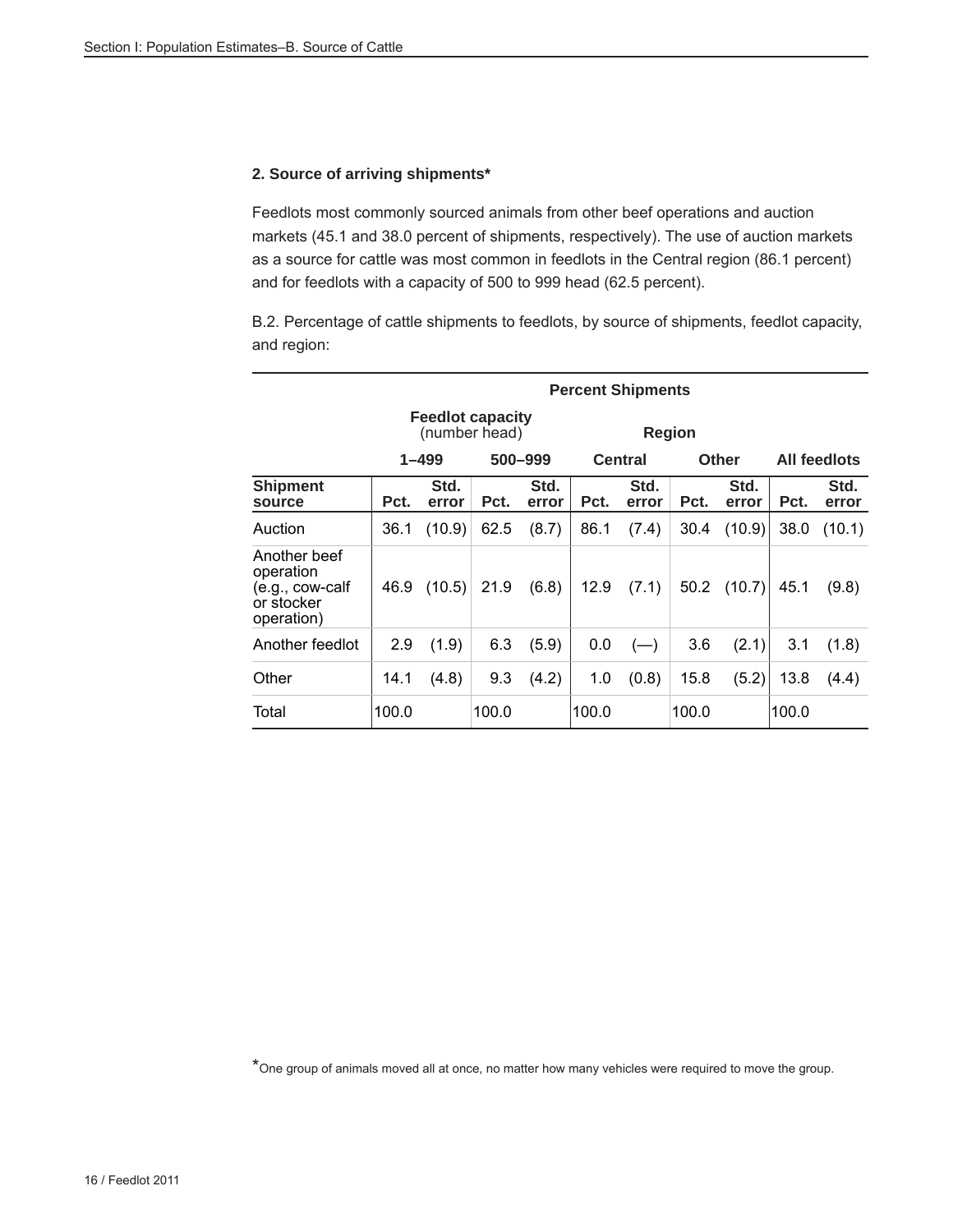# **3. Average distance shipments traveled to feedlot**

B.3. Average distance (miles) cattle shipments traveled to feedlot, by source of shipment, feedlot capacity, and region:

| <b>Average Distance per Shipment (Miles)</b>                          |      |                         |               |               |              |                |              |               |      |               |
|-----------------------------------------------------------------------|------|-------------------------|---------------|---------------|--------------|----------------|--------------|---------------|------|---------------|
|                                                                       |      | <b>Feedlot capacity</b> | (number head) |               |              | <b>Region</b>  |              |               |      |               |
|                                                                       |      | $1 - 499$               |               | $500 - 999$   |              | <b>Central</b> | <b>Other</b> | All feedlots  |      |               |
| <b>Shipment source</b>                                                | Avg. | Std.<br>error           | Avg.          | Std.<br>error | Avq.         | Std.<br>error  | Avg.         | Std.<br>error | Avq. | Std.<br>error |
| Auction                                                               | 134  | (53)                    | 223           | (53)          | 425          | (204)          | 81           | (13)          | 142  | (48)          |
| Another beef<br>operation (e.g.,<br>cow-calf or<br>stocker operation) | 51   | (13)                    | 233           | (41)          | 105          | (29)           | 45           | (7)           | 61   | (12)          |
| Another feedlot                                                       | 68   | (60)                    | $\mathbf{1}$  |               | $\mathbf{1}$ |                | 88           | (66)          | 88   | (66)          |
| Other                                                                 | 36   | (10)                    | 170           | (77)          | 20           | (22)           | 45           | (12)          | 43   | (11)          |
| All <sup>2</sup>                                                      | 92   | (28)                    | 237           | (37)          | 238          | (124)          | 67           | (9)           | 101  | (26)          |

 $17$ oo few observations to report.<br><sup>2</sup>Weighted by number of shipments by source.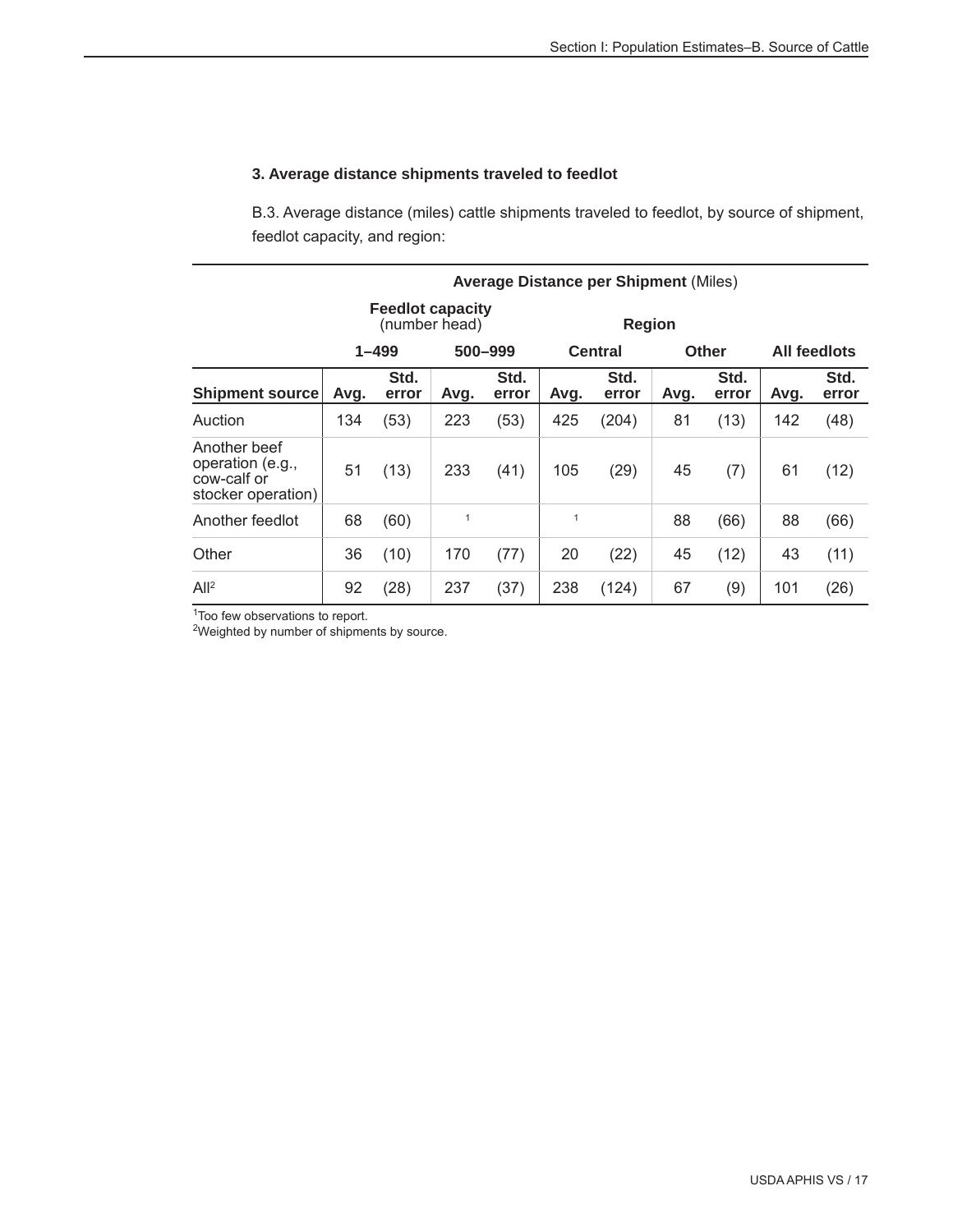# **4. Shipments crossing State lines**

B.4. Percentage of cattle shipments that crossed State lines, by source of shipments, feedlot capacity, and region:

|                                                                   | <b>Percent Shipments</b> |               |         |               |         |                 |      |               |      |               |  |  |  |
|-------------------------------------------------------------------|--------------------------|---------------|---------|---------------|---------|-----------------|------|---------------|------|---------------|--|--|--|
|                                                                   | <b>Feedlot capacity</b>  |               |         |               |         |                 |      |               |      |               |  |  |  |
|                                                                   |                          | $1 - 499$     |         | $500 - 999$   |         | <b>Central</b>  |      | Other         |      | All feedlots  |  |  |  |
| <b>Source</b>                                                     | Pct.                     | Std.<br>error | Pct.    | Std.<br>error | Pct.    | Std.<br>error   | Pct. | Std.<br>error | Pct. | Std.<br>error |  |  |  |
| Auction                                                           | 54.5                     | (15.9)        | 49.9    | (8.5)         | 40.2    | (8.2)           | 60.0 | (17.7)        | 54.0 | (14.2)        |  |  |  |
| Another beef<br>feedlot (e.g.,<br>cow-calf or<br>stocker feedlot) | 6.9                      | (3.6)         | 30.1    | (11.4)        |         | $31.3$ $(17.5)$ | 6.8  | (3.5)         | 7.7  | (3.6)         |  |  |  |
| Another feedlot                                                   | 0.6                      | (0.7)         | $\star$ |               | $\star$ |                 | 0.8  | (0.9)         | 0.8  | (0.9)         |  |  |  |
| Other                                                             | 11.4                     | (9.6)         | 26.7    | (15.5)        | 45.5    | (35.0)          | 11.8 | (9.2)         | 12.2 | (9.1)         |  |  |  |
| All                                                               | 24.6                     | (10.4)        | 40.2    | (7.4)         | 39.1    | (7.5)           | 23.5 | (11.1)        | 25.7 | (9.6)         |  |  |  |

\*Too few observations to report.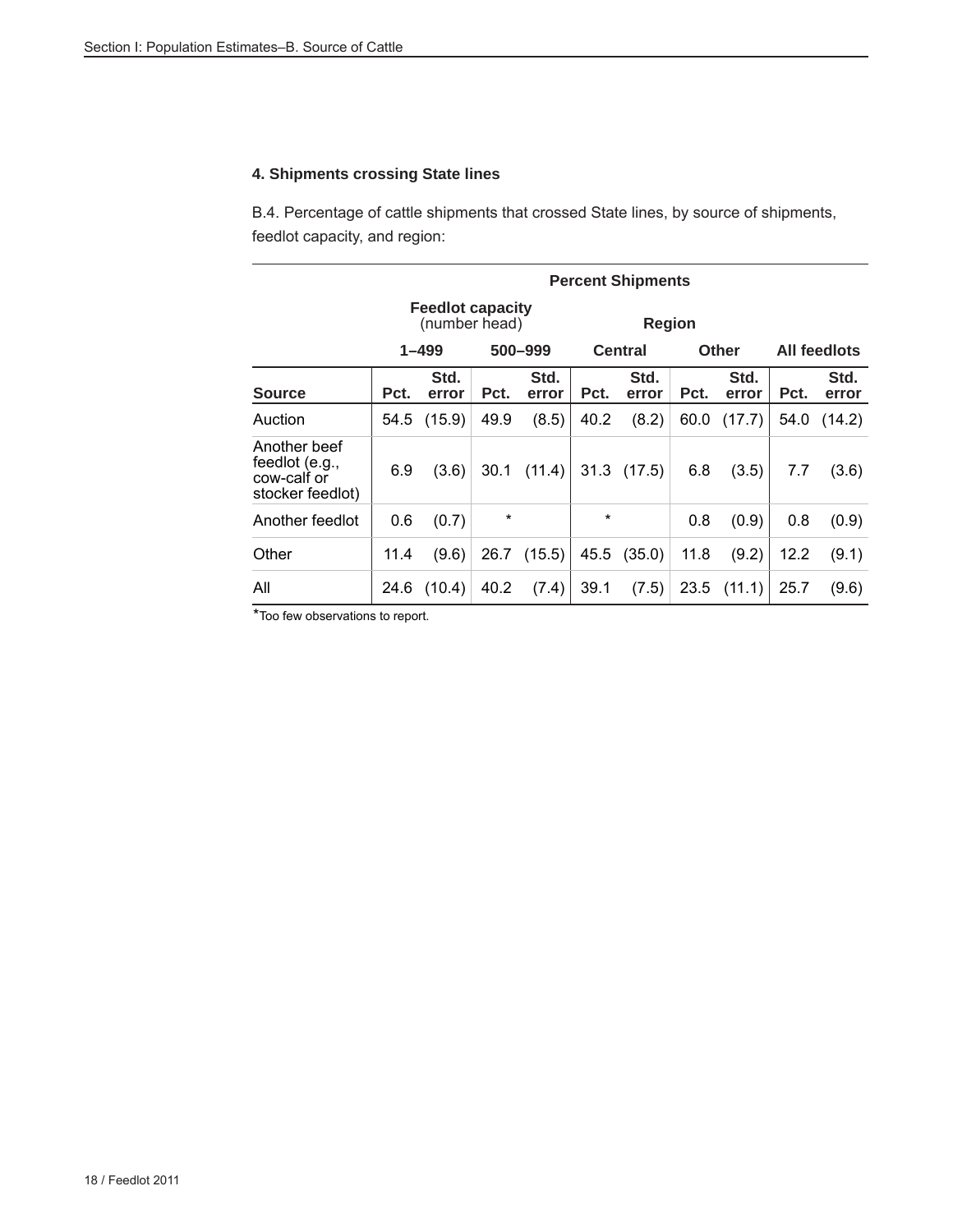# **1. Timing of initial processing**

**Management**

<span id="page-26-0"></span>**C. Arrival** 

Some feedlots apply management procedures to newly arrived cattle that include vaccination, deworming, or the application of a growth-promoting implant. Only half of feedlots (47.8 percent) processed cattle within 72 hours of arrival. When arrival processing was done, it was commonly done within the first 24 hours. Overall, 40.0 percent of cattle did not process cattle as a group.

C.1.a. Percentage of feedlots that initially processed cattle and calves as a group, by number of hours after arrival animals were processed, and by feedlot capacity and region:

|                 | <b>Percent Feedlots</b> |                         |               |               |      |                         |      |               |      |               |  |  |
|-----------------|-------------------------|-------------------------|---------------|---------------|------|-------------------------|------|---------------|------|---------------|--|--|
|                 |                         | <b>Feedlot capacity</b> | (number head) |               |      | <b>Region</b>           |      |               |      |               |  |  |
|                 |                         | $1 - 499$               |               | 500-999       |      | <b>Central</b><br>Other |      |               |      | All feedlots  |  |  |
| Number of hours | Pct.                    | Std.<br>error           | Pct.          | Std.<br>error | Pct. | Std.<br>error           | Pct. | Std.<br>error | Pct. | Std.<br>error |  |  |
| 24 or less      | 34.4                    | (4.0)                   | 56.8          | (6.4)         | 30.0 | (7.4)                   | 38.0 | (4.4)         | 35.5 | (3.8)         |  |  |
| $25 - 72$       | 11.4                    | (2.4)                   | 29.7          | (6.1)         | 15.7 | (4.7)                   | 10.8 | (2.5)         | 12.3 | (2.3)         |  |  |
| More than 72    | 19.6                    | (4.4)                   | 23.0          | (5.2)         | 22.2 | (11.0)                  | 18.7 | (3.5)         | 19.8 | (4.2)         |  |  |
| Ever processed  | 58.7                    | (4.6)                   | 87.5          | (4.2)         | 65.0 | (11.3)                  | 57.9 | (4.1)         | 60.0 | (4.4)         |  |  |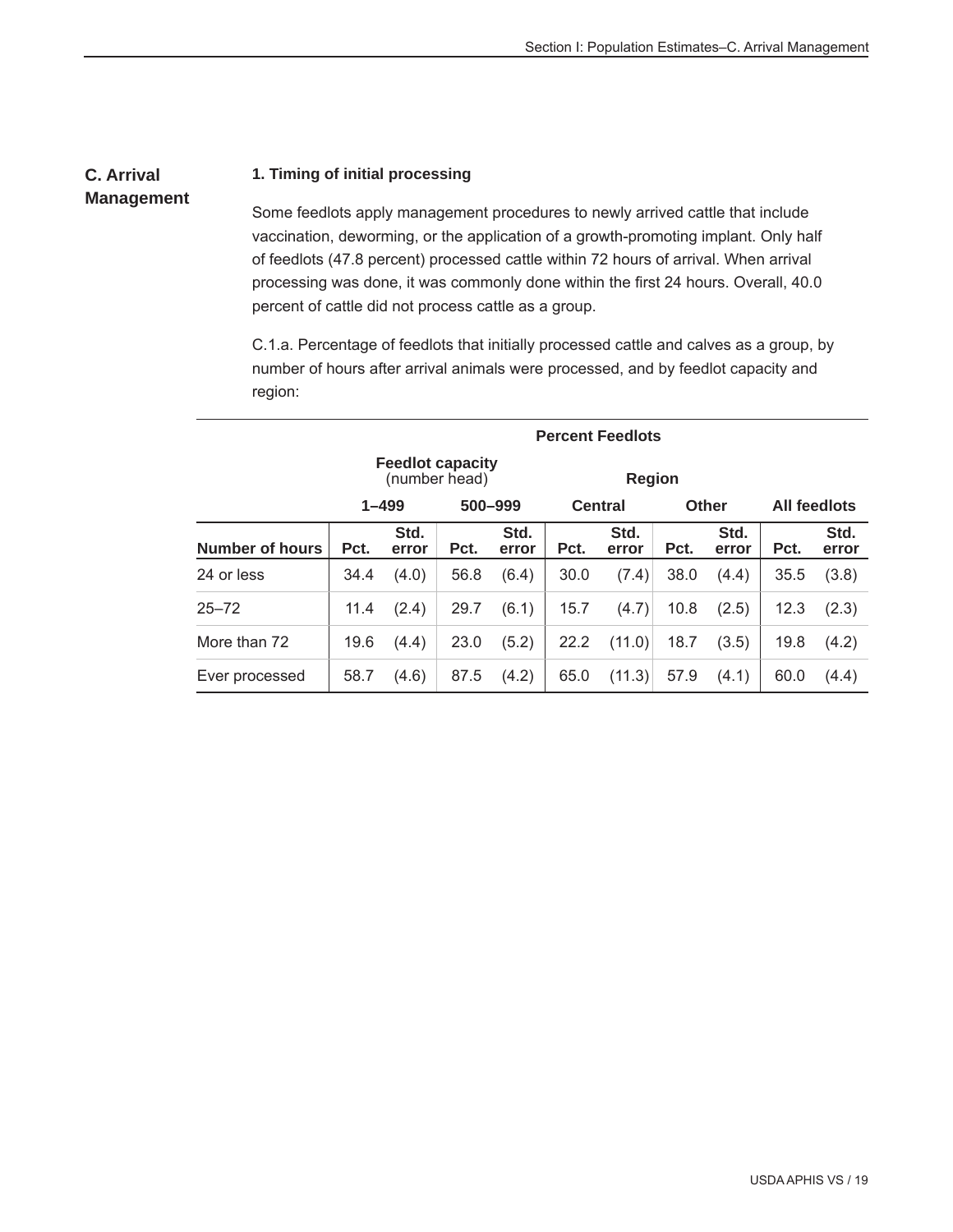Though 40.0 percent of feedlots did not do any initial processing of cattle (table C.1.a.), only 16.6 percent of cattle placed in feedlots were not processed.

C.1.b. Percentage of cattle and calves initially processed as a group, by number of hours after arrival animals were processed, and by feedlot capacity and region:

|                 |                                                           | <b>Percent Cattle and Calves</b> |       |               |       |                |                     |               |       |               |  |  |  |
|-----------------|-----------------------------------------------------------|----------------------------------|-------|---------------|-------|----------------|---------------------|---------------|-------|---------------|--|--|--|
|                 | <b>Feedlot capacity</b><br>(number head)<br><b>Region</b> |                                  |       |               |       |                |                     |               |       |               |  |  |  |
|                 | $1 - 499$                                                 |                                  |       | 500-999       |       | <b>Central</b> | <b>All feedlots</b> |               |       |               |  |  |  |
| Number of hours | Pct.                                                      | Std.<br>error                    | Pct.  | Std.<br>error | Pct.  | Std.<br>error  | Pct.                | Std.<br>error | Pct.  | Std.<br>error |  |  |  |
| 24 or less      | 26.7                                                      | (5.0)                            | 52.9  | (6.5)         | 30.6  | (7.4)          | 36.1                | (5.8)         | 33.7  | (4.6)         |  |  |  |
| $25 - 72$       | 26.2                                                      | (8.8)                            | 18.0  | (4.3)         | 24.4  | (7.7)          | 23.8                | (10.3)        | 24.0  | (6.7)         |  |  |  |
| More than 72    | 27.5                                                      | (8.5)                            | 20.8  | (4.7)         | 30.3  | (12.8)         | 22.1                | (4.7)         | 25.7  | (6.5)         |  |  |  |
| Not processed   | 19.6                                                      | (5.1)                            | 8.3   | (3.3)         | 14.7  | (6.5)          | 18.0                | (4.2)         | 16.6  | (3.7)         |  |  |  |
| Total           | 100.0                                                     |                                  | 100.0 |               | 100.0 |                | 100.0               |               | 100.0 |               |  |  |  |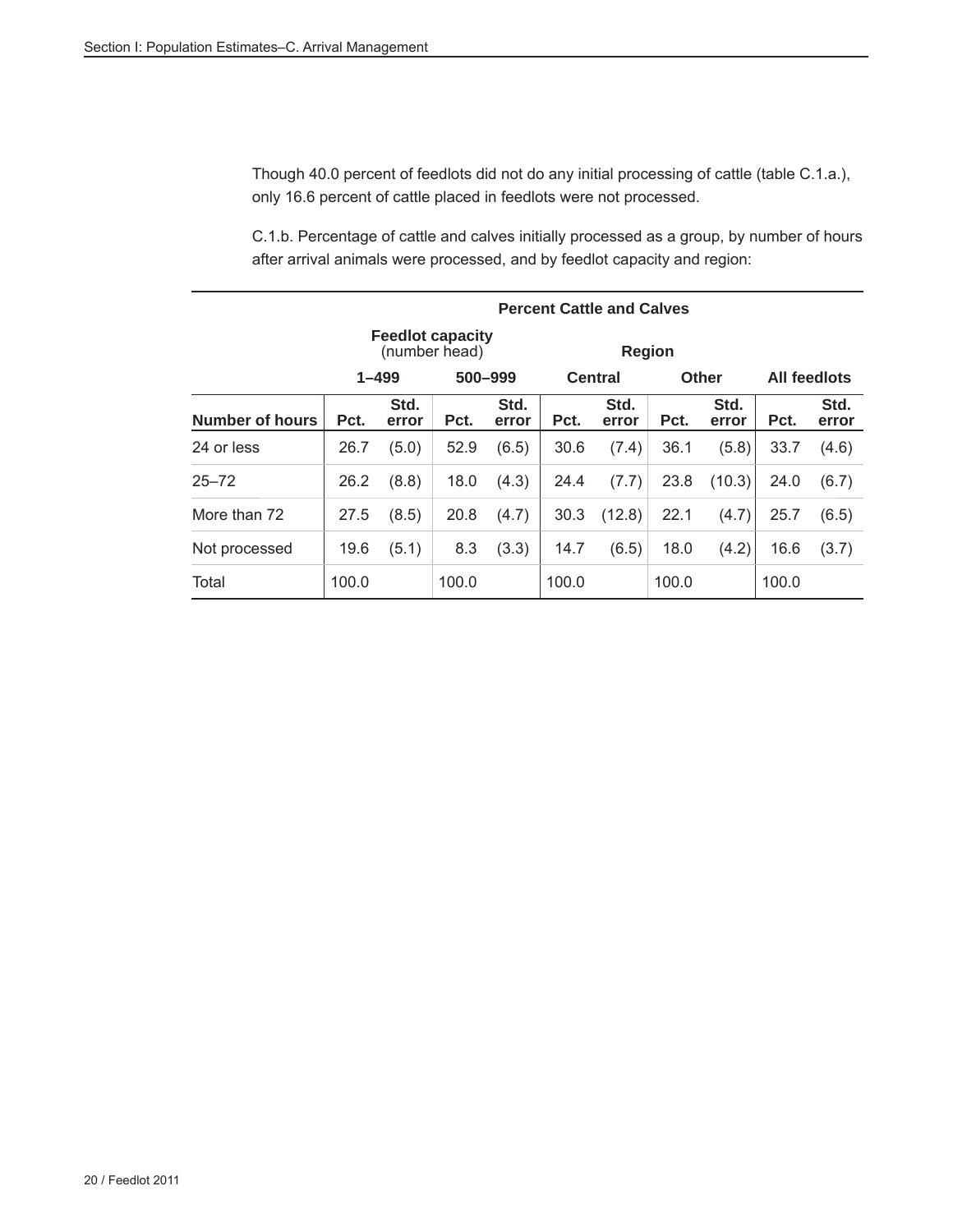# **2. Cattle processing procedures**

Of the 60.0 percent of feedlots that initially processed cattle and calves as a group (table C.1.a.), 57.7 percent processed some cattle a second time.

C.2.a. For feedlots that initially processed any cattle and calves as a group, percentage of feedlots that used a second processing, by feedlot capacity and by region:

|                                                                                    | <b>Percent Feedlots</b> |      |               |      |                |      |               |      |               |  |  |
|------------------------------------------------------------------------------------|-------------------------|------|---------------|------|----------------|------|---------------|------|---------------|--|--|
| <b>Feedlot capacity</b><br>(number head)<br><b>Region</b>                          |                         |      |               |      |                |      |               |      |               |  |  |
|                                                                                    | $1 - 499$               |      | $500 - 999$   |      | <b>Central</b> |      | Other         |      | All feedlots  |  |  |
| Pct.                                                                               | Std.<br>error           | Pct. | Std.<br>error | Pct. | Std.<br>error  | Pct. | Std.<br>error | Pct. | Std.<br>error |  |  |
| 57.0<br>(10.2)<br>(5.2)<br>67.4<br>(6.1)<br>71.9<br>51.0<br>(5.4)<br>57.7<br>(5.6) |                         |      |               |      |                |      |               |      |               |  |  |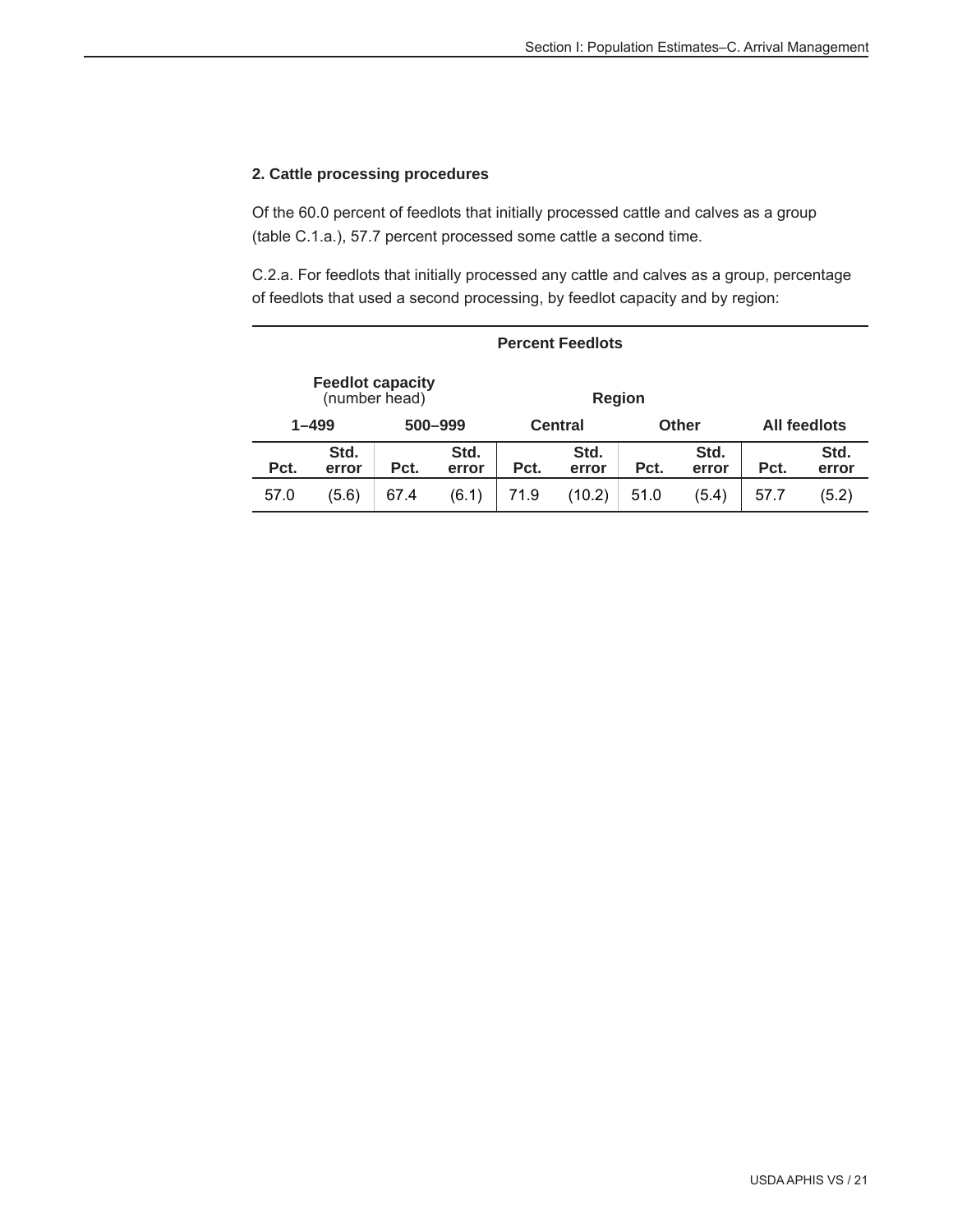The two most common initial processing management practices were treatment for parasites (84.6 percent of feedlots) and vaccination for respiratory disease (76.7 percent). Overall, 42.0 percent of feedlots gave some cattle an injectable antibiotic during initial processing.

C.2.b. For feedlots that initially processed cattle and calves as a group, percentage of feedlots by procedures at initial and second processing, and by feedlot capacity and region:

|                                            | <b>Percent Feedlots</b> |                                                           |         |               |      |                |      |               |      |               |  |  |
|--------------------------------------------|-------------------------|-----------------------------------------------------------|---------|---------------|------|----------------|------|---------------|------|---------------|--|--|
|                                            |                         | <b>Feedlot capacity</b><br><b>Region</b><br>(number head) |         |               |      |                |      |               |      |               |  |  |
|                                            |                         | $1 - 499$                                                 | 500-999 |               |      | <b>Central</b> |      | Other         |      | All feedlots  |  |  |
| <b>Procedure</b>                           | Pct.                    | Std.<br>error                                             | Pct.    | Std.<br>error | Pct. | Std.<br>error  | Pct. | Std.<br>error | Pct. | Std.<br>error |  |  |
| Initial processing                         |                         |                                                           |         |               |      |                |      |               |      |               |  |  |
| Vaccinated against<br>respiratory diseases | 75.6                    | (4.6)                                                     | 92.3    | (3.4)         | 75.4 | (9.3)          | 77.3 | (4.5)         | 76.7 | (4.3)         |  |  |
| Vaccinated against<br>clostridial diseases | 65.9                    | (4.8)                                                     | 72.7    | (5.8)         | 73.6 | (8.1)          | 62.7 | (5.2)         | 66.4 | (4.5)         |  |  |
| Given an injectable<br>antibiotic          | 41.6                    | (6.1)                                                     | 48.1    | (6.9)         | 50.7 | (12.9)         | 37.7 | (5.1)         | 42.0 | (5.7)         |  |  |
| Implanted                                  | 41.1                    | (4.4)                                                     | 56.6    | (6.6)         | 43.9 | (10.9)         | 41.2 | (4.9)         | 42.1 | (4.8)         |  |  |
| Treated for parasites                      | 84.4                    | (3.5)                                                     | 88.3    | (3.9)         | 89.9 | (5.7)          | 82.1 | (4.0)         | 84.6 | (3.3)         |  |  |
| Second processing                          |                         |                                                           |         |               |      |                |      |               |      |               |  |  |
| Vaccinated against<br>respiratory diseases | 62.6                    | (7.3)                                                     | 72.2    | (7.4)         | 57.3 | (13.1)         | 66.6 | (7.2)         | 63.4 | (6.6)         |  |  |
| Vaccinated against<br>clostridial diseases | 44.5                    | (7.9)                                                     | 44.1    | (8.6)         | 29.0 | (12.4)         | 52.9 | (8.0)         | 44.5 | (7.2)         |  |  |
| Given an injectable<br>antibiotic          | 46.9                    | (9.7)                                                     | 26.0    | (7.3)         | 48.9 | (17.3)         | 42.2 | (8.0)         | 45.1 | (9.0)         |  |  |
| Implanted                                  | 31.8                    | (7.0)                                                     | 62.3    | (8.2)         | 24.2 | (10.7)         | 40.8 | (7.5)         | 34.1 | (6.7)         |  |  |
| Treated for parasites                      | 67.2                    | (6.6)                                                     | 54.5    | (8.3)         | 79.2 | (6.8)          | 59.1 | (7.7)         | 66.0 | (6.0)         |  |  |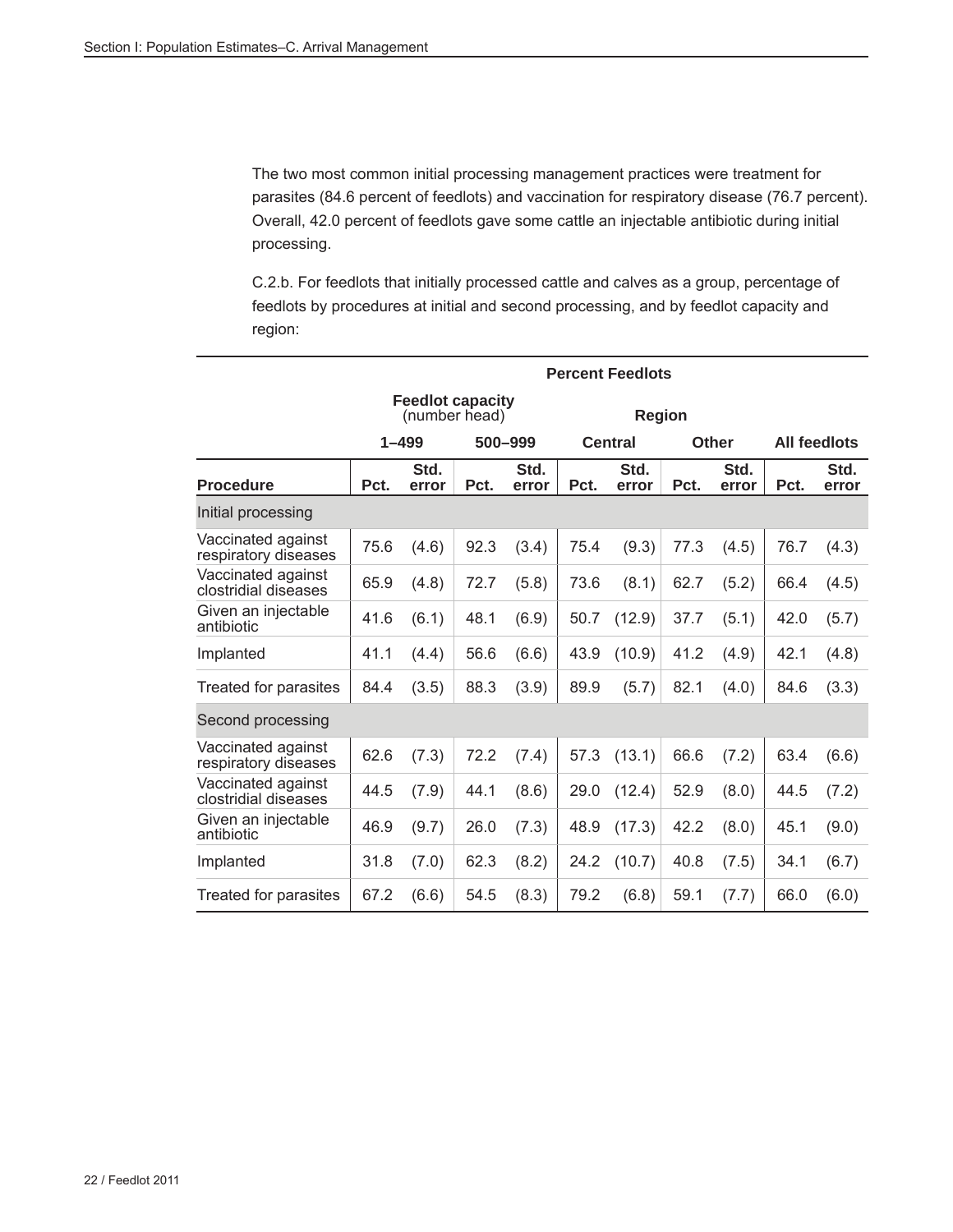More than 90 percent of the cattle initially processed (92.6 percent) were vaccinated for respiratory disease and 83.8 percent were treated for parasites. Approximately one-third of the cattle initially processed (31.0 percent) received an injectable antibiotic.

C.2.c. For cattle initially processed as a group, percentage of cattle and calves by procedure performed at initial and second processing, and by feedlot capacity and region:

|                                            |      | <b>Feedlot capacity</b> |      |               |      |                |      |               |      |                     |
|--------------------------------------------|------|-------------------------|------|---------------|------|----------------|------|---------------|------|---------------------|
|                                            |      | (number head)           |      |               |      | <b>Region</b>  |      |               |      |                     |
|                                            |      | $1 - 499$               |      | 500-999       |      | <b>Central</b> |      | <b>Other</b>  |      | <b>All feedlots</b> |
| <b>Procedure</b>                           | Pct. | Std.<br>error           | Pct. | Std.<br>error | Pct. | Std.<br>error  | Pct. | Std.<br>error | Pct. | Std.<br>error       |
| Initial processing                         |      |                         |      |               |      |                |      |               |      |                     |
| Vaccinated against<br>respiratory diseases | 90.6 | (2.7)                   | 97.4 | (1.2)         | 96.5 | (2.2)          | 89.3 | (2.9)         | 92.6 | (1.8)               |
| Vaccinated against<br>clostridial diseases | 72.2 | (10.3)                  | 76.3 | (5.8)         | 82.0 | (6.4)          | 66.2 | (11.7)        | 73.4 | (7.6)               |
| Given an injectable<br>antibiotic          | 30.9 | (10.3)                  | 31.2 | (5.9)         | 22.0 | (7.2)          | 38.5 | (11.3)        | 31.0 | (7.5)               |
| Implanted                                  | 52.4 | (9.2)                   | 65.9 | (7.3)         | 71.1 | (7.1)          | 44.4 | (9.1)         | 56.2 | (7.2)               |
| Treated for parasites                      | 79.9 | (10.6)                  | 93.5 | (2.9)         | 97.3 | (1.8)          | 72.8 | (12.4)        | 83.8 | (7.8)               |
| Second processing                          |      |                         |      |               |      |                |      |               |      |                     |
| Vaccinated against<br>respiratory diseases | 61.7 | (8.2)                   | 67.8 | (7.2)         | 68.3 | (9.4)          | 59.2 | (5.9)         | 63.9 | (5.9)               |
| Vaccinated against<br>clostridial diseases | 32.1 | (6.4)                   | 38.6 | (9.6)         | 26.9 | (8.5)          | 43.0 | (4.9)         | 34.5 | (5.3)               |
| Given an injectable<br>antibiotic          | 17.5 | (6.4)                   | 6.9  | (2.8)         | 13.1 | (7.6)          | 14.4 | (2.7)         | 13.7 | (4.3)               |
| Implanted                                  | 33.6 | (10.0)                  | 57.8 | (9.1)         | 47.5 | (12.4)         | 35.4 | (8.8)         | 41.8 | (8.1)               |
| Treated for parasites                      | 49.1 | (12.4)                  | 47.9 | (9.7)         | 54.6 | (12.3)         | 42.1 | (10.5)        | 48.6 | (8.6)               |

**Percent Cattle and Calves**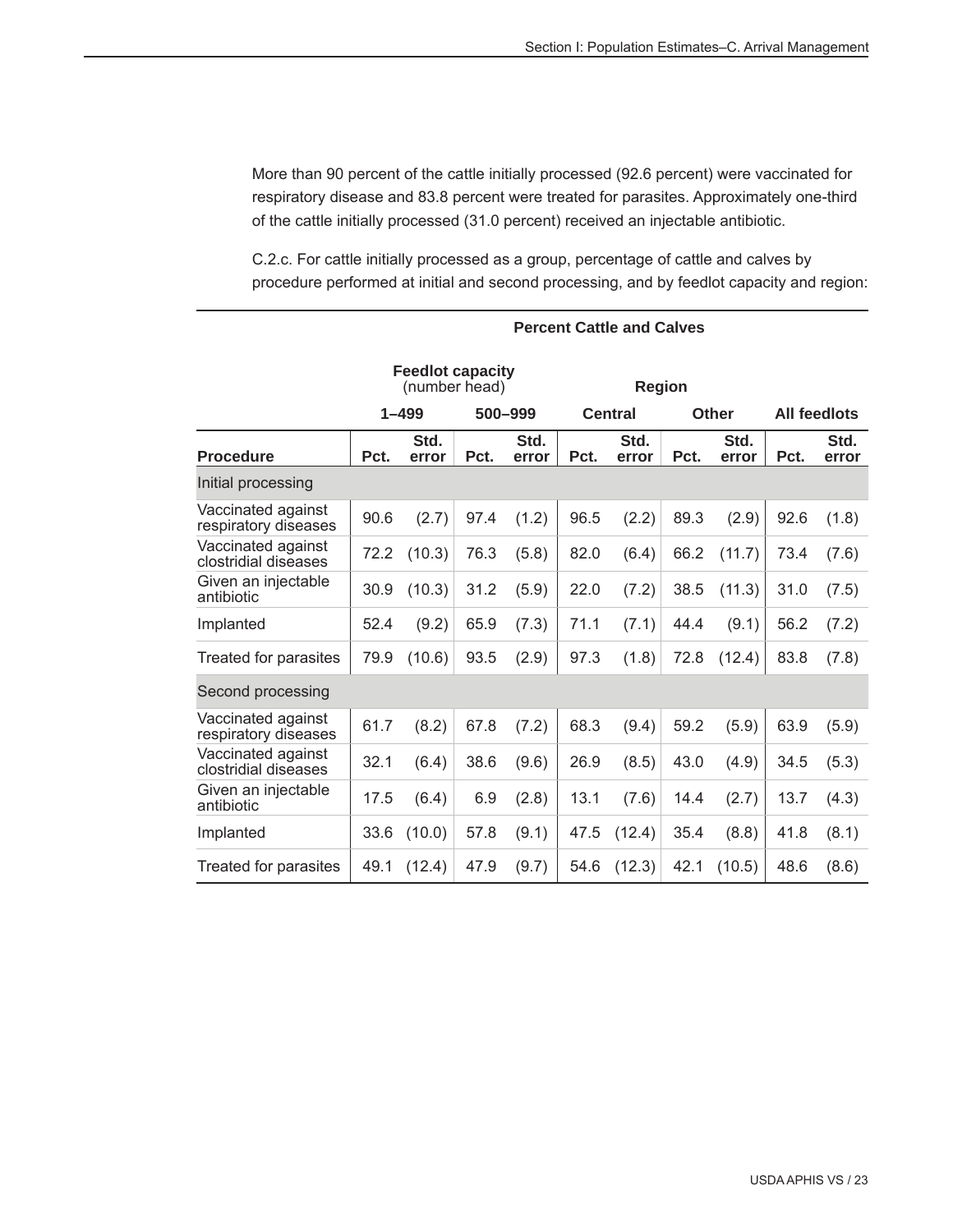# **3. Modifi cation of antibiotic and vaccination procedures**

Overall, a relatively small percentage of feedlots modified antibiotic or vaccination procedures based on the criteria listed in the following table (19.6 and 19.7 percent of feedlots, respectively). These percentages could be a reflection of the relatively small number of shipments these feedlots received or may reflect the sourcing of cattle from the same origins over time, resulting in little variation in the listed criteria.

Overall, fewer than one of five feedlots modified their antibiotic or vaccination procedures for new arrivals based on any of the listed criteria. However, a higher percentage of feedlots with a capacity of 500 to 999 head modified their antibiotic or vaccination procedures compared with feedlots with a capacity of 1 to 499 head.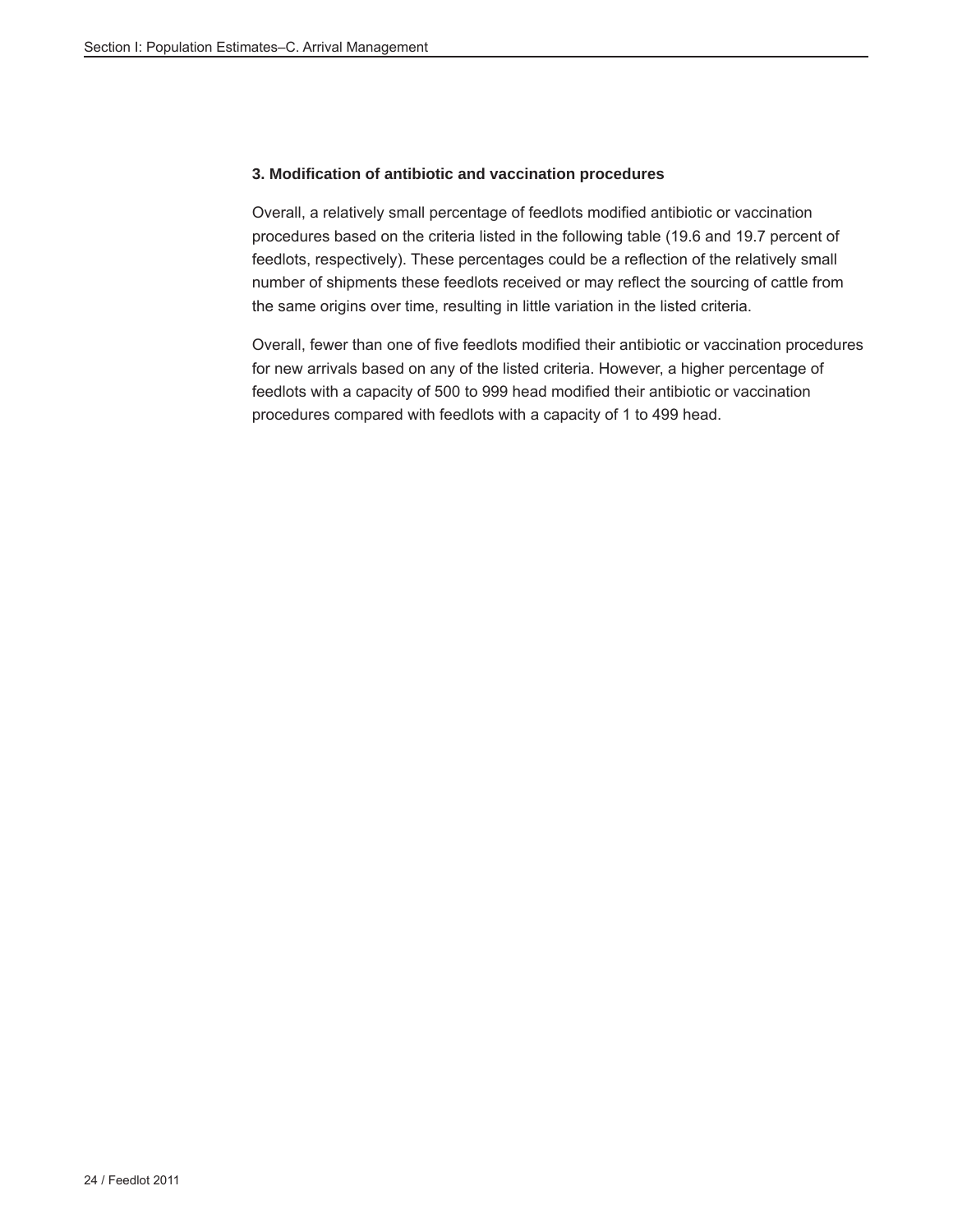C.3. For feedlots that processed new arrivals as a group, percentage of feedlots that modified antibiotic or vaccination procedures for processing new arrivals during the year ending June 30, 2011, by criteria, feedlot capacity, and region:

|                                                        |      | <b>Percent Feedlots</b>                  |      |               |      |                |      |               |      |                     |  |  |  |
|--------------------------------------------------------|------|------------------------------------------|------|---------------|------|----------------|------|---------------|------|---------------------|--|--|--|
|                                                        |      | <b>Feedlot capacity</b><br>(number head) |      |               |      | <b>Region</b>  |      |               |      |                     |  |  |  |
|                                                        |      | $1 - 499$                                |      | 500-999       |      | <b>Central</b> |      | <b>Other</b>  |      | <b>All feedlots</b> |  |  |  |
| Criteria*                                              | Pct. | Std.<br>error                            | Pct. | Std.<br>error | Pct. | Std.<br>error  | Pct. | Std.<br>error | Pct. | Std.<br>error       |  |  |  |
| Antibiotic                                             |      |                                          |      |               |      |                |      |               |      |                     |  |  |  |
| Arrival weight                                         | 11.6 | (2.2)                                    | 15.5 | (4.5)         | 9.8  | (3.6)          | 12.5 | (2.5)         | 11.8 | (2.1)               |  |  |  |
| <b>Distance</b><br>transported or<br>percent shrinkage | 1.3  | (0.6)                                    | 7.6  | (2.6)         | 3.1  | (1.8)          | 0.9  | (0.3)         | 1.5  | (0.5)               |  |  |  |
| Source of cattle                                       | 4.9  | (1.2)                                    | 29.7 | (5.1)         | 7.6  | (2.3)          | 5.3  | (1.3)         | 5.9  | (1.1)               |  |  |  |
| Preconditioning                                        | 8.9  | (2.0)                                    | 29.0 | (5.5)         | 10.5 | (4.2)          | 9.4  | (2.2)         | 9.7  | (2.0)               |  |  |  |
| Dairy cattle breed<br>(compared with<br>beef breeds)   | 1.0  | (0.6)                                    | 2.5  | (1.3)         | 0.0  | (0.0)          | 1.5  | (0.8)         | 1.1  | (0.6)               |  |  |  |
| History of previous<br>antibiotic treatment            | 6.3  | (1.7)                                    | 24.0 | (5.1)         | 4.1  | (1.3)          | 8.2  | (2.2)         | 7.1  | (1.6)               |  |  |  |
| Any of the above                                       | 18.5 | (2.7)                                    | 45.4 | (5.9)         | 16.1 | (5.2)          | 20.9 | (3.0)         | 19.6 | (2.6)               |  |  |  |
| Vaccination                                            |      |                                          |      |               |      |                |      |               |      |                     |  |  |  |
| Arrival weight                                         | 12.9 | (2.5)                                    | 23.5 | (5.3)         | 13.2 | (5.1)          | 13.5 | (2.7)         | 13.4 | (2.4)               |  |  |  |
| <b>Distance</b><br>transported or<br>percent shrinkage | 1.8  | (0.7)                                    | 12.4 | (3.1)         | 3.5  | (1.9)          | 1.7  | (0.6)         | 2.2  | (0.7)               |  |  |  |
| Source of cattle                                       | 4.8  | (1.2)                                    | 26.7 | (5.0)         | 5.7  | (2.1)          | 5.7  | (1.4)         | 5.7  | (1.2)               |  |  |  |
| Preconditioning                                        | 8.0  | (2.0)                                    | 23.0 | (5.0)         | 8.6  | (4.2)          | 8.6  | (2.2)         | 8.6  | (1.9)               |  |  |  |
| Dairy cattle breed<br>(compared with<br>beef breeds)   | 1.0  | (0.6)                                    | 1.8  | (1.2)         | 0.0  | (0.0)          | 1.4  | (0.8)         | 1.0  | (0.6)               |  |  |  |
| History of previous<br>antibiotic treatment            | 5.4  | (1.6)                                    | 26.3 | (5.1)         | 4.1  | (1.3)          | 7.1  | (1.9)         | 6.3  | (1.4)               |  |  |  |
| Any of the above                                       | 18.7 | (2.8)                                    | 43.4 | (5.6)         | 18.5 | (5.8)          | 20.2 | (3.0)         | 19.7 | (2.7)               |  |  |  |

\*Feedlots that did not modify procedures include those for which the factor did not apply. For example, feedlots that did not place dairy breeds would be classified as not modifying processing procedures.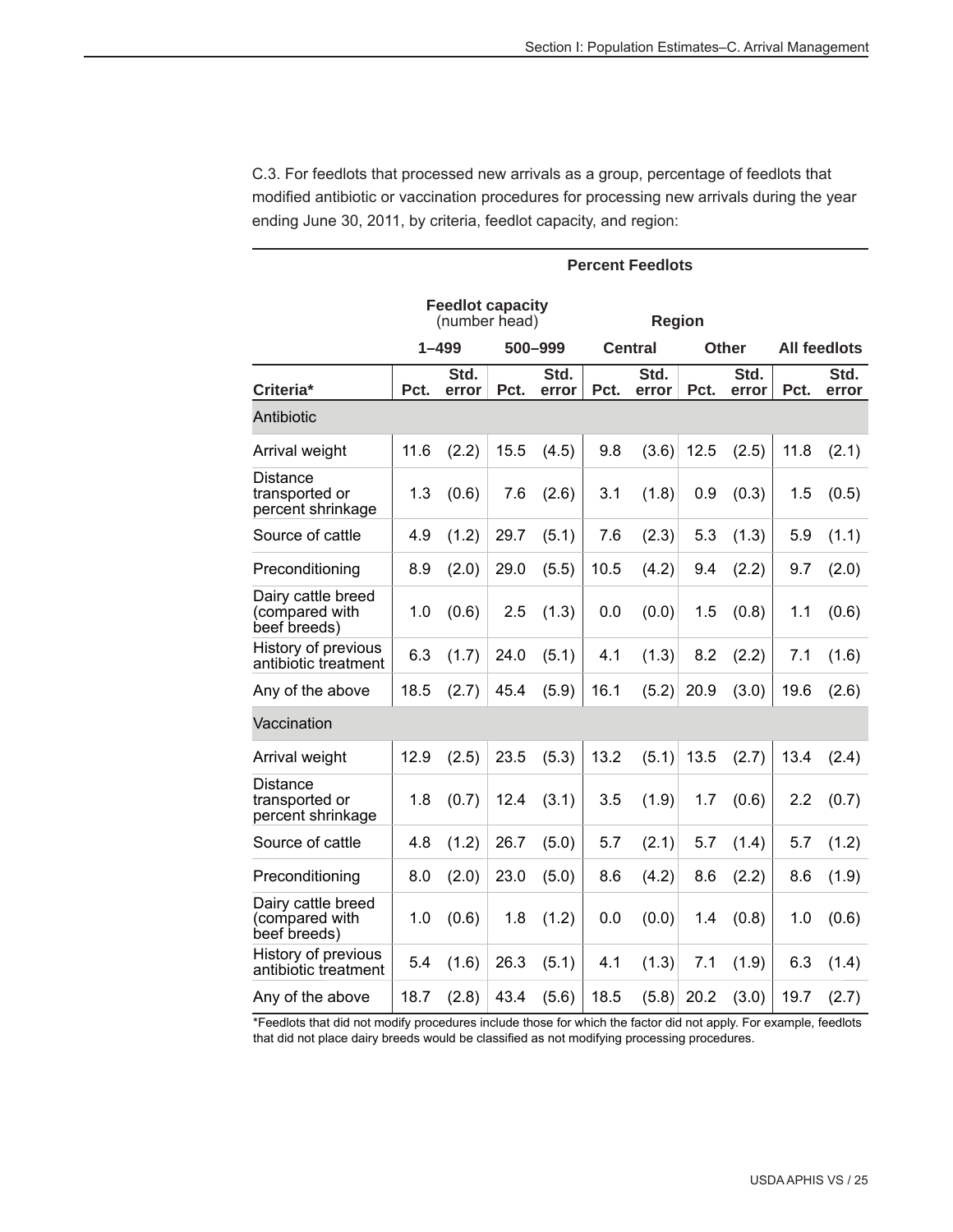# **4. Animal identifi cation**

Only 37.5 percent of feedlots placed any cattle that had an individual-animal identification (ID) at arrival.

C.4.a. Percentage of feedlots that had any cattle or calves that arrived with an individualanimal ID, by feedlot capacity and by region:

|                                                                  | <b>Percent Feedlots</b> |      |               |      |                |      |               |      |                     |  |  |  |
|------------------------------------------------------------------|-------------------------|------|---------------|------|----------------|------|---------------|------|---------------------|--|--|--|
| <b>Feedlot capacity</b><br>(number head)<br><b>Region</b>        |                         |      |               |      |                |      |               |      |                     |  |  |  |
|                                                                  | $1 - 499$               |      | 500-999       |      | <b>Central</b> |      | Other         |      | <b>All feedlots</b> |  |  |  |
| Pct.                                                             | Std.<br>error           | Pct. | Std.<br>error | Pct. | Std.<br>error  | Pct. | Std.<br>error | Pct. | Std.<br>error       |  |  |  |
| 36.0<br>29.0<br>(3.8)<br>69.4<br>(6.1)<br>(6.8)<br>41.1<br>(4.2) |                         |      |               |      |                |      |               |      | (3.6)               |  |  |  |

Overall, 40.3 percent of cattle placed arrived with an individual-animal ID.

C.4.b. Percentage of cattle and calves that had an individual-animal ID at arrival, by feedlot capacity and by region:

|                                                                          | <b>Percent Cattle and Calves</b> |      |               |      |                |      |               |      |               |  |  |  |
|--------------------------------------------------------------------------|----------------------------------|------|---------------|------|----------------|------|---------------|------|---------------|--|--|--|
| <b>Feedlot capacity</b><br>(number head)<br><b>Region</b>                |                                  |      |               |      |                |      |               |      |               |  |  |  |
|                                                                          | $1 - 499$                        |      | 500-999       |      | <b>Central</b> |      | Other         |      | All feedlots  |  |  |  |
| Pct.                                                                     | Std.<br>error                    | Pct. | Std.<br>error | Pct. | Std.<br>error  | Pct. | Std.<br>error | Pct. | Std.<br>error |  |  |  |
| 36.0<br>39.6<br>(5.9)<br>40.3<br>(5.6)<br>(6.1)<br>(7.0)<br>40.8<br>52.5 |                                  |      |               |      |                |      |               |      |               |  |  |  |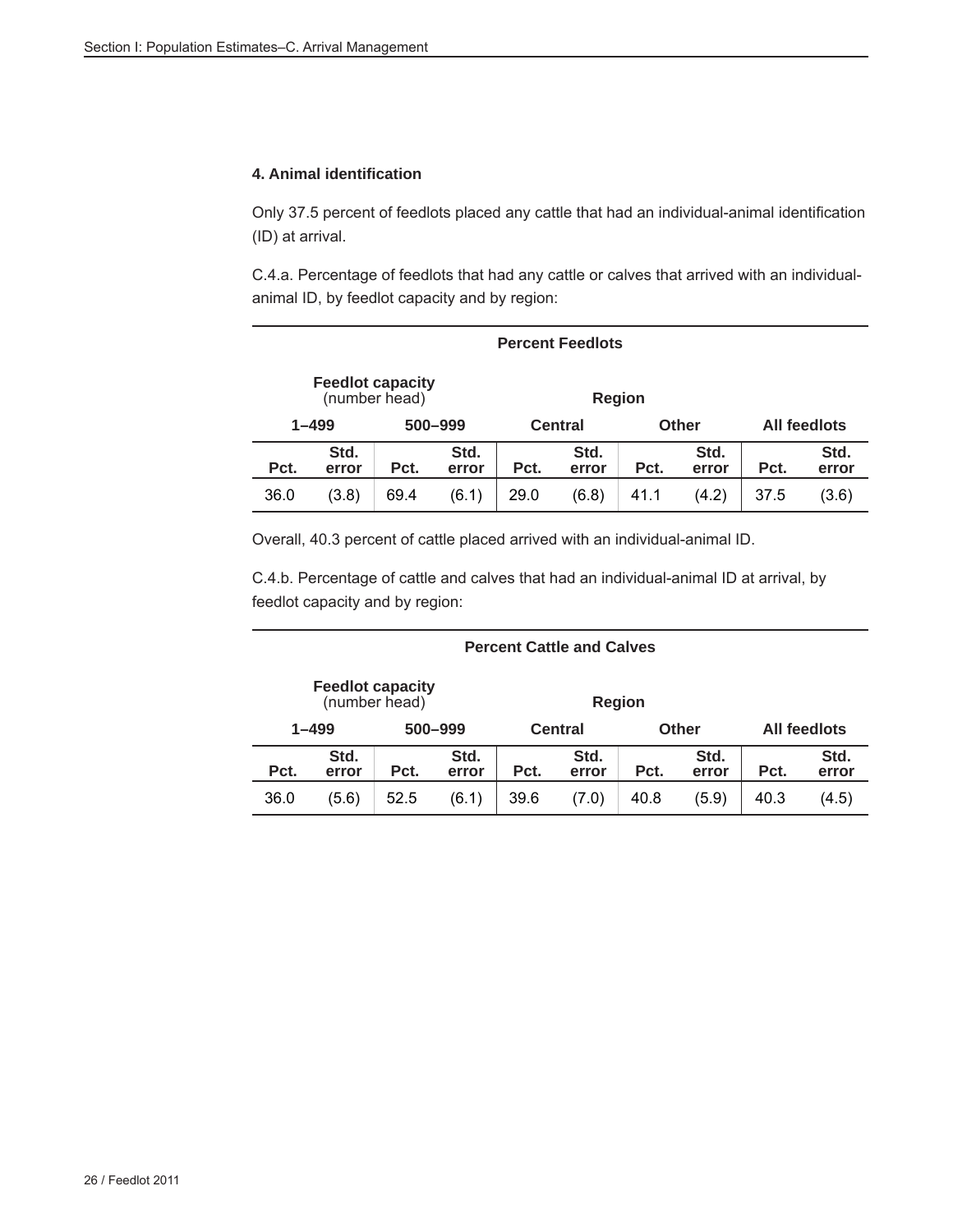Of the 37.5 percent of feedlots that received cattle with individual-animal ID (table C.4.a.), 10.6 percent removed the ID from at least some of the animals. Nearly one of five of these feedlots (18.3 percent) added new individual-animal IDs to at least some animals.

C.4.c. Of feedlots that received cattle and calves with an individual-animal ID at arrival, percentage of feedlots that removed the existing ID or applied a new individual-animal ID, by feedlot capacity and by region:

|                                                                                | <b>Percent Feedlots</b> |                                                           |      |               |      |                |       |                     |      |               |  |  |  |  |
|--------------------------------------------------------------------------------|-------------------------|-----------------------------------------------------------|------|---------------|------|----------------|-------|---------------------|------|---------------|--|--|--|--|
|                                                                                |                         | <b>Feedlot capacity</b><br>(number head)<br><b>Region</b> |      |               |      |                |       |                     |      |               |  |  |  |  |
|                                                                                |                         | $1 - 499$                                                 |      | 500-999       |      | <b>Central</b> | Other | <b>All feedlots</b> |      |               |  |  |  |  |
|                                                                                | Pct.                    | Std.<br>error                                             | Pct. | Std.<br>error | Pct. | Std.<br>error  | Pct.  | Std.<br>error       | Pct. | Std.<br>error |  |  |  |  |
| Removed<br>individual-<br>animal ID                                            | 11.0                    | (3.5)                                                     | 6.5  | (3.1)         | 10.5 | (6.3)          | 10.6  | (3.7)               | 10.6 | (3.2)         |  |  |  |  |
| Added new<br>individual-animal<br>ID (excluding<br>tagging of sick<br>animals) | 17.1                    | (4.6)                                                     | 31.1 | (6.9)         | 17.2 | (7.1)          | 18.6  | (5.2)               | 18.3 | (4.3)         |  |  |  |  |

Of the 40.3 percent of cattle that arrived at feedlots with individual-animal ID (table C.4.b.), 8.1 percent had the ID removed; 23.1 percent had a new individual ID applied, either in addition to the existing ID or to replace the existing ID.

C.4.d. Of cattle and calves that had an individual-animal ID at arrival, percentage of cattle and calves that had existing ID removed and percentage that received a new individualanimal ID, by feedlot capacity and by region:

|                                                                                      |      | <b>Percent Cattle and Calves</b>                          |       |               |      |               |      |               |      |               |  |  |
|--------------------------------------------------------------------------------------|------|-----------------------------------------------------------|-------|---------------|------|---------------|------|---------------|------|---------------|--|--|
|                                                                                      |      | <b>Feedlot capacity</b><br>(number head)<br><b>Region</b> |       |               |      |               |      |               |      |               |  |  |
|                                                                                      |      | $1 - 499$                                                 | Other | All feedlots  |      |               |      |               |      |               |  |  |
|                                                                                      | Pct. | Std.<br>error                                             | Pct.  | Std.<br>error | Pct. | Std.<br>error | Pct. | Std.<br>error | Pct. | Std.<br>error |  |  |
| Individual-animal<br>ID removed                                                      | 8.2  | (3.0)                                                     | 7.9   | (5.5)         | 7.6  | (5.1)         | 8.5  | (2.8)         | 8.1  | (2.7)         |  |  |
| New individual-<br>animal ID<br>applied<br>(excluding<br>tagging of sick<br>animals) | 19.2 | (5.5)                                                     | 30.6  | (7.3)         | 25.7 | (9.0)         | 21.1 | (4.2)         | 23.1 | (4.4)         |  |  |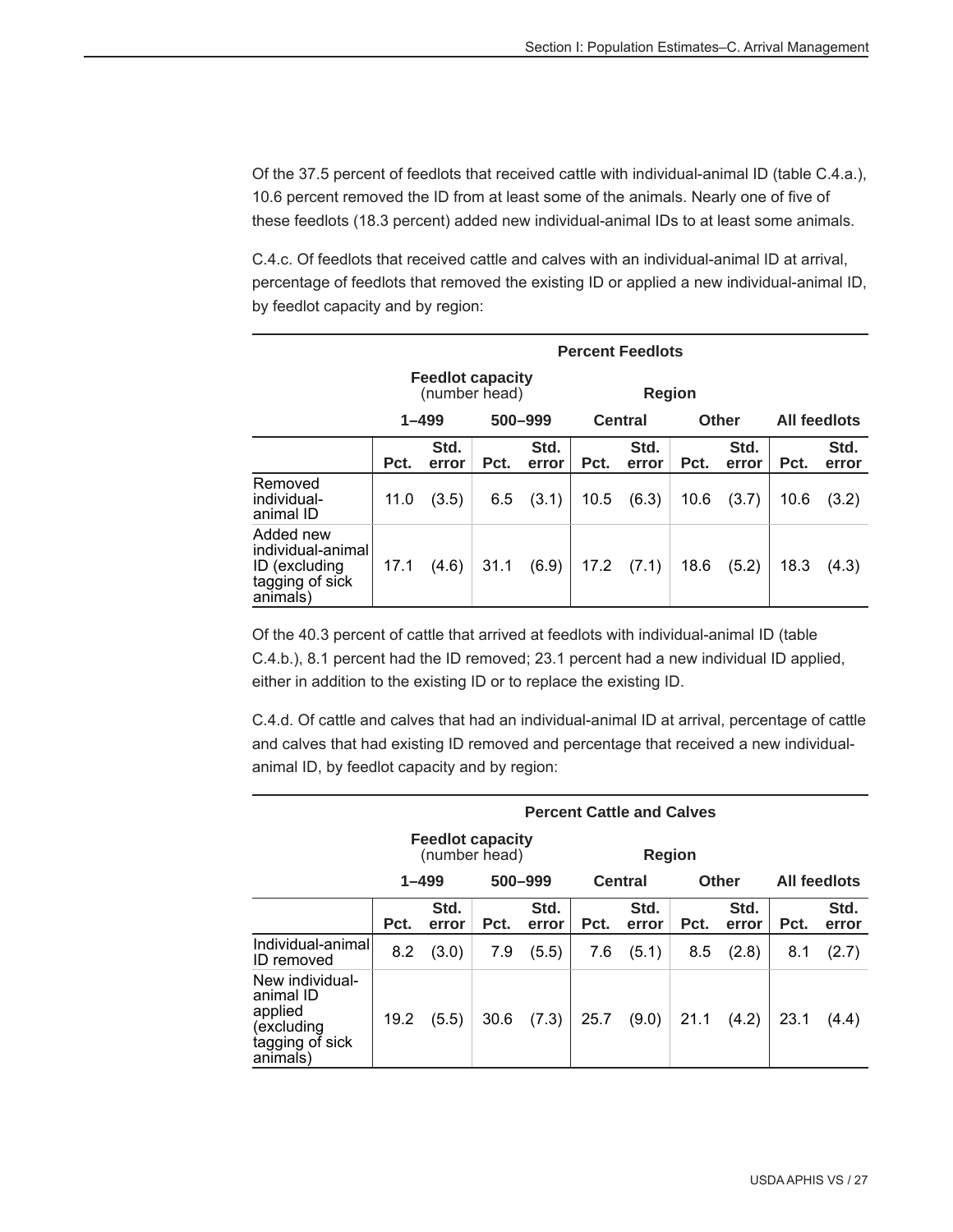Overall, 36.4 percent of feedlots tagged some cattle with an individual-animal ID (excluding the tagging of individual sick animals) and 17.0 percent of feedlots used some group/owner ID.

C.4.e. Percentage of feedlots that tagged cattle and calves with an individual-animal ID or group/owner ID, by feedlot capacity and by region:

|                          |      | <b>Percent Feedlots</b>                                                |      |               |      |               |      |               |      |               |  |  |  |
|--------------------------|------|------------------------------------------------------------------------|------|---------------|------|---------------|------|---------------|------|---------------|--|--|--|
|                          |      | <b>Feedlot capacity</b><br>(number head)                               |      |               |      | <b>Region</b> |      |               |      |               |  |  |  |
|                          |      | $1 - 499$<br>500-999<br><b>Central</b><br>Other<br><b>All feedlots</b> |      |               |      |               |      |               |      |               |  |  |  |
|                          | Pct. | Std.<br>error                                                          | Pct. | Std.<br>error | Pct. | Std.<br>error | Pct. | Std.<br>error | Pct. | Std.<br>error |  |  |  |
| Individual-<br>animal ID | 36.3 | (4.5)                                                                  | 37.7 | (6.0)         | 45.5 | (11.1)        | 32.6 | (4.0)         | 36.4 | (4.3)         |  |  |  |
| Group/owner ID           | 16.3 | (2.7)                                                                  | 33.8 | (6.0)         | 21.2 | (5.2)         | 15.3 | (3.0)         | 17.0 | (2.6)         |  |  |  |
| Either                   | 43.0 | (4.6)                                                                  | 54.2 | (6.1)         | 55.5 | (11.5)        | 38.5 | (4.1)         | 43.5 | (4.4)         |  |  |  |

C.4.f. Percentage of cattle and calves tagged at the feedlot with an individual-animal ID and percentage tagged with group/owner ID, by feedlot capacity and by region:

|                          | <b>Feedlot capacity</b><br>(number head) |               |             |               | <b>Region</b>  |               |              |               |                     |               |
|--------------------------|------------------------------------------|---------------|-------------|---------------|----------------|---------------|--------------|---------------|---------------------|---------------|
|                          | $1 - 499$                                |               | $500 - 999$ |               | <b>Central</b> |               | <b>Other</b> |               | <b>All feedlots</b> |               |
|                          | Pct.                                     | Std.<br>error | Pct.        | Std.<br>error | Pct.           | Std.<br>error | Pct.         | Std.<br>error | Pct.                | Std.<br>error |
| Individual-<br>animal ID | 27.6                                     | (6.8)         | 44.6        | (6.9)         | 32.1           | (8.3)         | 32.0         | (7.5)         | 32.0                | (5.6)         |
| Group/owner ID           | 24.5                                     | (7.2)         | 33.5        | (6.8)         | 29.0           | (8.5)         | 25.2         | (7.5)         | 26.8                | (5.6)         |

### **Percent Cattle and Calves**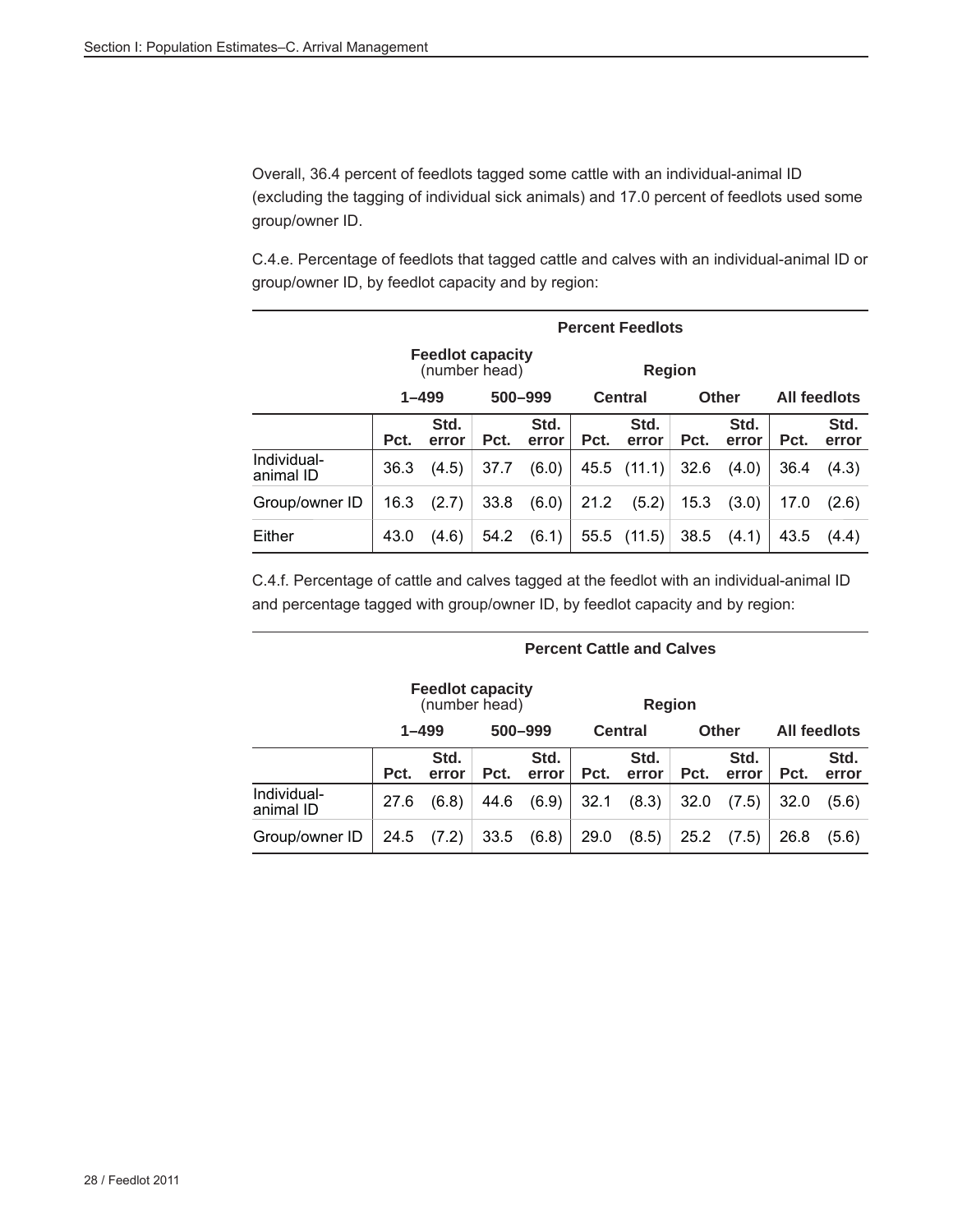Only 10.2 percent of feedlots applied a hide brand to any cattle. Hide-branding was more common in the Central region than in the Other region.

C.4.g. Percentage of feedlots that hide-branded any cattle after arrival, by feedlot capacity and by region:

|      |                         |               |               |      | <b>Percent Feedlots</b> |      |               |      |               |
|------|-------------------------|---------------|---------------|------|-------------------------|------|---------------|------|---------------|
|      | <b>Feedlot capacity</b> | (number head) |               |      | <b>Region</b>           |      |               |      |               |
|      | $1 - 499$               |               | $500 - 999$   |      | <b>Central</b>          |      | Other         |      | All feedlots  |
| Pct. | Std.<br>error           | Pct.          | Std.<br>error | Pct. | Std.<br>error           | Pct. | Std.<br>error | Pct. | Std.<br>error |
| 9.9  | (3.4)                   | 17.3          | (4.7)         | 33.4 | (10.8)                  | 0.6  | (0.3)         | 10.2 | (3.3)         |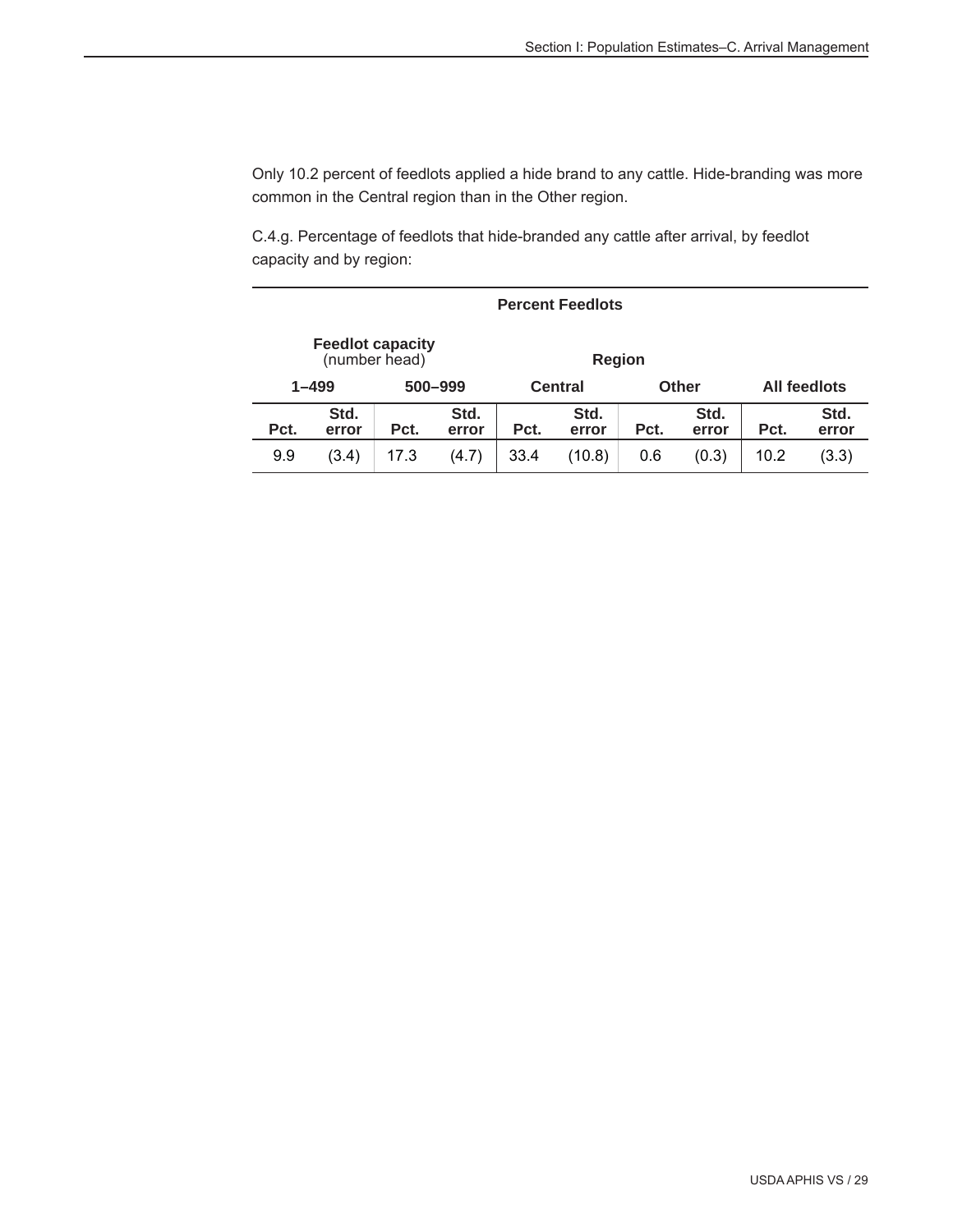# **D. Nutrition Management**

# **1. Feed additives**

Less than 30 percent of feedlots used any of the listed nutritional management practices. About 3 of 10 feedlots (28.7 percent) included an ionophore in cattle diets. Only one of four feedlots (25.6 percent) used any distiller grains in cattle rations.

D.1.a. Percentage of feedlots by nutrition management practice used, feedlot capacity, and region:

|                                                                                 |      | <b>Percent Feedlots</b>                  |      |               |      |                |               |               |                     |               |  |  |  |
|---------------------------------------------------------------------------------|------|------------------------------------------|------|---------------|------|----------------|---------------|---------------|---------------------|---------------|--|--|--|
|                                                                                 |      | <b>Feedlot capacity</b><br>(number head) |      |               |      |                | <b>Region</b> |               |                     |               |  |  |  |
|                                                                                 |      | $1 - 499$                                |      | 500-999       |      | <b>Central</b> |               | Other         | <b>All feedlots</b> |               |  |  |  |
| <b>Nutrition management</b><br>practice                                         | Pct. | Std.<br>error                            | Pct. | Std.<br>error | Pct. | Std.<br>error  | Pct.          | Std.<br>error | Pct.                | Std.<br>error |  |  |  |
| Gave an ionophore,<br>such as Rumensin <sup>®</sup> or<br>Cattlyst <sup>®</sup> | 26.7 | (3.1)                                    | 70.9 | (6.0)         | 30.1 | (4.9)          | 28.1          | (3.7)         | 28.7                | (3.0)         |  |  |  |
| Gave a coccidiostat other<br>than an ionophore, such<br>as Corid® or Deccox®    | 16.1 | (3.3)                                    | 36.3 | (6.1)         | 22.7 | (8.2)          | 14.6          | (2.9)         | 17.1                | (3.2)         |  |  |  |
| Provided water that was<br>treated with chlorine                                | 8.0  | (2.2)                                    | 6.4  | (2.2)         | 12.8 | (5.9)          | 6.0           | (1.7)         | 7.9                 | (2.1)         |  |  |  |
| Switched from a high-<br>grain ration to a primarily<br>hay ration at finish    | 7.3  | (2.1)                                    | 7.6  | (3.0)         | 10.5 | (5.4)          | 6.0           | (1.9)         | 7.3                 | (2.1)         |  |  |  |
| Fed distiller grains as<br>part of the cattle ration                            | 23.0 | (3.1)                                    | 80.6 | (4.3)         | 35.4 | (6.3)          | 21.4          | (3.3)         | 25.6                | (2.9)         |  |  |  |
| Fasted prior to<br>transportation to slaughter                                  | 11.0 | (2.4)                                    | 19.1 | (4.7)         | 10.7 | (4.4)          | 11.6          | (2.8)         | 11.3                | (2.3)         |  |  |  |
| Fed seaweed extract<br>$(e.g., Tasco-14\circledR) prior to$<br>slaughter        | 0.0  | $(-)$                                    | 0.7  | (0.7)         | 0.0  | $(-)$          | 0.0           | (0.0)         | 0.0                 | (0.0)         |  |  |  |
| Fed a beta-agonist,<br>OptaFlexx <sup>®</sup> or<br>ractopamine                 | 3.5  | (1.5)                                    | 11.0 | (3.6)         | 4.5  | (3.2)          | 3.6           | (1.5)         | 3.9                 | (1.4)         |  |  |  |
| Fed beta-agonist Zilmax <sup>®</sup>                                            | 1.5  | (0.9)                                    | 2.7  | (1.3)         | 0.3  | (0.3)          | 2.1           | (1.2)         | 1.6                 | (0.8)         |  |  |  |
| Fed probiotics in feed<br>(e.g., Lactobacillius<br>acidophilus, Bovamine®)      | 8.1  | (2.2)                                    | 12.2 | (3.7)         | 14.5 | (6.0)          | 5.7           | (1.7)         | 8.3                 | (2.1)         |  |  |  |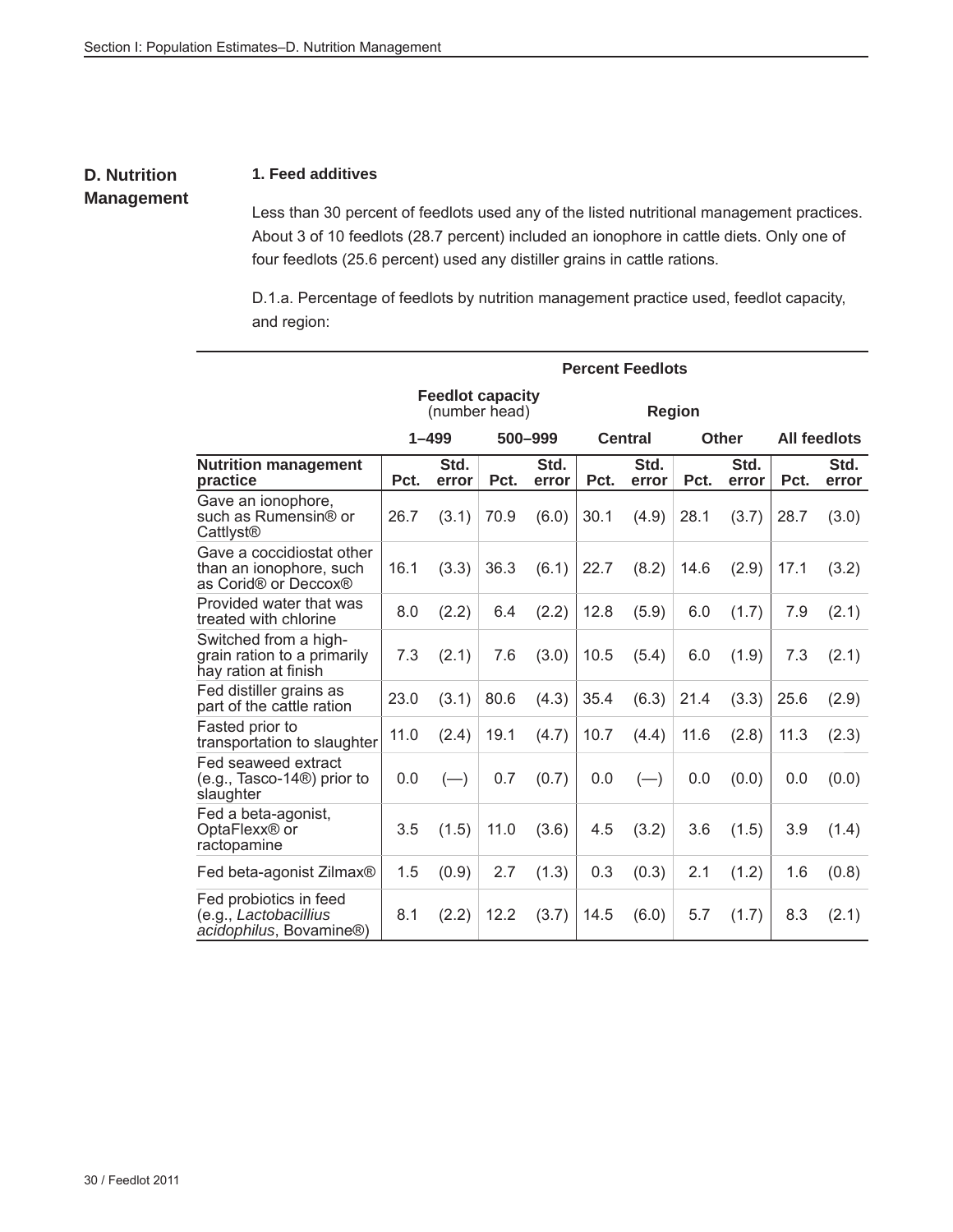Despite the low percentage of feedlots that used the listed nutrition management practices, 53.3 percent of cattle placed received some distiller grains and 48.9 percent were given an ionophore.

D.1.b. Percentage of cattle and calves by nutrition management practice used, feedlot capacity, and region:

|                                                                                                | <b>Percent Cattle and Calves</b> |                                          |      |               |      |                |               |               |                     |               |  |  |
|------------------------------------------------------------------------------------------------|----------------------------------|------------------------------------------|------|---------------|------|----------------|---------------|---------------|---------------------|---------------|--|--|
|                                                                                                |                                  | <b>Feedlot capacity</b><br>(number head) |      |               |      |                | <b>Region</b> |               |                     |               |  |  |
|                                                                                                |                                  | $1 - 499$                                |      | 500-999       |      | <b>Central</b> |               | Other         | <b>All feedlots</b> |               |  |  |
| <b>Nutrition</b><br>management practice                                                        | Pct.                             | Std.<br>error                            | Pct. | Std.<br>error | Pct. | Std.<br>error  | Pct.          | Std.<br>error | Pct.                | Std.<br>error |  |  |
| Given an ionophore, such<br>as Rumensin or Cattlyst                                            | 39.8                             | (5.5)                                    | 75.0 | (5.9)         | 61.4 | (7.0)          | 39.5          | (5.8)         | 48.9                | (4.9)         |  |  |
| Given a coccidiostat other<br>than an ionophore, such<br>as Corid or Deccox, by the<br>feedlot | 16.9                             | (4.1)                                    | 34.6 | (6.9)         | 24.1 | (6.3)          | 19.6          | (4.6)         | 21.5                | (3.8)         |  |  |
| Provided with water<br>treated with chlorine                                                   | 3.9                              | (1.6)                                    | 5.3  | (2.5)         | 4.7  | (2.7)          | 4.0           | (1.3)         | 4.3                 | (1.4)         |  |  |
| Switched from a high-<br>grain ration to a primarily<br>hay ration at finish                   | 15.7                             | (8.3)                                    | 9.2  | (4.3)         | 10.4 | (5.0)          | 16.6          | (10.1)        | 14.0                | (6.4)         |  |  |
| Fed distiller grains as<br>part of the ration                                                  | 45.0                             | (8.0)                                    | 77.0 | (6.0)         | 68.9 | (8.0)          | 41.8          | (7.4)         | 53.3                | (6.0)         |  |  |
| Fasted prior to<br>transportation to slaughter                                                 | 14.8                             | (4.7)                                    | 13.3 | (3.9)         | 15.6 | (7.0)          | 13.6          | (3.5)         | 14.4                | (3.6)         |  |  |
| Fed seaweed extract<br>$(e.g., Tasco-14)$ prior to<br>slaughter                                | 0.0                              | (0.0)                                    | 0.0  | (0.0)         | 0.0  | (0.0)          | 0.0           | (0.0)         | 0.0                 | (0.0)         |  |  |
| Fed a beta-agonist,<br>OptaFlexx or ractopamine                                                | 12.3                             | (8.2)                                    | 13.9 | (6.1)         | 6.3  | (3.7)          | 17.3          | (10.0)        | 12.7                | (6.3)         |  |  |
| Fed beta-agonist Zilmax                                                                        | 9.9                              | (8.4)                                    | 1.1  | (0.9)         | 1.1  | (1.1)          | 12.4          | (10.4)        | 7.7                 | (6.3)         |  |  |
| Fed probiotics in feed<br>(e.g., Lactobacillius<br>acidophilus, Bovamine)                      | 8.3                              | (2.8)                                    | 6.1  | (2.4)         | 9.1  | (4.3)          | 6.7           | (1.9)         | 7.7                 | (2.1)         |  |  |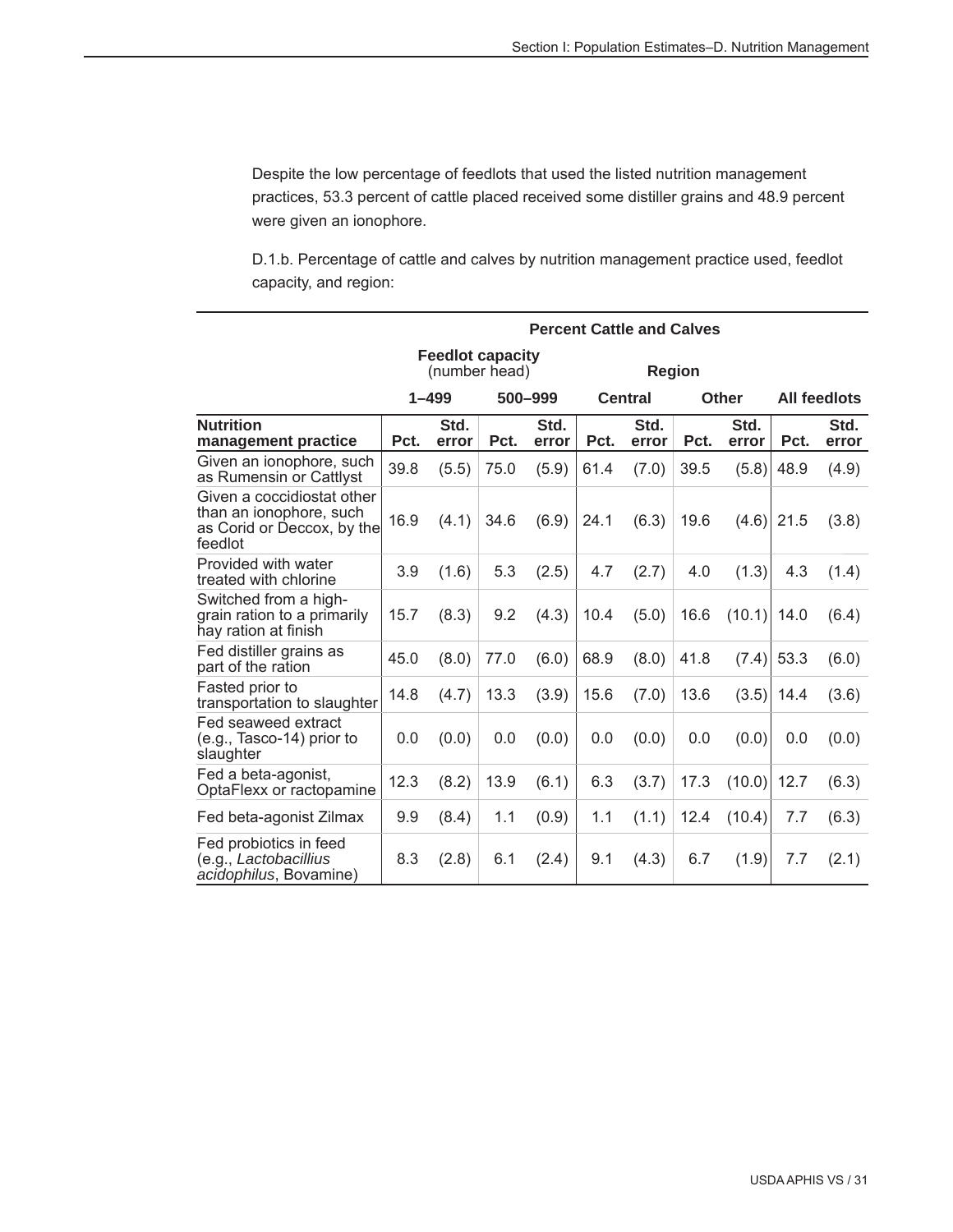

### **Percentage of feedlots and percentage of cattle and calves, by nutrition management practice used**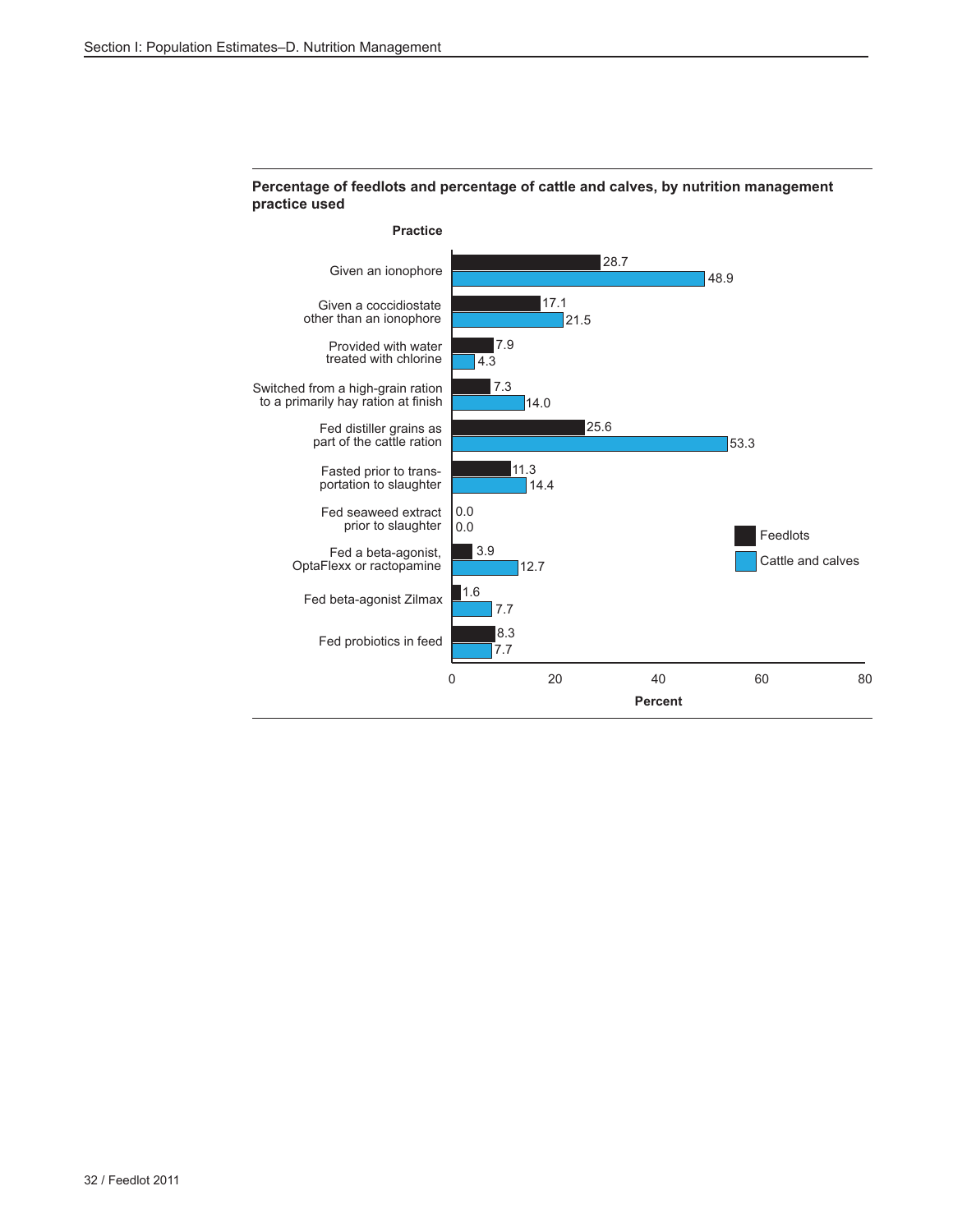# **2. Use of a nutritionist**

Approximately one-third of feedlots (30.6 percent) used a nutritionist who was usually provided by a feed company (table D.2.b).

D.2.a. Percentage of feedlots that used a nutritionist, by feedlot capacity and by region:

|      |                         |               |               |      | <b>Percent Feedlots</b> |               |               |      |               |
|------|-------------------------|---------------|---------------|------|-------------------------|---------------|---------------|------|---------------|
|      | <b>Feedlot capacity</b> | (number head) |               |      |                         | <b>Region</b> |               |      |               |
|      | $1 - 499$               |               | $500 - 999$   |      | <b>Central</b>          |               | Other         |      | All feedlots  |
| Pct. | Std.<br>error           | Pct.          | Std.<br>error | Pct. | Std.<br>error           | Pct.          | Std.<br>error | Pct. | Std.<br>error |
| 28.3 | (3.0)                   | 82.4          | (4.6)         | 41.2 | (6.9)                   | 26.5          | (3.0)         | 30.6 | (2.9)         |

D.2.b. For feedlots that used a nutritionist, percentage of feedlots by type of nutritionist used, feedlot capacity, and region:

|                                                                          |      | <b>Percent Feedlots</b>                  |       |               |      |               |               |               |      |               |  |  |  |  |
|--------------------------------------------------------------------------|------|------------------------------------------|-------|---------------|------|---------------|---------------|---------------|------|---------------|--|--|--|--|
|                                                                          |      | <b>Feedlot capacity</b><br>(number head) |       |               |      |               | <b>Region</b> |               |      |               |  |  |  |  |
| 8,000<br>$1 - 499$<br><b>Central</b><br>All feedlots<br>Other<br>or more |      |                                          |       |               |      |               |               |               |      |               |  |  |  |  |
| <b>Nutritionist</b>                                                      | Pct. | Std.<br>error                            | Pct.  | Std.<br>error | Pct. | Std.<br>error | Pct.          | Std.<br>error | Pct. | Std.<br>error |  |  |  |  |
| Full-time on staff                                                       | 8.8  | (4.2)                                    | 7.9   | (3.3)         | 7.5  | (6.7)         | 9.4           | (4.4)         | 8.7  | (3.7)         |  |  |  |  |
| Feed company                                                             | 79.6 | (5.0)                                    | 69.1  | $(6.2)$ 76.6  |      | (8.3)         | 179.5         | $(5.2)$ 78.4  |      | (4.5)         |  |  |  |  |
| Other, who made<br>regular or routine visits                             | 4.1  | $(1.4)$ 18.5                             |       | (5.0)         | 6.9  | (3.1)         | 5.0           | (1.4)         | 5.7  | (1.4)         |  |  |  |  |
| Other called as needed 29.3                                              |      | $(5.2)$ 29.3                             | (4.9) |               |      |               |               |               |      |               |  |  |  |  |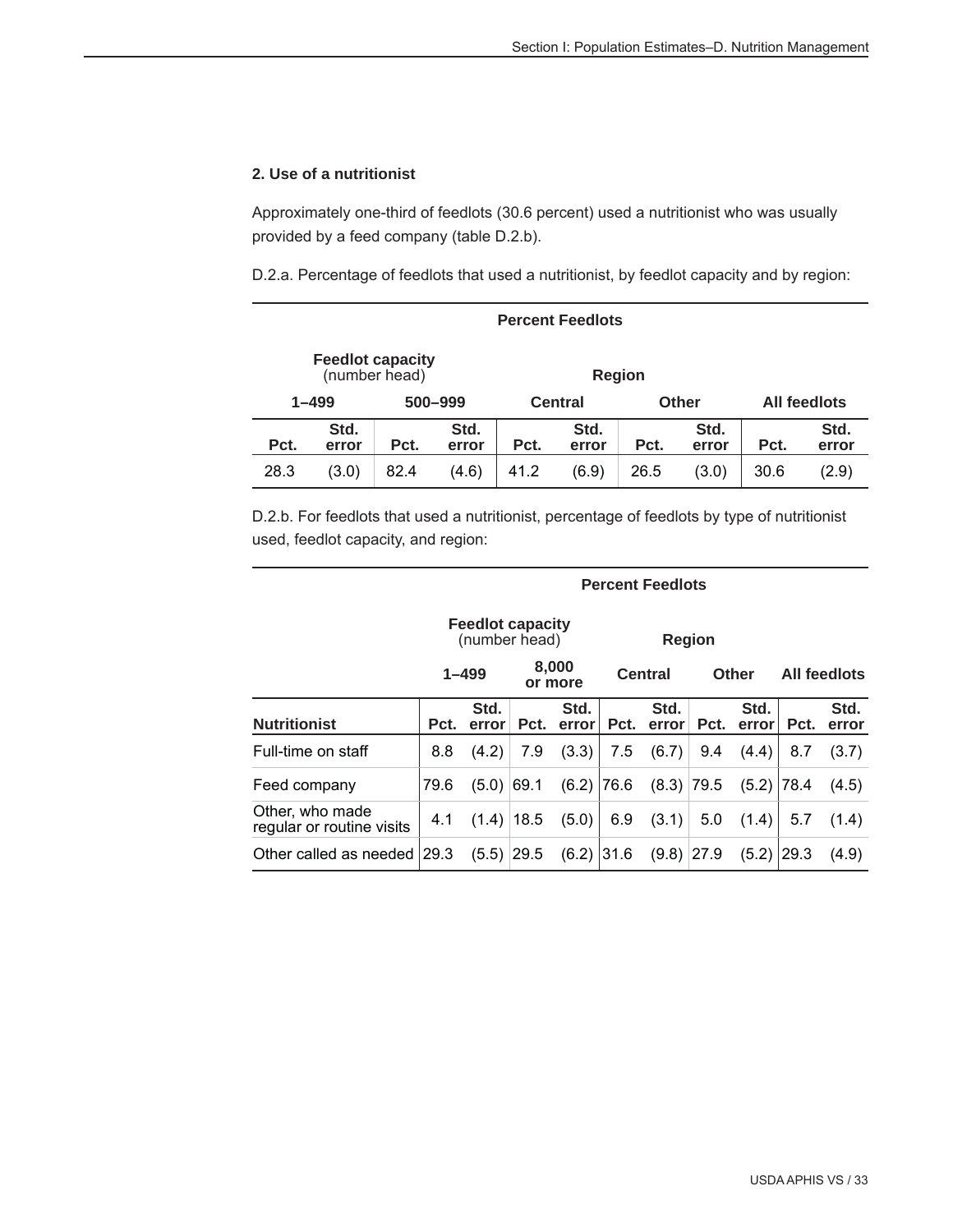#### **1. Frequency of pen-riding or walking E. Health Management**

About half of feedlots with a capacity of 1 to 499 head checked cattle by pen-riding or walking twice a day, while only about one-third of feedlots with a capacity of 500 to 999 head checked cattle twice a day. Regardless of feedlot capacity, a higher percentage of feedlots checked new arrivals more than twice a day than checked cattle that had been on the feedlot more than 15 days. Less than 16 percent of all feedlots observed cattle pens infrequently (less often than once a day) or had no standard procedure for checking cattle.

E.1. Percentage of feedlots by frequency pen-riding or walking procedures were conducted, number of days cattle had been at the feedlot, and feedlot capacity:

|                                                | <b>Percent Feedlots</b>                                                                                                             |               |      |               |      |                  |      |               |      |               |              |
|------------------------------------------------|-------------------------------------------------------------------------------------------------------------------------------------|---------------|------|---------------|------|------------------|------|---------------|------|---------------|--------------|
|                                                |                                                                                                                                     |               |      |               |      | <b>Frequency</b> |      |               |      |               |              |
|                                                | <b>Twice</b><br><b>No</b><br>Once<br>standard<br>More than<br>Less than<br>twice a day<br>a day<br>procedure<br>a day<br>once a day |               |      |               |      |                  |      |               |      |               |              |
| <b>Number of days</b><br>cattle at feedlot     | Pct.                                                                                                                                | Std.<br>error | Pct. | Std.<br>error | Pct. | Std.<br>error    | Pct. | Std.<br>error | Pct. | Std.<br>error | <b>Total</b> |
| Feedlot capacity: 1-499 head                   |                                                                                                                                     |               |      |               |      |                  |      |               |      |               |              |
| New arrivals (at feedlot<br>less than 15 days) | 18.2                                                                                                                                | (3.0)         | 46.1 | (4.3)         | 20.8 | (4.0)            | 0.1  | (0.1)         | 14.8 | (2.7)         | 100.0        |
| $15 - 29$                                      | 7.9                                                                                                                                 | (1.9)         | 51.7 | (4.5)         | 24.5 | (4.2)            | 0.2  | (0.1)         | 15.7 | (2.7)         | 100.0        |
| 30 or more                                     | 6.5                                                                                                                                 | (1.7)         | 48.7 | (4.4)         | 29.6 | (4.2)            | 0.8  | (0.4)         | 14.4 | (2.6)         | 100.0        |
| Feedlot capacity: 500–999 head                 |                                                                                                                                     |               |      |               |      |                  |      |               |      |               |              |
| New arrivals (at feedlot<br>less than 15 days) | 26.3                                                                                                                                | (5.4)         | 37.6 | (6.0)         | 29.6 | (6.0)            | 0.4  | (0.3)         | 6.1  | (3.5)         | 100.0        |
| $15 - 29$                                      | 12.9                                                                                                                                | (4.0)         | 35.1 | (5.3)         | 42.1 | (6.3)            | 3.4  | (2.6)         | 6.5  | (3.5)         | 100.0        |
| 30 or more                                     | 8.0                                                                                                                                 | (3.3)         | 31.1 | (5.3)         | 52.8 | (6.2)            | 3.6  | (2.6)         | 4.5  | (2.7)         | 100.0        |
| All feedlots                                   |                                                                                                                                     |               |      |               |      |                  |      |               |      |               |              |
| New arrivals (at feedlot<br>less than 15 days) | 18.6                                                                                                                                | (2.9)         | 45.7 | (4.1)         | 21.2 | (3.8)            | 0.1  | (0.1)         | 14.4 | (2.6)         | 100.0        |
| $15 - 29$                                      | 8.1                                                                                                                                 | (1.8)         | 50.9 | (4.3)         | 25.3 | (4.1)            | 0.4  | (0.2)         | 15.3 | (2.6)         | 100.0        |
| 30 or more                                     | 6.5                                                                                                                                 | (1.6)         | 47.9 | (4.2)         | 30.7 | (4.0)            | 0.9  | (0.4)         | 14.0 | (2.5)         | 100.0        |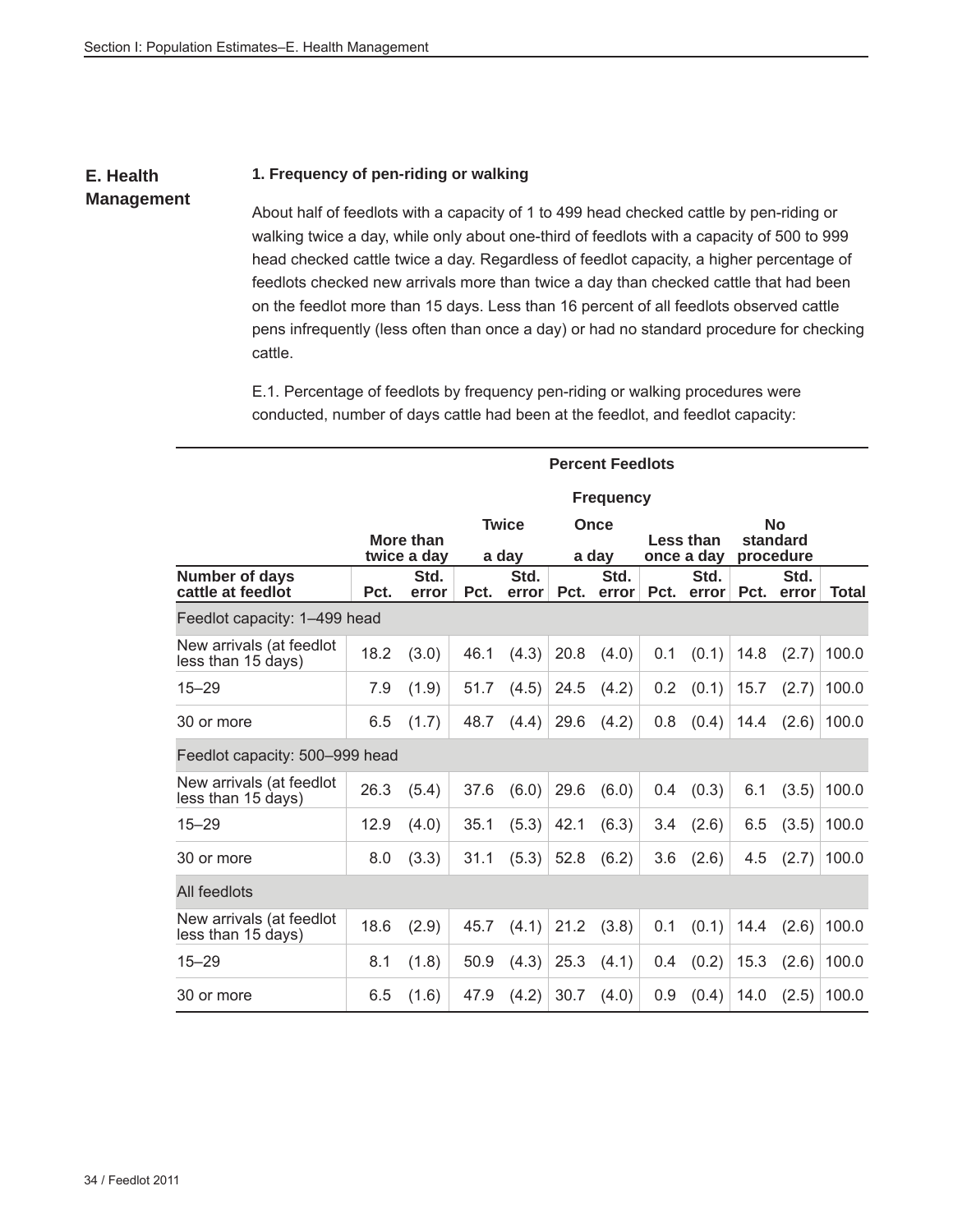# **2. Use of a veterinarian**

Overall, 58.8 percent of feedlots used the services of a veterinarian, usually a private veterinarian called as needed (55.0 percent of feedlots).

E.2. Percentage of feedlots that used a veterinarian, by type of veterinarian used, feedlot capacity, and region:

|                                                               |                                                                 | <b>Percent Feedlots</b>                                   |      |               |               |                      |               |       |               |       |  |  |  |  |  |
|---------------------------------------------------------------|-----------------------------------------------------------------|-----------------------------------------------------------|------|---------------|---------------|----------------------|---------------|-------|---------------|-------|--|--|--|--|--|
|                                                               |                                                                 | <b>Feedlot capacity</b><br>(number head)<br><b>Region</b> |      |               |               |                      |               |       |               |       |  |  |  |  |  |
|                                                               | $1 - 499$<br>500-999<br><b>Central</b><br>All feedlots<br>Other |                                                           |      |               |               |                      |               |       |               |       |  |  |  |  |  |
| Type of veterinarian                                          | Pct.                                                            | Std.<br>error                                             | Pct. | Std.<br>error | Std.<br>error | Pct.                 | Std.<br>error | Pct.  | Std.<br>error |       |  |  |  |  |  |
| Full-time<br>veterinarian on staff                            | $1.5\,$                                                         | (0.7)                                                     | 0.6  | (0.6)         | 0.5           | (0.3)                | 1.8           | (1.0) | 1.4           | (0.7) |  |  |  |  |  |
| Private veterinarian<br>who made regular or<br>routine visits | 3.6                                                             | (1.5)                                                     | 13.9 | (4.4)         | 7.6           | (4.6)                | 2.6           | (1.0) | 4.0           | (1.5) |  |  |  |  |  |
| Private veterinarian<br>called as needed                      | 54.2                                                            | (4.1)                                                     | 73.8 | (5.1)         |               | 58.2 (10.3) 53.8     |               | (3.7) | 55.0          | (4.0) |  |  |  |  |  |
| Any veterinarian                                              | 58.0                                                            | (4.1)                                                     | 77.0 | (5.0)         |               | $62.0$ $(10.0)$ 57.5 |               | (3.8) | 58.8          | (3.9) |  |  |  |  |  |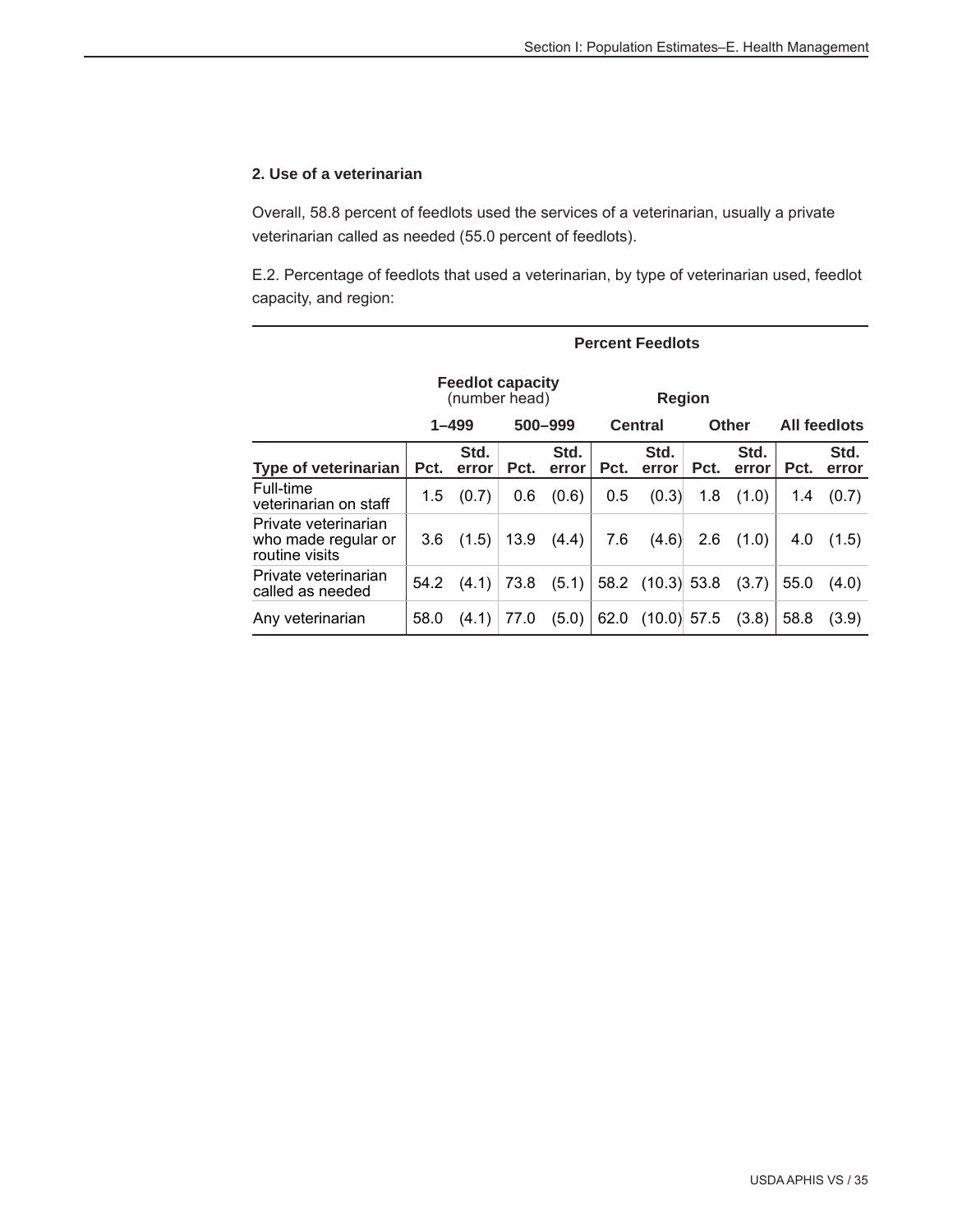# **3. Use of antibiotics\***

Nearly three of four feedlots (74.3 percent) did not include any antibiotics in feed as a health or production-management tool. Virtually no feedlots (1.5 percent) used antibiotics in water. The relatively low use of antibiotics in feed or water may reflect a limited availability of facilities to mix the ingredients accurately and consistently.

**Percent Feedlots**

E.3.a. Percentage of feedlots that gave an antibiotic in feed or water as a health or production-management tool, by percentage of cattle and calves that received the antibiotic, and by feedlot capacity and region:

|                                                             |           |               | <b>Feedlot capacity</b><br>(number head) |               |                |               |               |               |       |               |
|-------------------------------------------------------------|-----------|---------------|------------------------------------------|---------------|----------------|---------------|---------------|---------------|-------|---------------|
|                                                             | $1 - 499$ |               | 500-999                                  |               | <b>Central</b> |               | <b>Region</b> | <b>Other</b>  |       | All feedlots  |
| <b>Percent cattle</b><br>and calves given<br>antibiotics in | Pct.      | Std.<br>error | Pct.                                     | Std.<br>error | Pct.           | Std.<br>error | Pct.          | Std.<br>error | Pct.  | Std.<br>error |
| Feed                                                        |           |               |                                          |               |                |               |               |               |       |               |
| 0                                                           | 75.6      | (3.4)         | 46.1                                     | (6.5)         | 76.5           | (6.8)         | 73.5          | (3.6)         | 74.3  | (3.3)         |
| $1 - 49$                                                    | 2.3       | (1.0)         | 7.4                                      | (2.3)         | 0.0            | (0.0)         | 3.5           | (1.3)         | 2.5   | (1.0)         |
| $50 - 99$                                                   | 1.0       | (0.5)         | 6.2                                      | (3.2)         | 1.6            | (1.1)         | 1.1           | (0.5)         | 1.3   | (0.5)         |
| 100                                                         | 21.0      | (3.2)         | 40.4                                     | (6.4)         | 21.9           | (6.7)         | 21.8          | (3.5)         | 21.9  | (3.1)         |
| Total                                                       | 100.0     |               | 100.0                                    |               | 100.0          |               | 100.0         |               | 100.0 |               |
| Water                                                       |           |               |                                          |               |                |               |               |               |       |               |
| 0                                                           | 98.7      | (0.7)         | 93.7                                     | (3.1)         | 98.2           | (1.5)         | 98.6          | (0.8)         | 98.5  | (0.7)         |
| $1 - 49$                                                    | 0.1       | (0.1)         | 6.3                                      | (3.1)         | 0.4            | (0.4)         | 0.4           | (0.2)         | 0.4   | (0.2)         |
| $50 - 99$                                                   | 0.9       | (0.7)         | 0.0                                      | $(-)$         |                | $1.4$ $(1.4)$ | 0.7           | (0.7)         | 0.9   | (0.7)         |
| 100                                                         | 0.2       | (0.2)         | 0.0                                      | $(-)$         | 0.0            | (0.0)         | 0.3           | (0.2)         | 0.2   | (0.2)         |
| Total                                                       | 100.0     |               | 100.0                                    |               | 100.0          |               | 100.0         |               | 100.0 |               |

\*In some cases, ionophores are included in discussions of antibiotic use. For this section, ionophores were excluded.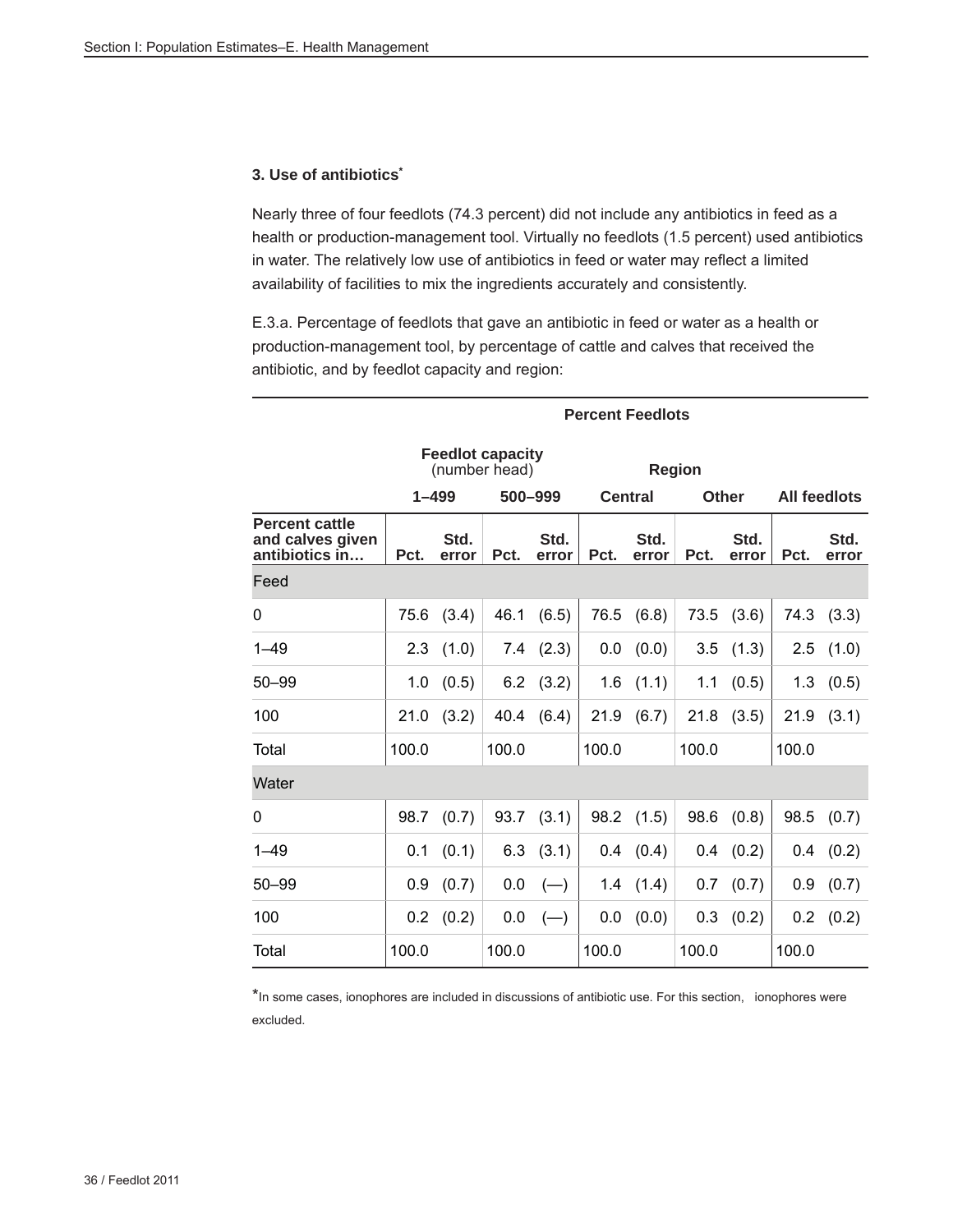Overall, 38.2 percent of cattle received an antibiotic in feed as a health or productionmanagement tool at some point during their stay in the feedlot. Only 7.6 percent of cattle received an antibiotic in water.

E.3.b. Percentage of cattle and calves that received an antibiotic in feed and/or water as a health or production-management tool, by feedlot capacity and by region:

|                | <b>Percent Cattle and Calves</b>                                    |                                          |         |               |         |               |       |               |      |               |  |  |
|----------------|---------------------------------------------------------------------|------------------------------------------|---------|---------------|---------|---------------|-------|---------------|------|---------------|--|--|
|                |                                                                     | <b>Feedlot capacity</b><br>(number head) |         |               |         | <b>Region</b> |       |               |      |               |  |  |
|                | $1 - 499$                                                           |                                          | 500-999 |               | Central |               | Other |               |      | All feedlots  |  |  |
| Antibiotics in | Pct.                                                                | Std.<br>error                            | Pct.    | Std.<br>error | Pct.    | Std.<br>error | Pct.  | Std.<br>error | Pct. | Std.<br>error |  |  |
| Feed           | 34.8                                                                | (8.3)                                    | 48.4    | (7.5)         | 34.8    | (9.0)         | 40.7  | (8.6)         | 38.2 | (6.4)         |  |  |
| Water          | (6.9)<br>(5.6)<br>(1.8)<br>(3.8)<br>4.8<br>9.8<br>7.6<br>2.7<br>9.1 |                                          |         |               |         |               |       |               |      |               |  |  |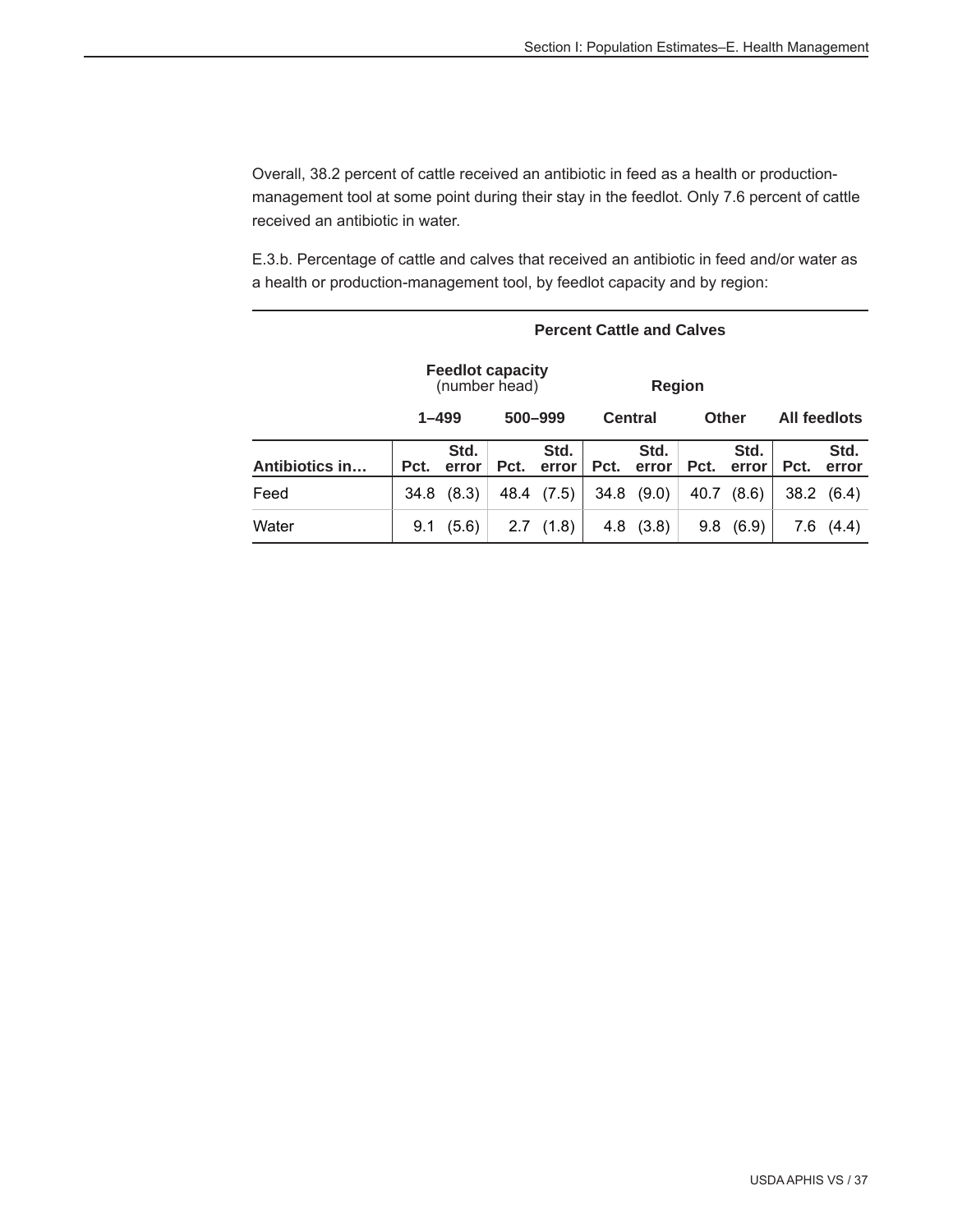E.3.c. For feedlots that administered any antibiotics in feed or water, percentage of feedlots by average number of days antibiotics were included in the feed or water, and by feedlot capacity and region:

|                                                           |       | <b>Percent Feedlots</b>                  |       |               |       |                |       |                              |       |               |  |  |  |
|-----------------------------------------------------------|-------|------------------------------------------|-------|---------------|-------|----------------|-------|------------------------------|-------|---------------|--|--|--|
|                                                           |       | <b>Feedlot capacity</b><br>(number head) |       |               |       | <b>Region</b>  |       |                              |       |               |  |  |  |
|                                                           |       | $1 - 499$<br>500-999                     |       |               |       | <b>Central</b> |       | <b>Other</b><br>All feedlots |       |               |  |  |  |
| Average number<br>of days antibiotics<br>were included in | Pct.  | Std.<br>error                            | Pct.  | Std.<br>error | Pct.  | Std.<br>error  | Pct.  | Std.<br>error                | Pct.  | Std.<br>error |  |  |  |
| Feed                                                      |       |                                          |       |               |       |                |       |                              |       |               |  |  |  |
| $1 - 7$                                                   |       | 30.2(6.9)                                | 66.6  | (7.7)         |       | 51.7 (19.8)    | 29.8  | (6.3)                        | 33.8  | (6.4)         |  |  |  |
| $8 - 30$                                                  |       | 48.3 (8.4)                               | 27.8  | (7.3)         |       | 35.7 (19.6)    | 48.6  | (8.2)                        |       | 46.2 (7.6)    |  |  |  |
| More than 30                                              | 21.5  | (7.0)                                    | 5.7   | (3.2)         |       | $12.6$ (11.7)  | 21.6  | (7.3)                        | 20.0  | (6.4)         |  |  |  |
| Total                                                     | 100.0 |                                          | 100.0 |               | 100.0 |                | 100.0 |                              | 100.0 |               |  |  |  |
| Water                                                     |       |                                          |       |               |       |                |       |                              |       |               |  |  |  |
| $1 - 7$                                                   |       | 53.6 (27.8)                              |       | 76.7 (18.3)   | 100.0 | $(-)$          |       | $37.2$ (23.5)                |       | 57.2 (24.3)   |  |  |  |
| $8 - 30$                                                  |       | 46.4 (27.8)                              |       | $23.3$ (18.3) | 0.0   | (0.0)          |       | 62.8 (23.5)                  |       | 42.8 (24.3)   |  |  |  |
| Total                                                     | 100.0 |                                          | 100.0 |               | 100.0 |                | 100.0 |                              | 100.0 |               |  |  |  |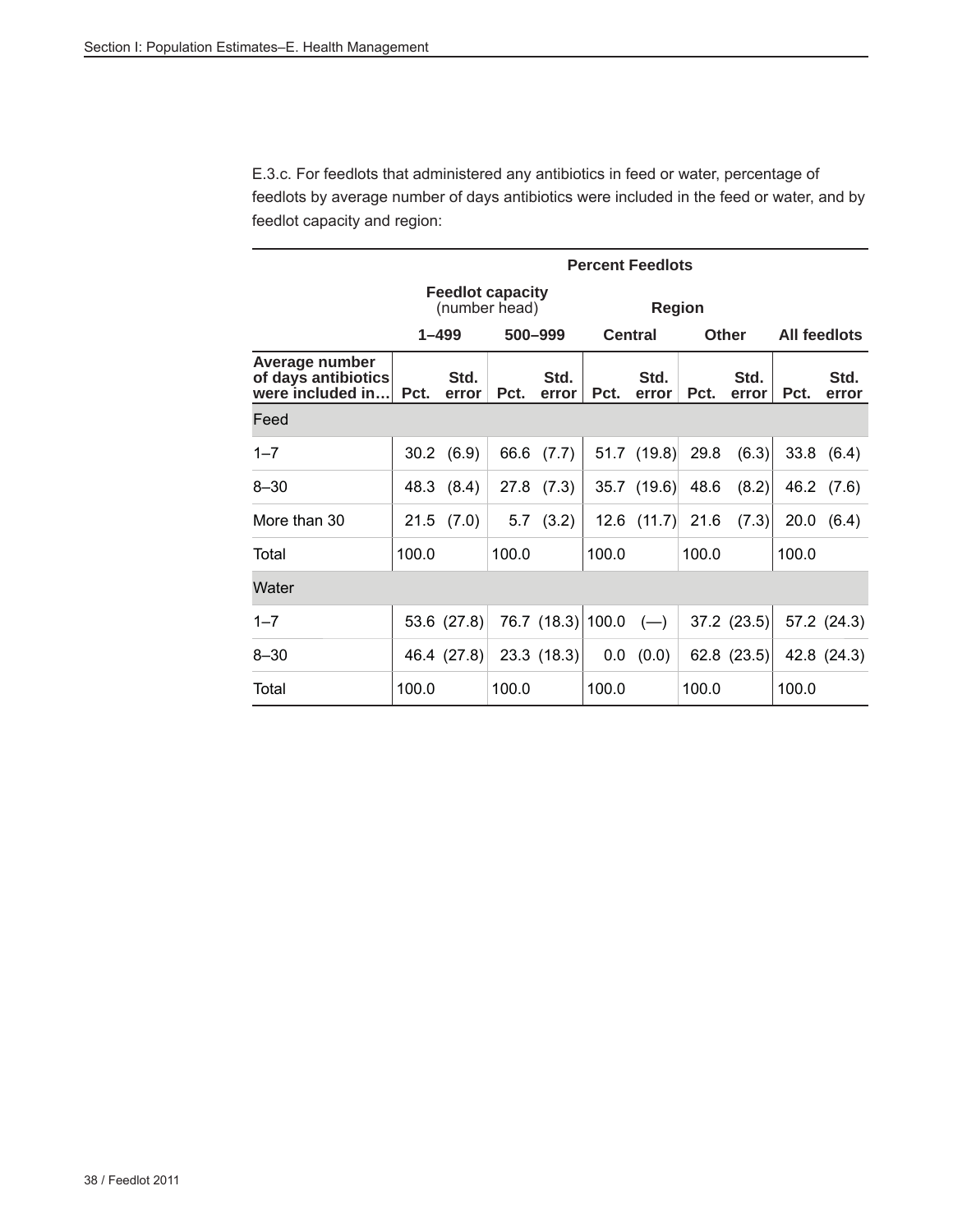# **F. Outcome and Destination of Cattle**

# **1. Outcome**

Overall, the vast majority of cattle placed in feedlots were marketed for slaughter. Only 1.2 percent of the animals placed died prior to being sent for slaughter.

F.1. Percentage of cattle and calves by outcome, feedlot capacity, and region:

|                                                                     |           | <b>Percent Cattle and Calves</b> |                                          |               |       |                |              |               |              |                   |  |  |  |  |
|---------------------------------------------------------------------|-----------|----------------------------------|------------------------------------------|---------------|-------|----------------|--------------|---------------|--------------|-------------------|--|--|--|--|
|                                                                     |           |                                  | <b>Feedlot capacity</b><br>(number head) |               |       | <b>Region</b>  |              |               |              |                   |  |  |  |  |
|                                                                     | $1 - 499$ |                                  |                                          | 500-999       |       | <b>Central</b> | <b>Other</b> |               | All feedlots |                   |  |  |  |  |
| <b>Outcome</b>                                                      | Pct.      | Std.<br>error                    | Pct.                                     | Std.<br>error | Pct.  | Std.<br>error  | Pct.         | Std.<br>error | Pct.         | Std.<br>error     |  |  |  |  |
| Marketed for<br>slaughter                                           |           | 95.6 (1.4)                       | 95.4                                     | (2.7)         |       | 95.2 (1.8)     | 95.9         | (1.7)         | 95.6         | (1.2)             |  |  |  |  |
| Died                                                                |           | $1.2$ (0.2)                      |                                          | $1.1$ (0.3)   |       | $0.9$ $(0.2)$  |              | 1.4(0.2)      |              | $1.2 \quad (0.2)$ |  |  |  |  |
| Returned to grazing                                                 |           | 2.0(1.1)                         |                                          | $0.3$ $(0.2)$ |       | 1.8(1.1)       |              | 1.5(1.2)      |              | 1.6(0.9)          |  |  |  |  |
| Shipped to<br>another feedlot                                       |           | $0.0$ (-)                        |                                          | $2.2$ $(1.8)$ |       | $0.2$ $(0.2)$  |              | $0.8$ $(0.7)$ |              | $0.5$ $(0.4)$     |  |  |  |  |
| Sent to market<br>prior to reaching<br>expected slaughter<br>weight |           | $1.0$ $(0.7)$                    |                                          | 0.9(0.9)      |       | $1.8$ $(1.2)$  |              | $0.4$ $(0.4)$ |              | $1.0$ $(0.6)$     |  |  |  |  |
| Stolen                                                              | 0.0       | $(-)$                            |                                          | 0.0 (0.0)     | 0.0   | $(-)$          | $0.0\,$      | $(-)$         | $0.0\,$      | (0.0)             |  |  |  |  |
| Lost for other<br>reasons                                           | 0.1       | (0.0)                            |                                          | $0.0$ (-)     | 0.1   | (0.0)          | 0.1          | (0.0)         | 0.1          | (0.0)             |  |  |  |  |
| Total                                                               | 100.0     |                                  | 100.0                                    |               | 100.0 |                | 100.0        |               | 100.0        |                   |  |  |  |  |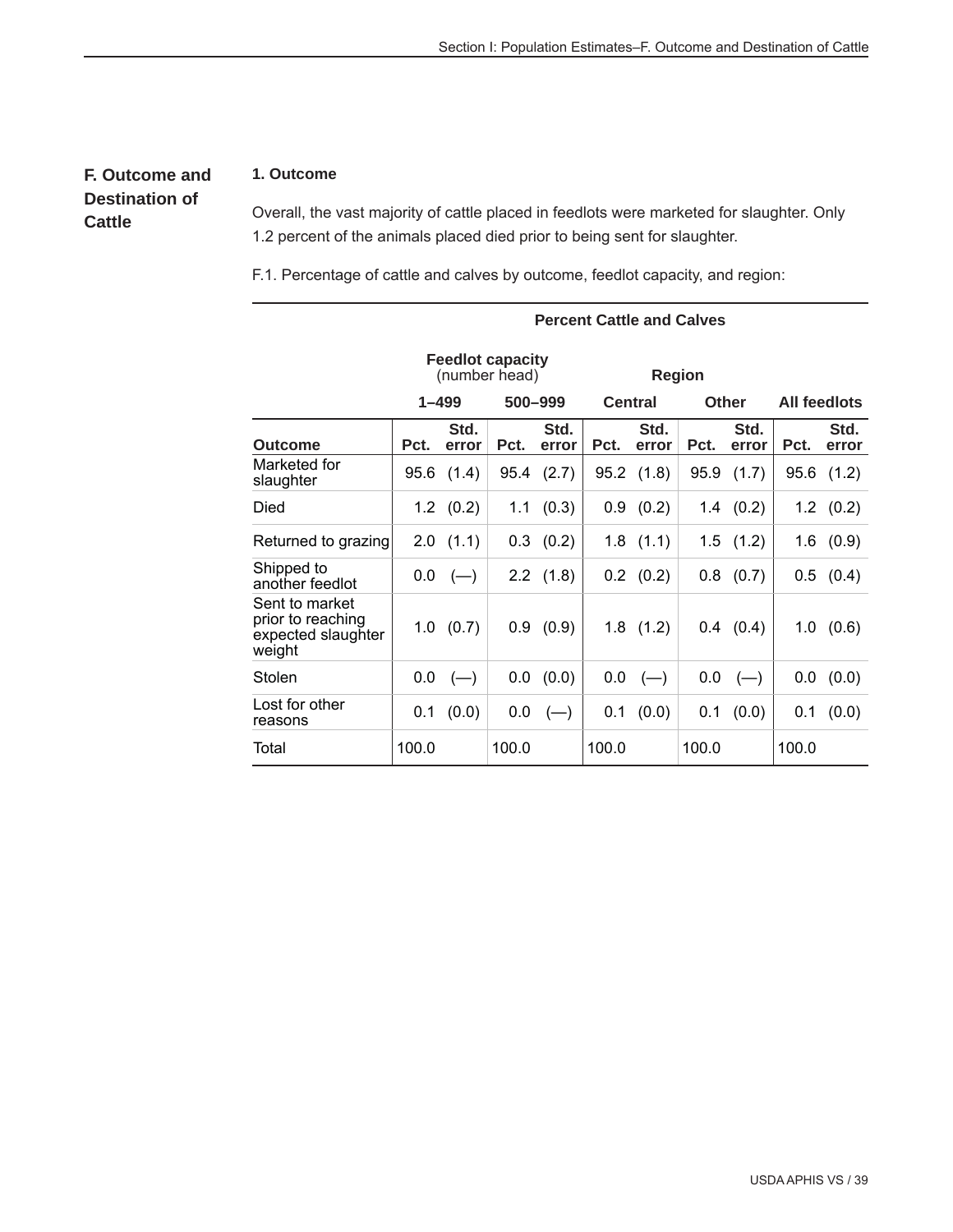### **2. Destination of shipments\***

Two-thirds of shipments leaving the feedlot (67.3 percent) went directly to slaughter, and one-third (32.2 percent) went to a sale or auction.

F.2. Percentage of cattle shipments that left the feedlot, by shipment destination, feedlot capacity, and region:

|                                                                               | <b>Percent Shipments</b> |                                          |       |               |       |                |               |               |       |               |  |  |  |
|-------------------------------------------------------------------------------|--------------------------|------------------------------------------|-------|---------------|-------|----------------|---------------|---------------|-------|---------------|--|--|--|
|                                                                               |                          | <b>Feedlot capacity</b><br>(number head) |       |               |       |                | <b>Region</b> |               |       |               |  |  |  |
|                                                                               |                          | $1 - 499$                                |       | 500-999       |       | <b>Central</b> |               | Other         |       | All feedlots  |  |  |  |
| <b>Destination</b>                                                            | Pct.                     | Std.<br>error                            | Pct.  | Std.<br>error | Pct.  | Std.<br>error  | Pct.          | Std.<br>error | Pct.  | Std.<br>error |  |  |  |
| Direct to<br>slaughter                                                        | 65.1                     | (6.6)                                    | 93.3  | (2.9)         | 51.7  | (15.0)         | 71.8          | (5.5)         | 67.3  | (6.1)         |  |  |  |
| Sales/auction                                                                 | 34.4                     | (6.6)                                    | 5.1   | (2.1)         | 46.6  | (15.4)         | 27.9          | (5.5)         | 32.2  | (6.1)         |  |  |  |
| Another feedlot                                                               | 0.4                      | (0.4)                                    | 1.1   | (0.9)         | 1.7   | (1.7)          | 0.2           | (0.1)         | 0.5   | (0.4)         |  |  |  |
| Direct to another<br>beef operation<br>(e.g., cow-calf or<br>stocker feedlot) | 0.0                      | $(-)$                                    | 0.6   | (0.4)         | 0.0   | $(-)$          | 0.1           | (0.0)         | 0.0   | (0.0)         |  |  |  |
| Total                                                                         | 100.0                    |                                          | 100.0 |               | 100.0 |                | 100.0         |               | 100.0 |               |  |  |  |

\*One group of animals moved all at once, no matter how many vehicles were required to move the group.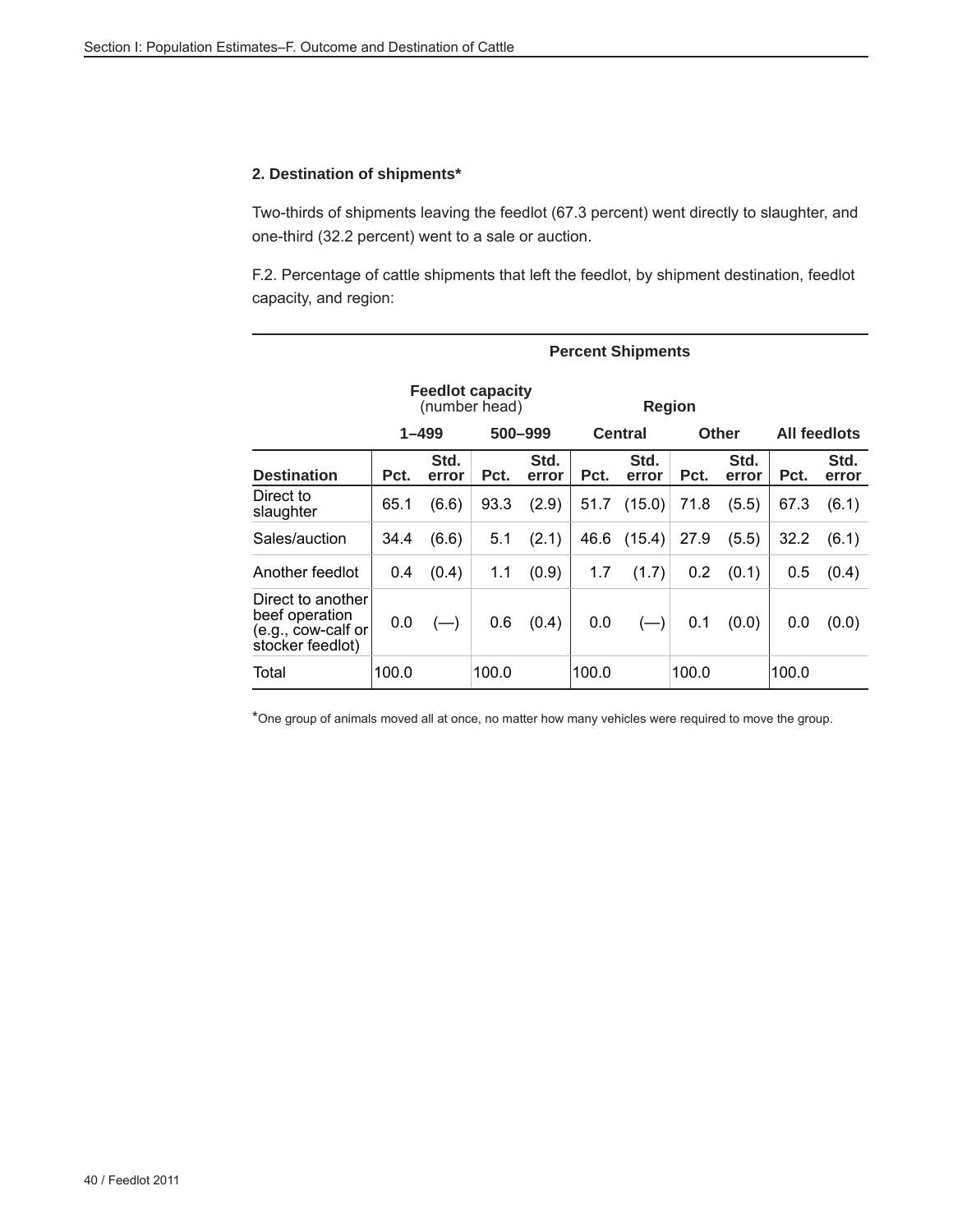# **3. Average distance shipments traveled to destination**

F.3. Average distance (miles) per cattle shipment to destination, by destination, feedlot capacity, and region:

|                                                                               | <b>Average Number Miles per Shipment</b> |               |         |               |         |               |         |               |              |               |  |  |
|-------------------------------------------------------------------------------|------------------------------------------|---------------|---------|---------------|---------|---------------|---------|---------------|--------------|---------------|--|--|
|                                                                               | <b>Feedlot capacity</b>                  |               |         |               |         |               |         |               |              |               |  |  |
|                                                                               | $1 - 499$                                |               | 500-999 |               | Central |               | Other   |               | All feedlots |               |  |  |
| <b>Destination</b>                                                            | Avg.                                     | Std.<br>error | Avg.    | Std.<br>error | Avg.    | Std.<br>error | Avg.    | Std.<br>error | Avg.         | Std.<br>error |  |  |
| Direct to<br>slaughter                                                        | 81                                       | (13)          | 170     | (13)          | 109     | (30)          | 78      | (13)          | 87           | (13)          |  |  |
| Sales/auction                                                                 | 37                                       | (3)           | 70      | (19)          | 54      | (7)           | 33      | (3)           | 38           | (3)           |  |  |
| Another feedlot                                                               | $\star$                                  |               | $\star$ |               | $\star$ |               | $\star$ |               | $\star$      |               |  |  |
| Direct to another<br>beef operation<br>(e.g., cow-calf or<br>stocker feedlot) | $\star$                                  |               | $\star$ |               | $\star$ |               | $\star$ |               | $\star$      |               |  |  |
| All                                                                           | 67                                       | (9)           | 159     | (13)          | 90      | (20)          | 63      | (9)           | 71           | (9)           |  |  |

\*Too few to report.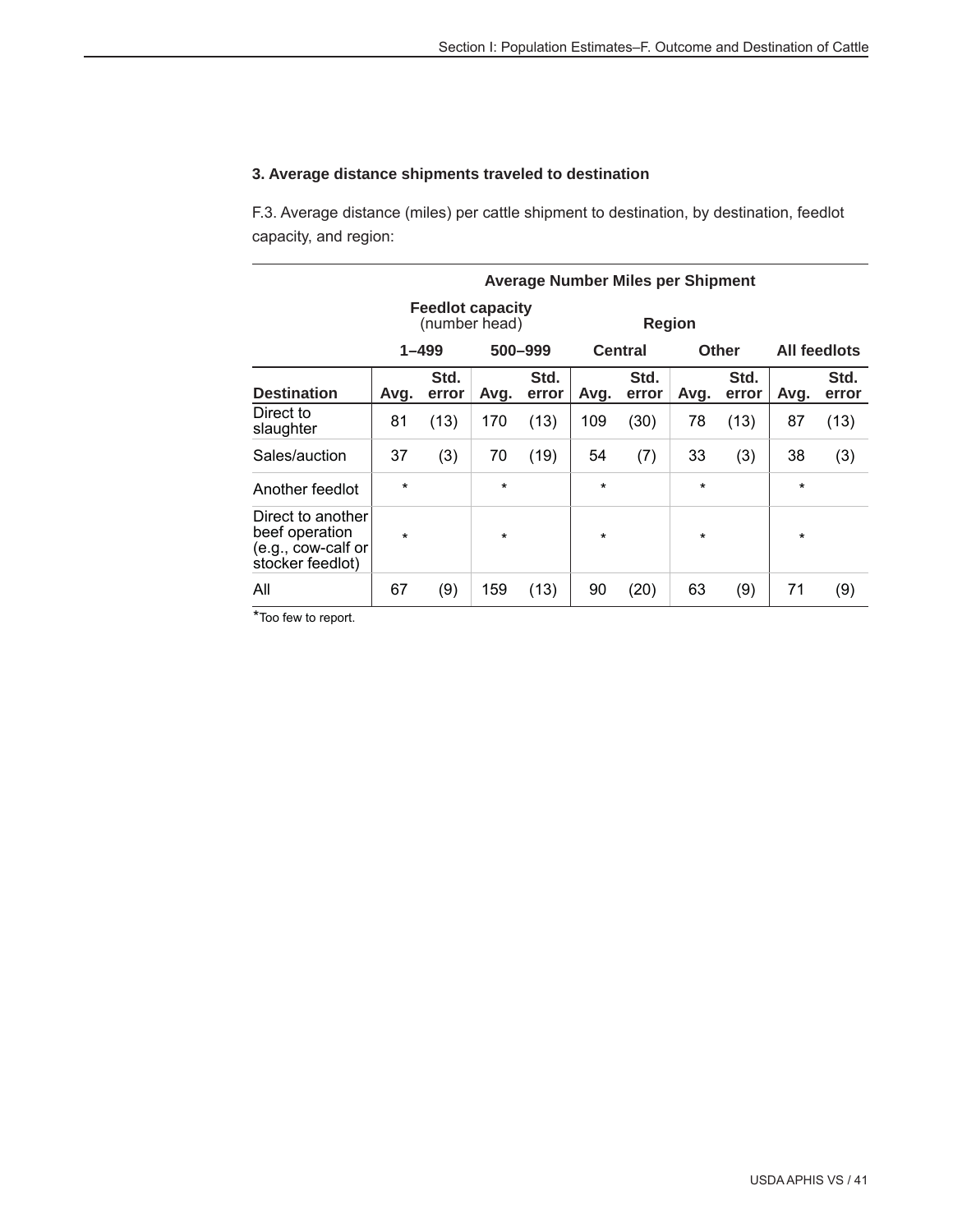# **4. Shipments crossing State lines**

F.4. Percentage of shipments that crossed State lines, by destination, feedlot capacity, and region:

|                                                                               | <b>Percent Shipments Crossing State Lines</b> |                                          |             |               |                |               |         |               |              |               |  |  |
|-------------------------------------------------------------------------------|-----------------------------------------------|------------------------------------------|-------------|---------------|----------------|---------------|---------|---------------|--------------|---------------|--|--|
|                                                                               |                                               | <b>Feedlot capacity</b><br>(number head) |             |               |                | <b>Region</b> |         |               |              |               |  |  |
|                                                                               | $1 - 499$                                     |                                          | $500 - 999$ |               | <b>Central</b> |               | Other   |               | All feedlots |               |  |  |
| <b>Destination</b>                                                            | Pct.                                          | Std.<br>error                            | Pct.        | Std.<br>error | Pct.           | Std.<br>error | Pct.    | Std.<br>error | Pct.         | Std.<br>error |  |  |
| Direct to<br>slaughter                                                        | 32.3                                          | (10.6)                                   | 33.1        | (8.8)         | 32.5           | (10.6)        | 32.4    | (11.3)        | 32.4         | (9.5)         |  |  |
| Sales/auction                                                                 | 20.1                                          | (7.5)                                    | 1.7         | (1.8)         | 36.4           | (11.4)        | 11.7    | (6.0)         | 19.8         | (7.4)         |  |  |
| Another feedlot                                                               | $\star$                                       |                                          | $\star$     |               | $\star$        |               | $\star$ |               | $\star$      |               |  |  |
| Direct to another<br>beef operation<br>(e.g., cow-calf or<br>stocker feedlot) | $\star$                                       |                                          | $\star$     |               | *              |               | $\star$ |               | $\star$      |               |  |  |
| All                                                                           | 27.9                                          | (7.6)                                    | 30.5        | (8.1)         | 33.8           | (7.8)         | 26.5    | (8.8)         | 28.1         | (7.1)         |  |  |

\*Too few to report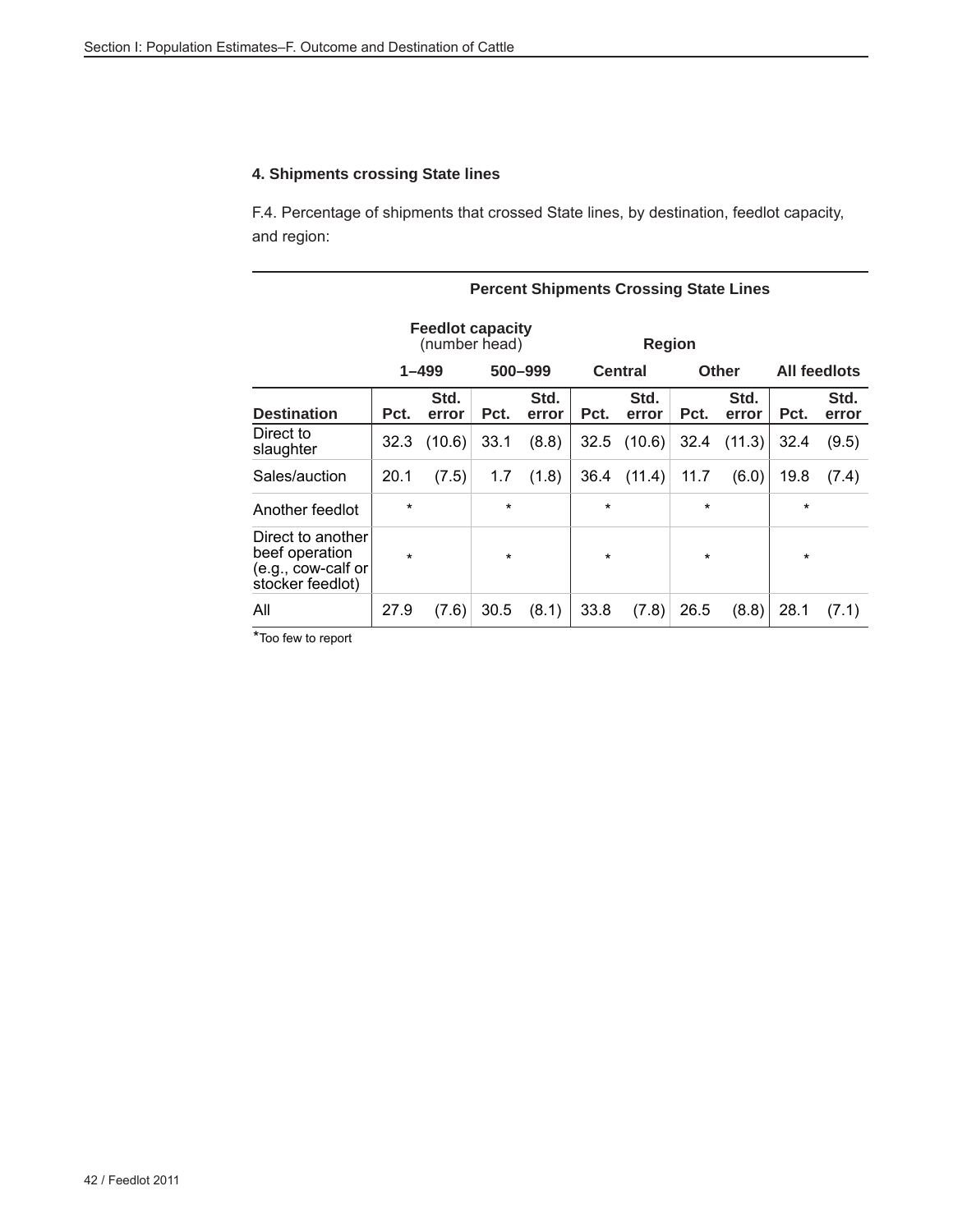#### **1. Familiarity with the Beef Quality Assurance (BQA) program G. Quality Assurance**

The beef industry has been extensively interested in enhancing beef quality since the first National Beef Quality Audit identified areas in need of improvement. To address issues associated with inferior beef quality, the national BQA program was developed. Today the program has national leadership and coordination, and is administered through a Statebased network of resource personnel. From the implementation of routine management practices to appropriate use of pharmaceuticals and biologics, the BQA program provides guidelines for almost all aspects of production. The BQA program has been expanded to include steps all along the production continuum, from birth to harvest.

Operators on approximately half of feedlots (51.6 percent) had some familiarity with the BQA program beyond having heard the name only. Operators on 29.0 percent of feedlots were not familiar with the BQA program.

G.1.a. Percentage of feedlots by level of familiarity with either the State or the National Cattlemen's Beef Association BQA program, and by feedlot capacity and region:

| <b>Percent Feedlots</b> |       |                                          |       |               |               |                |       |               |                     |               |  |
|-------------------------|-------|------------------------------------------|-------|---------------|---------------|----------------|-------|---------------|---------------------|---------------|--|
|                         |       | <b>Feedlot capacity</b><br>(number head) |       |               | <b>Region</b> |                |       |               |                     |               |  |
|                         |       | $1 - 499$                                |       | 500-999       |               | <b>Central</b> |       | Other         | <b>All feedlots</b> |               |  |
| Level of<br>familiarity | Pct.  | Std.<br>error                            | Pct.  | Std.<br>error | Pct.          | Std.<br>error  | Pct.  | Std.<br>error | Pct.                | Std.<br>error |  |
| Very familiar           | 17.1  | (2.9)                                    | 41.9  | (5.9)         | 24.1          | (7.0)          | 15.9  | (2.8)         | 18.1                | (2.8)         |  |
| Somewhat<br>familiar    | 33.4  | (3.3)                                    | 33.8  | (5.4)         | 20.4          | (5.3)          | 38.3  | (3.7)         | 33.5                | (3.2)         |  |
| Heard of<br>name only   | 19.6  | (2.8)                                    | 15.7  | (4.6)         | 12.2          | (4.3)          | 22.1  | (3.3)         | 19.4                | (2.7)         |  |
| Not familiar            | 29.9  | (3.5)                                    | 8.6   | (2.5)         | 43.3          | (8.2)          | 23.7  | (3.1)         | 29.0                | (3.4)         |  |
| Total                   | 100.0 |                                          | 100.0 |               | 100.0         |                | 100.0 |               | 100.0               |               |  |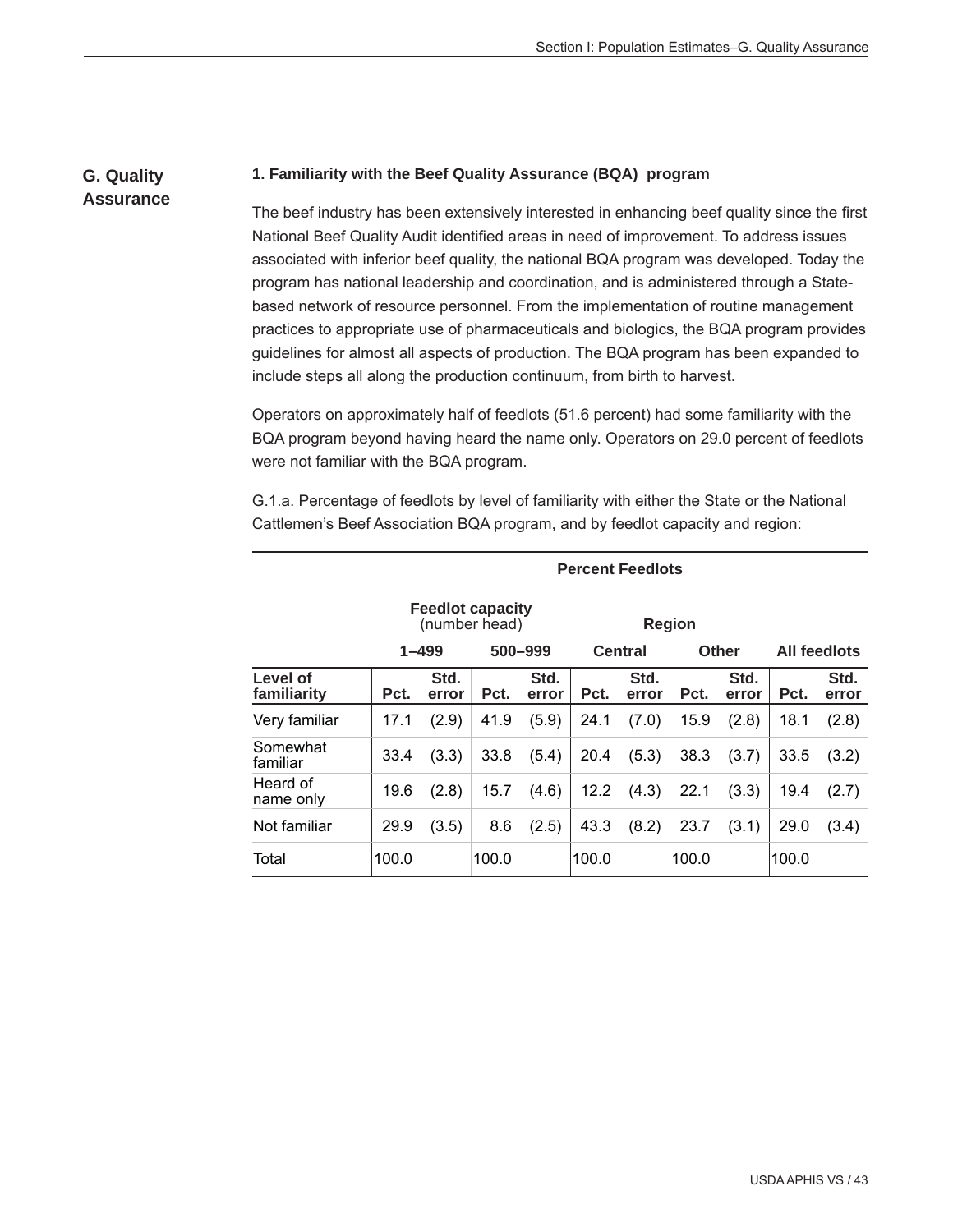G.1.b. Percentage of cattle and calves by level of feedlot operator's familiarity with either the State or the National Cattlemen's Beef Association BQA program, and by feedlot capacity and by region:

|                         | <b>Percent Cattle and Calves</b>         |               |       |               |       |                |       |                       |       |               |  |
|-------------------------|------------------------------------------|---------------|-------|---------------|-------|----------------|-------|-----------------------|-------|---------------|--|
|                         | <b>Feedlot capacity</b><br>(number head) |               |       |               |       |                |       |                       |       |               |  |
|                         |                                          | $1 - 499$     |       | 500-999       |       | <b>Central</b> |       | All feedlots<br>Other |       |               |  |
| Level of<br>familiarity | Pct.                                     | Std.<br>error | Pct.  | Std.<br>error | Pct.  | Std.<br>error  | Pct.  | Std.<br>error         | Pct.  | Std.<br>error |  |
| Very familiar           | 23.3                                     | (5.8)         | 38.0  | (7.1)         | 32.4  | (9.1)          | 23.2  | (5.1)                 | 27.1  | (4.9)         |  |
| Somewhat<br>familiar    | 38.1                                     | (8.4)         | 40.3  | (7.3)         | 39.0  | (11.1)         | 38.4  | (7.6)                 | 38.6  | (6.5)         |  |
| Heard of<br>name only   | 18.9                                     | (8.0)         | 12.4  | (4.3)         | 10.2  | (4.0)          | 22.4  | (9.5)                 | 17.2  | (6.1)         |  |
| Not familiar            | 19.7                                     | (4.3)         | 9.3   | (3.7)         | 18.3  | (6.3)          | 16.0  | (3.2)                 | 17.0  | (3.3)         |  |
| Total                   | 100.0                                    |               | 100.0 |               | 100.0 |                | 100.0 |                       | 100.0 |               |  |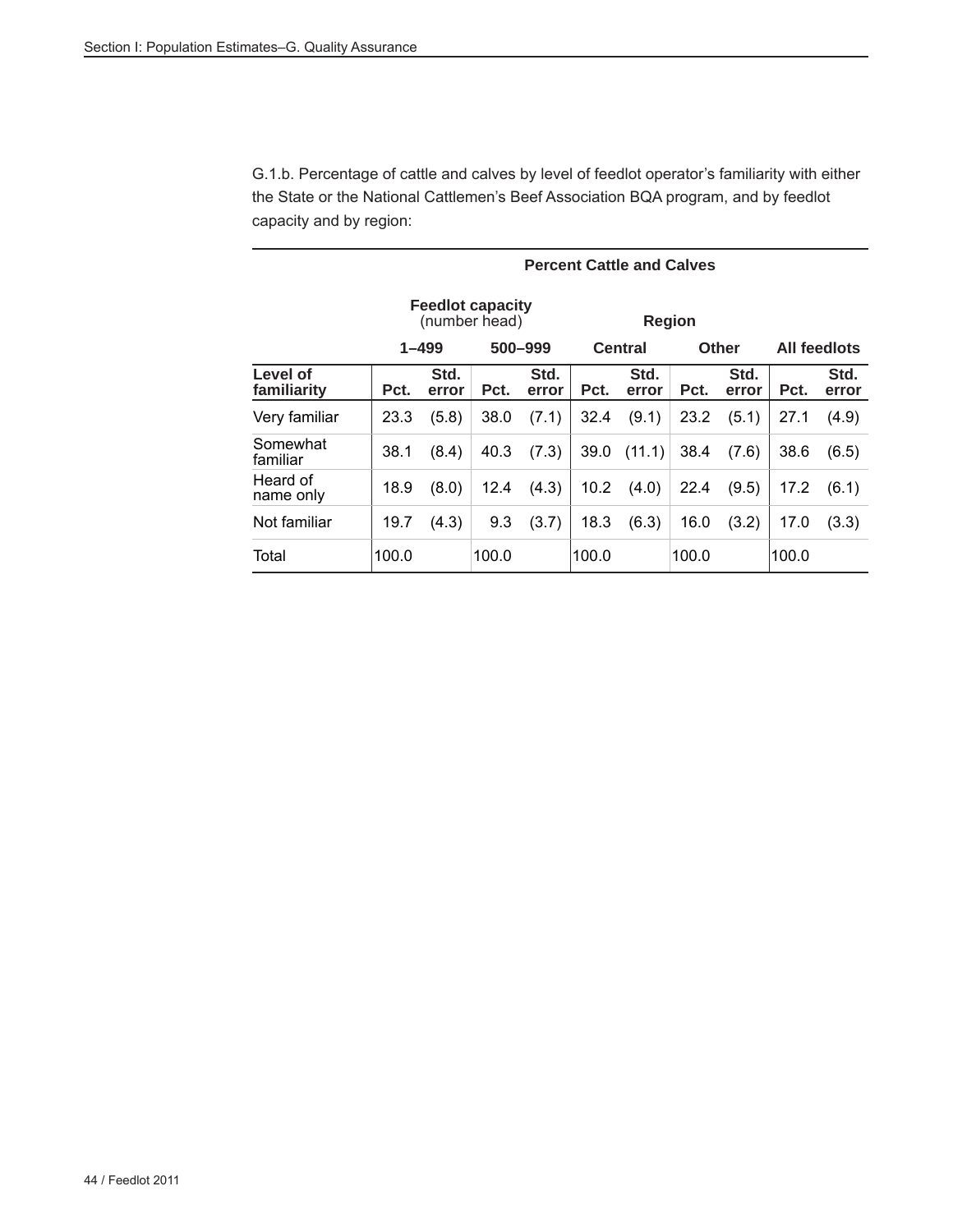G.1.c. Percentage of feedlots that had someone representing the feedlot attend a national, State, or local BQA meeting or training session during the previous 5 years, by feedlot capacity and by region:

|      | <b>Percent Feedlots</b> |               |               |                |               |               |               |                     |               |  |  |  |
|------|-------------------------|---------------|---------------|----------------|---------------|---------------|---------------|---------------------|---------------|--|--|--|
|      | <b>Feedlot capacity</b> | (number head) |               |                |               | <b>Region</b> |               |                     |               |  |  |  |
|      | $1 - 499$               |               | $500 - 999$   | <b>Central</b> |               |               | <b>Other</b>  | <b>All feedlots</b> |               |  |  |  |
| Pct. | Std.<br>error           | Pct.          | Std.<br>error | Pct.           | Std.<br>error | Pct.          | Std.<br>error | Pct.                | Std.<br>error |  |  |  |
| 20.5 | (3.5)                   | 43.6          | (6.5)         | 39.5           | (9.5)         | 16.7          | (3.2)         | 21.8                | (3.3)         |  |  |  |

G.1.d. Percentage of feedlots that tested any cattle for antibiotic residues prior to shipment for slaughter, by feedlot capacity and by region:

|                                                           | <b>Percent Feedlots</b> |      |               |                         |               |      |               |      |               |  |  |  |
|-----------------------------------------------------------|-------------------------|------|---------------|-------------------------|---------------|------|---------------|------|---------------|--|--|--|
| <b>Feedlot capacity</b><br>(number head)<br><b>Region</b> |                         |      |               |                         |               |      |               |      |               |  |  |  |
|                                                           | $1 - 499$               |      | 500-999       | <b>Central</b><br>Other |               |      |               |      | All feedlots  |  |  |  |
| Pct.                                                      | Std.<br>error           | Pct. | Std.<br>error | Pct.                    | Std.<br>error | Pct. | Std.<br>error | Pct. | Std.<br>error |  |  |  |
| 1.2                                                       | (0.7)                   | 1.2  | (0.6)         |                         |               |      |               |      |               |  |  |  |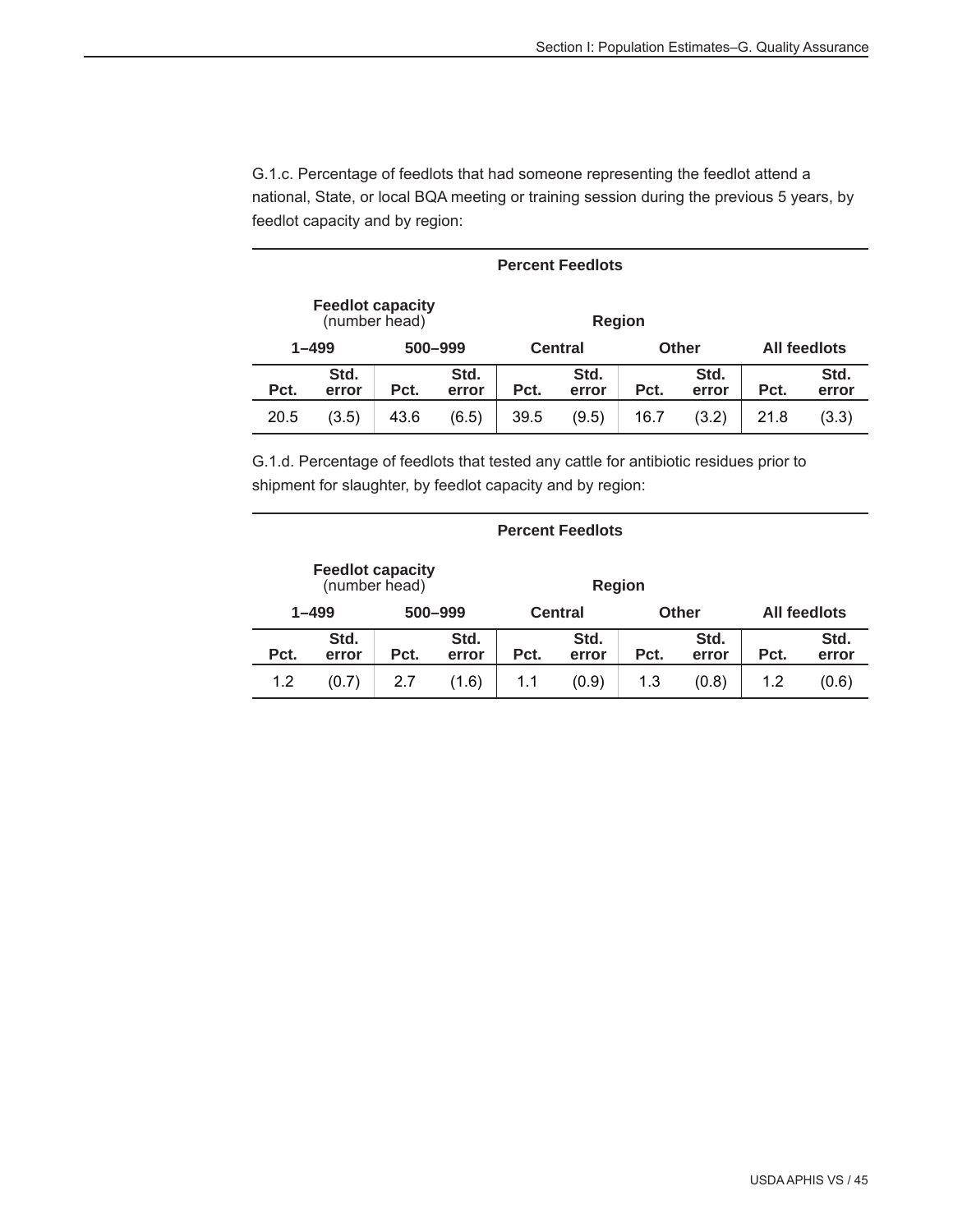### **2. Importance of BQA practices**

Overall, 40.4 percent of feedlot operators rated implanting strategy as either very or somewhat important. This relatively low percentage might be attributed to, at least in part, some operators not familiar with the BQA program; only 23.7 percent of operators unfamiliar with the BQA probram rated implanting strategy as very or somewhat important (table G.2.e.).

G.2.a. Percentage of feedlots by importance operator placed on the following BQA practices:

# **Percent Feedlots**

|                                                                                                                       | <b>Very</b> |               | <b>Somewhat</b> |               | <b>Not</b> |               | Don't know |               |       |
|-----------------------------------------------------------------------------------------------------------------------|-------------|---------------|-----------------|---------------|------------|---------------|------------|---------------|-------|
| <b>Practice</b>                                                                                                       | Pct.        | Std.<br>error | Pct.            | Std.<br>error | Pct.       | Std.<br>error | Pct.       | Std.<br>error | Total |
| Location used for<br>administration of<br>injectable products<br>(e.g., in neck, shoulder,<br>side, or leg)           | 54.8        | (3.8)         | 19.7            | (2.8)         | 10.0       | (2.0)         | 15.4       | (3.2)         | 100.0 |
| Route used for<br>administration of<br>injectable products<br>(intramuscular,<br>intravenous,<br>subcutaneous)        | 52.5        | (4.0)         | 18.8            | (2.6)         | 12.7       | (2.6)         | 16.0       | (3.3)         | 100.0 |
| Implanting strategy                                                                                                   | 28.1        | (2.9)         | 12.3            | (2.2)         | 35.9       | (3.8)         | 23.7       | (3.7)         | 100.0 |
| Antibiotic selection to<br>manage disease (e.g.,<br>type of FDA-approved<br>antibiotic used or<br>duration of action) | 50.7        | (4.0)         | 15.8            | (2.6)         | 18.8       | (3.0)         | 14.6       | (2.5)         | 100.0 |
| Residue avoidance                                                                                                     | 63.3        | (3.8)         | 6.2             | (1.5)         | 14.7       | (2.6)         | 15.8       | (2.8)         | 100.0 |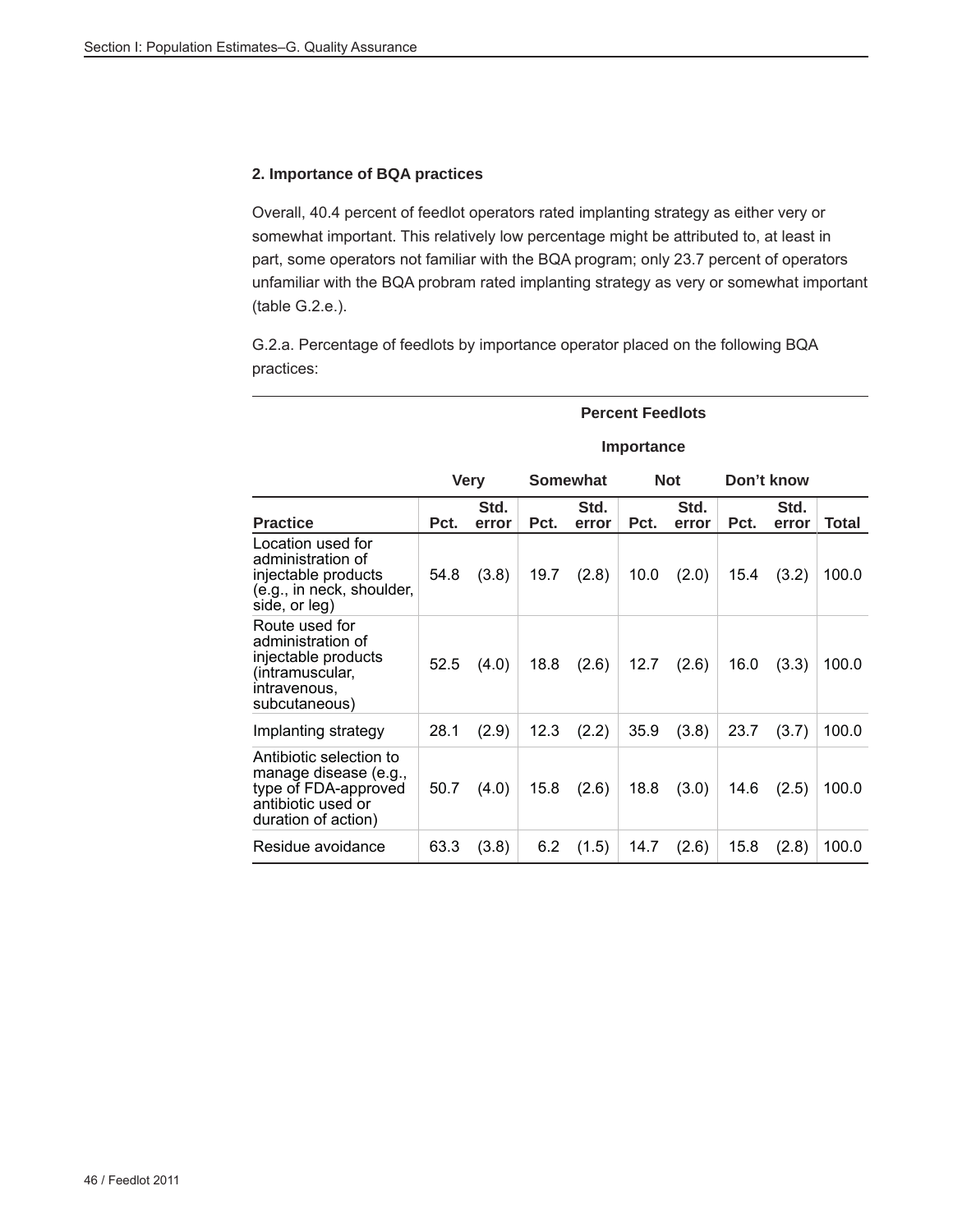G.2.b. Percentage of cattle and calves by importance operator placed on the following BQA practices:

# **Percent Cattle and Calves**

|                                                                                                                       |      | <b>Very</b>   |      | <b>Somewhat</b> |      | <b>Not</b>    |      | Don't know    |       |
|-----------------------------------------------------------------------------------------------------------------------|------|---------------|------|-----------------|------|---------------|------|---------------|-------|
| <b>Practice</b>                                                                                                       | Pct. | Std.<br>error | Pct. | Std.<br>error   | Pct. | Std.<br>error | Pct. | Std.<br>error | Total |
| Location used for<br>administration of<br>injectable products<br>(e.g., in neck, shoulder,<br>side, or leg)           | 73.0 | (5.4)         | 13.8 | (4.7)           | 3.4  | (1.2)         | 9.7  | (2.9)         | 100.0 |
| Route used for<br>administration of<br>injectable products<br>(intramuscular,<br>intravenous.<br>subcutaneous)        | 69.4 | (5.6)         | 13.4 | (2.9)           | 7.9  | (4.5)         | 9.3  | (2.9)         | 100.0 |
| Implanting strategy                                                                                                   | 59.8 | (5.6)         | 13.5 | (4.3)           | 14.2 | (2.9)         | 12.5 | (3.2)         | 100.0 |
| Antibiotic selection to<br>manage disease (e.g.,<br>type of FDA-approved<br>antibiotic used or<br>duration of action) | 68.0 | (5.8)         | 17.8 | (5.6)           | 6.5  | (1.9)         | 7.6  | (1.7)         | 100.0 |
| Residue avoidance                                                                                                     | 74.5 | (5.1)         | 5.5  | (1.5)           | 12.7 | (4.7)         | 7.4  | (1.8)         | 100.0 |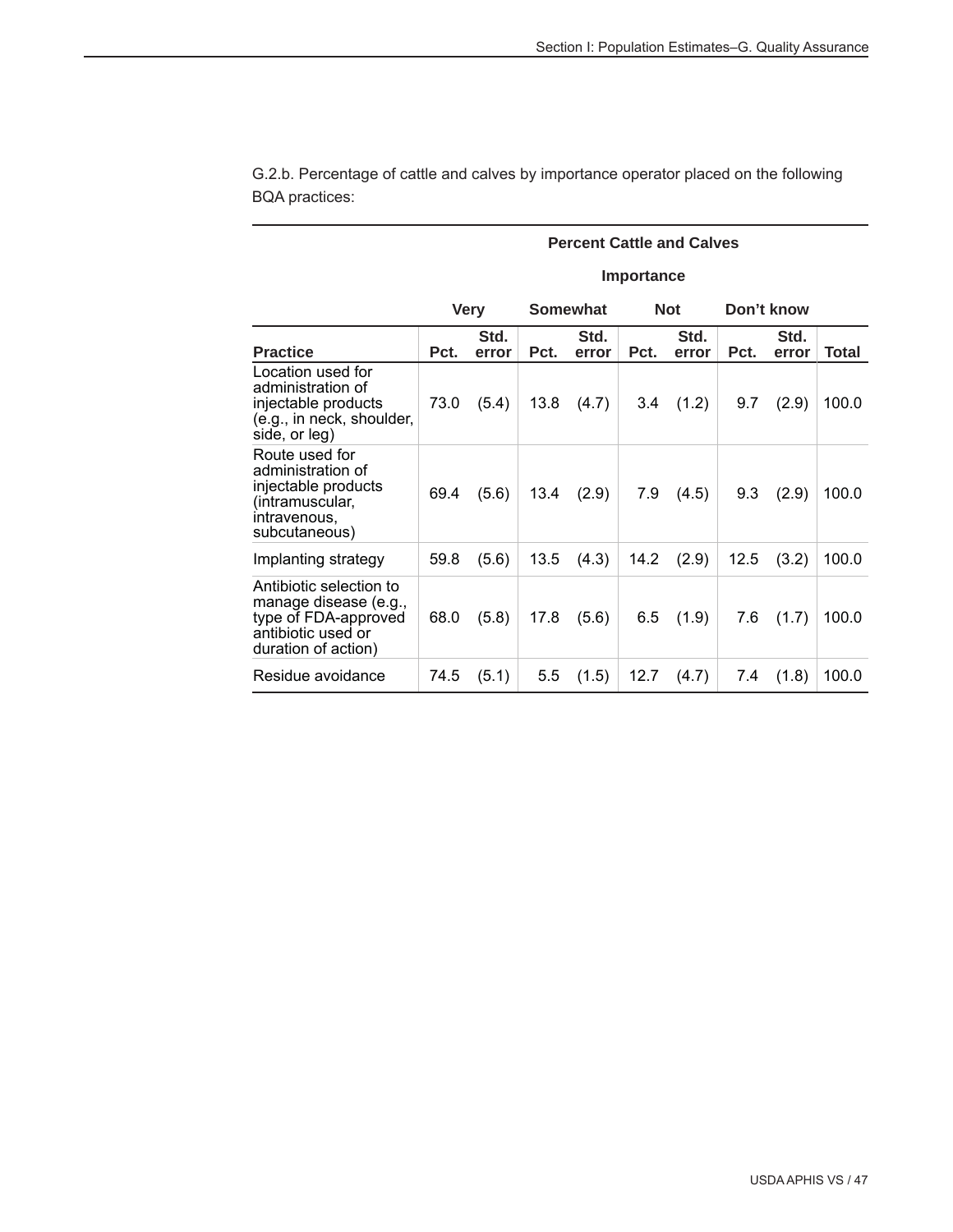G.2.c. For feedlots in which the operator was **very** or **somewhat familiar** with the BQA program, percentage of feedlots by importance operator placed on the following BQA practices:

# **Percent Feedlots**

|                                                                                                                       |      | Importance    |      |                 |      |               |      |               |       |  |  |
|-----------------------------------------------------------------------------------------------------------------------|------|---------------|------|-----------------|------|---------------|------|---------------|-------|--|--|
|                                                                                                                       |      | <b>Very</b>   |      | <b>Somewhat</b> |      | <b>Not</b>    |      | Don't know    |       |  |  |
| <b>Practice</b>                                                                                                       | Pct. | Std.<br>error | Pct. | Std.<br>error   | Pct. | Std.<br>error | Pct. | Std.<br>error | Total |  |  |
| Location used for<br>administration of<br>injectable products<br>(e.g., in neck, shoulder,<br>side, or leg)           | 69.4 | (4.4)         | 19.7 | (4.1)           | 8.0  | (2.1)         | 2.9  | (1.5)         | 100.0 |  |  |
| Route used for<br>administration of<br>injectable products<br>(intramuscular,<br>intravenous,<br>subcutaneous)        | 66.5 | (4.4)         | 21.2 | (3.8)           | 9.3  | (2.8)         | 3.0  | (1.5)         | 100.0 |  |  |
| Implanting strategy                                                                                                   | 42.4 | (4.6)         | 15.9 | (3.4)           | 31.6 | (4.2)         | 10.1 | (2.8)         | 100.0 |  |  |
| Antibiotic selection to<br>manage disease (e.g.,<br>type of FDA-approved<br>antibiotic used or<br>duration of action) | 60.8 | (4.8)         | 16.2 | (3.5)           | 18.2 | (4.0)         | 4.8  | (1.7)         | 100.0 |  |  |
| Residue avoidance                                                                                                     | 75.3 | (4.4)         | 5.5  | (1.9)           | 15.9 | (3.9)         | 3.3  | (1.5)         | 100.0 |  |  |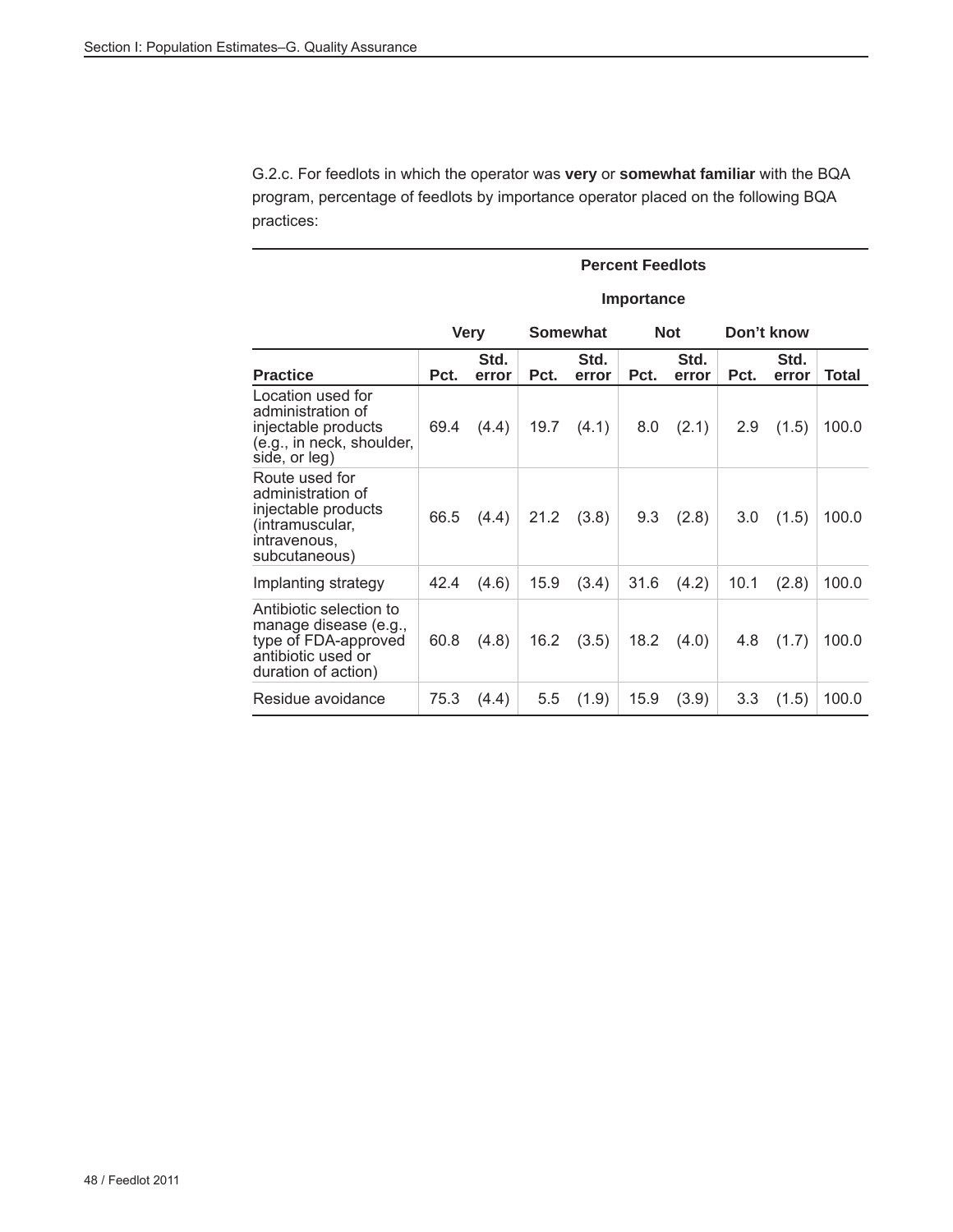G.2.d. For feedlots in which the operator was **very** or **somewhat familiar** with the BQA program, percentage of cattle and calves by importance operator placed on the following BQA practices:

### **Percent Cattle and Calves**

|                                                                                                                       |      | <b>Very</b>   |      | <b>Somewhat</b> | <b>Not</b> |                   | Don't know       |               |       |
|-----------------------------------------------------------------------------------------------------------------------|------|---------------|------|-----------------|------------|-------------------|------------------|---------------|-------|
| <b>Practice</b>                                                                                                       | Pct. | Std.<br>error | Pct. | Std.<br>error   | Pct.       | Std.<br>error     | Pct.             | Std.<br>error | Total |
| Location used for<br>administration of<br>injectable products<br>(e.g., in neck, shoulder,<br>side, or leg)           | 81.8 | (6.8)         | 14.6 | (6.8)           |            | $2.5$ $(1.3)$     | 1.1              | (0.6)         | 100.0 |
| Route used for<br>administration of<br>injectable products<br>(intramuscular,<br>intravenous,<br>subcutaneous)        | 78.3 | (6.9)         | 12.5 | (3.6)           |            | $8.2 \quad (6.7)$ | 1.0              | (0.5)         | 100.0 |
| Implanting strategy                                                                                                   | 68.7 | (6.4)         | 15.2 | (6.2)           | 10.2       | (2.4)             | 5.9              | (2.0)         | 100.0 |
| Antibiotic selection to<br>manage disease (e.g.,<br>type of FDA-approved<br>antibiotic used or<br>duration of action) | 70.9 | (7.8)         | 20.2 | (7.9)           | 5.7        | (2.5)             | 3.3 <sub>2</sub> | (1.2)         | 100.0 |
| Residue avoidance                                                                                                     | 77.6 | (6.9)         | 5.1  | (1.9)           | 15.6       | (6.9)             | 1.7              | (0.7)         | 100.0 |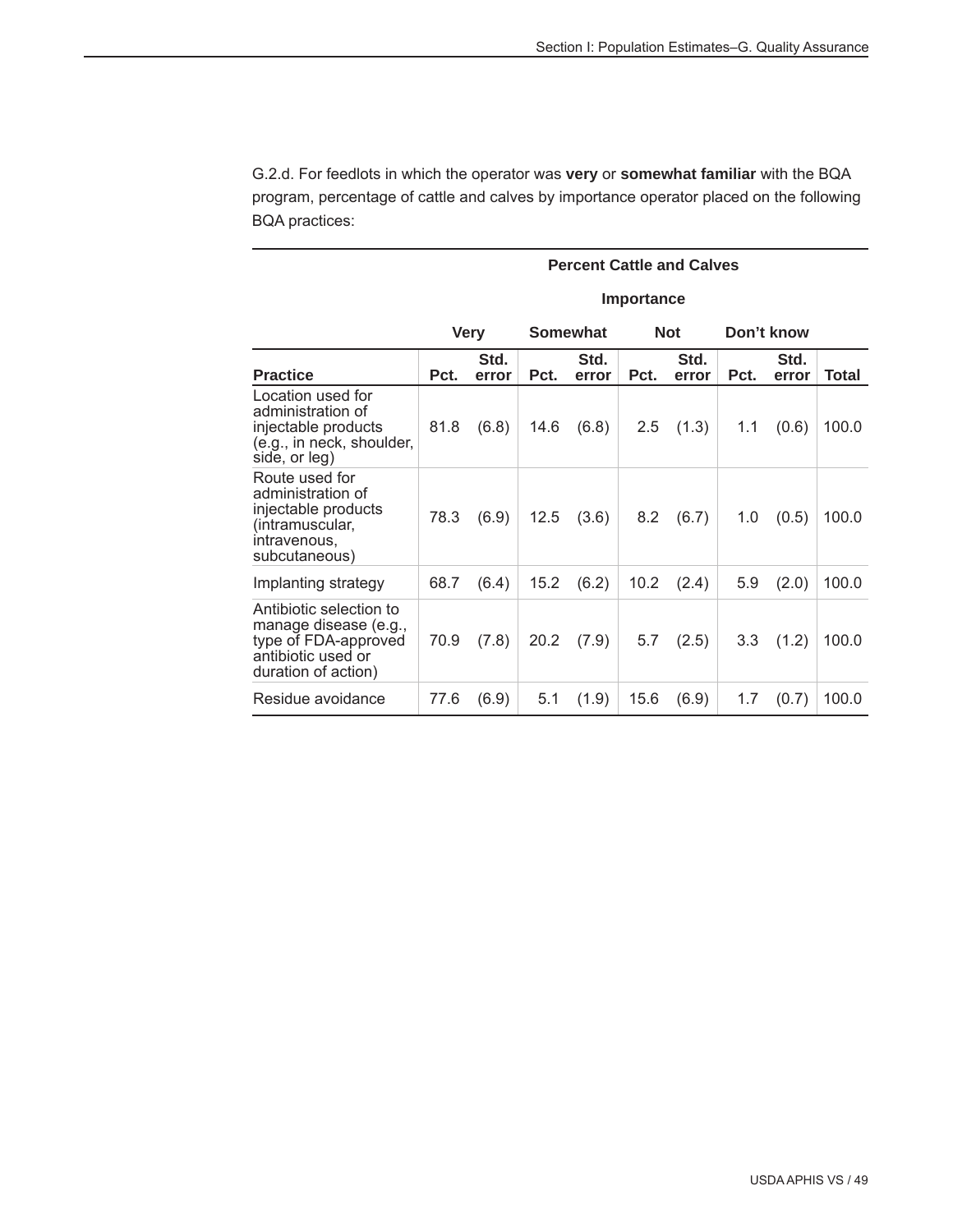G.2.e. For feedlots in which the operator was **not familiar** with the BQA program, percentage of feedlots by importance operator placed on the following BQA practices:

# **Percent Feedlots**

|                                                                                                                       |      | <b>Very</b>   |      | <b>Somewhat</b> |      | <b>Not</b>    |      | Don't know    |       |
|-----------------------------------------------------------------------------------------------------------------------|------|---------------|------|-----------------|------|---------------|------|---------------|-------|
| <b>Practice</b>                                                                                                       | Pct. | Std.<br>error | Pct. | Std.<br>error   | Pct. | Std.<br>error | Pct. | Std.<br>error | Total |
| Location used for<br>administration of<br>injectable products<br>(e.g., in neck, shoulder,<br>side, or leg)           | 42.6 | (6.6)         | 20.8 | (3.9)           | 12.8 | (3.7)         | 23.8 | (6.3)         | 100.0 |
| Route used for<br>administration of<br>injectable products<br>(intramuscular,<br>intravenous,<br>subcutaneous)        | 40.8 | (6.7)         | 17.4 | (3.7)           | 17.1 | (4.6)         | 24.8 | (6.3)         | 100.0 |
| Implanting strategy                                                                                                   | 14.5 | (3.5)         | 9.2  | (2.7)           | 42.6 | (6.6)         | 33.7 | (6.7)         | 100.0 |
| Antibiotic selection to<br>manage disease (e.g.,<br>type of FDA-approved<br>antibiotic used or<br>duration of action) | 43.0 | (6.3)         | 16.3 | (4.0)           | 20.7 | (4.7)         | 20.0 | (4.0)         | 100.0 |
| Residue avoidance                                                                                                     | 54.3 | (6.1)         | 7.3  | (2.4)           | 14.4 | (3.4)         | 24.0 | (5.1)         | 100.0 |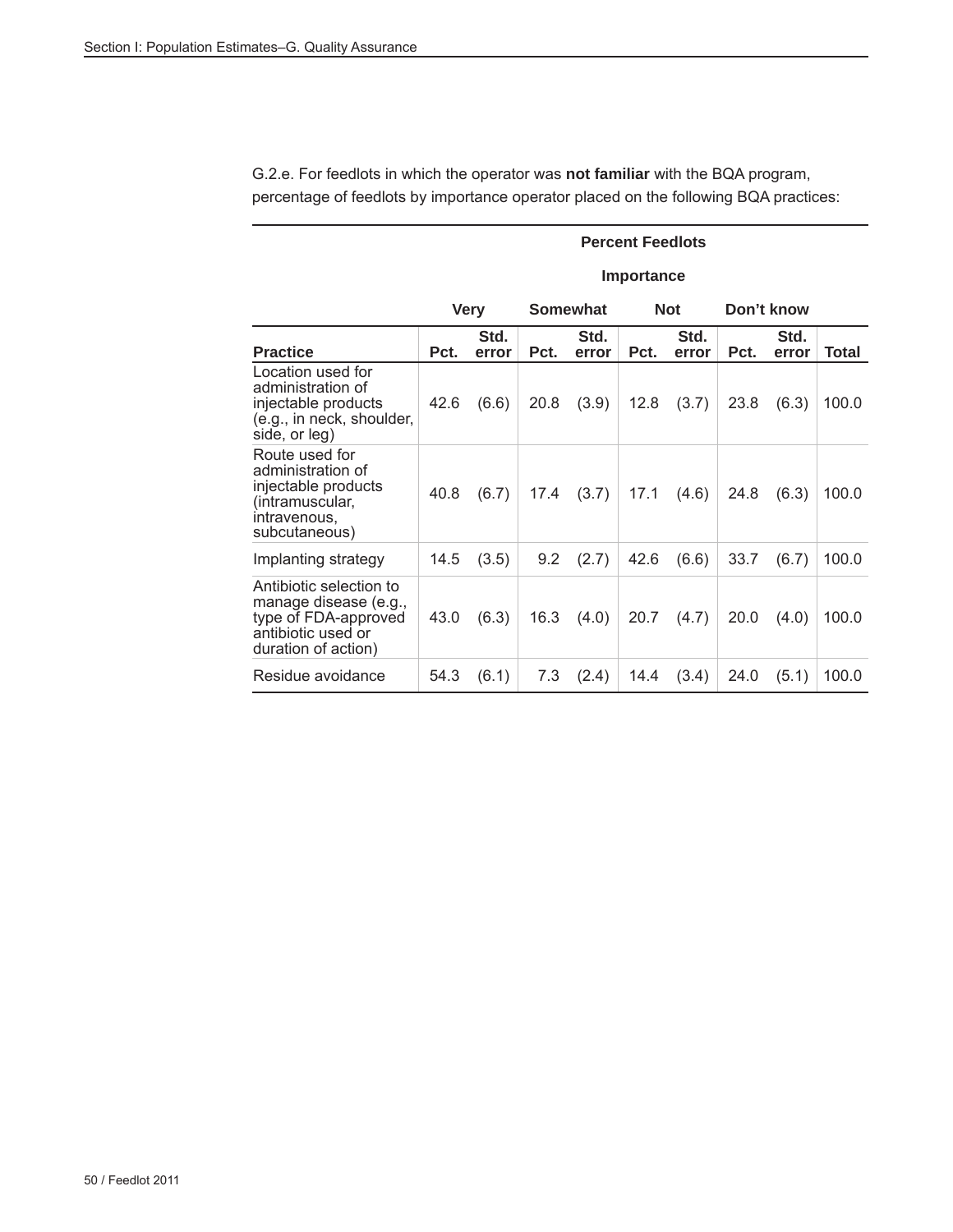G.2.f. For feedlots in which the operator was **not familiar** with the BQA program, percentage of cattle and calves by importance operator placed on the following BQA practices:

### **Percent Cattle and Calves**

|                                                                                                                       |      | <b>Very</b>     |      | <b>Somewhat</b> |      | <b>Not</b>    |      | Don't know    |       |
|-----------------------------------------------------------------------------------------------------------------------|------|-----------------|------|-----------------|------|---------------|------|---------------|-------|
| <b>Practice</b>                                                                                                       | Pct. | Std.<br>error   | Pct. | Std.<br>error   | Pct. | Std.<br>error | Pct. | Std.<br>error | Total |
| Location used for<br>administration of<br>injectable products<br>(e.g., in neck, shoulder,<br>side, or leg)           |      | $57.6$ (10.8)   | 12.7 | (4.2)           | 5.4  | (2.3)         | 24.3 | (8.6)         | 100.0 |
| Route used for<br>administration of<br>injectable products<br>(intramuscular,<br>intravenous.<br>subcutaneous)        |      | $53.6$ $(11.3)$ | 15.6 | (5.0)           | 7.3  | (2.9)         | 23.5 | (8.5)         | 100.0 |
| Implanting strategy                                                                                                   |      | $44.1$ $(12.1)$ | 10.5 | (3.7)           | 22.0 | (7.5)         | 23.4 | (8.4)         | 100.0 |
| Antibiotic selection to<br>manage disease (e.g.,<br>type of FDA-approved<br>antibiotic used or<br>duration of action) | 63.9 | (8.9)           | 13.7 | (4.6)           |      | $8.4$ (3.1)   | 14.0 | (4.6)         | 100.0 |
| Residue avoidance                                                                                                     | 70.2 | (7.7)           | 6.3  | (2.5)           | 7.2  | (2.8)         | 16.2 | (5.4)         | 100.0 |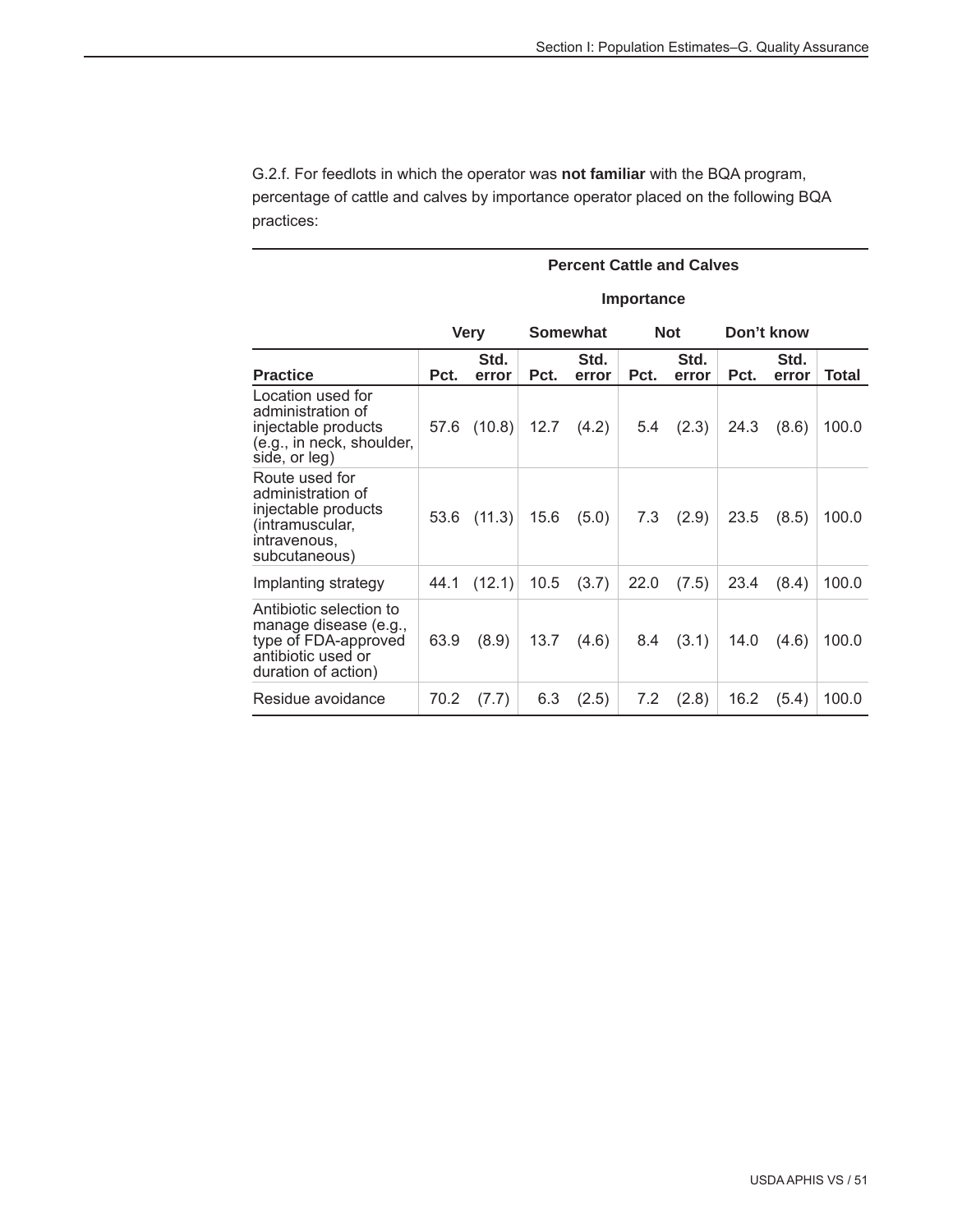|                                                                                                                           | <b>Percent Feedlots</b> |                                                    |      |               |      |                |      |                       |      |               |
|---------------------------------------------------------------------------------------------------------------------------|-------------------------|----------------------------------------------------|------|---------------|------|----------------|------|-----------------------|------|---------------|
|                                                                                                                           |                         | <b>Feedlot capacity</b><br>(number head)<br>Region |      |               |      |                |      |                       |      |               |
|                                                                                                                           |                         | $1 - 499$                                          |      | 500-999       |      | <b>Central</b> |      | All feedlots<br>Other |      |               |
| <b>Practice</b>                                                                                                           | Pct.                    | Std.<br>error                                      | Pct. | Std.<br>error | Pct. | Std.<br>error  | Pct. | Std.<br>error         | Pct. | Std.<br>error |
| Location used for<br>administration of<br>injectable products<br>(e.g., in neck,<br>shoulder, side, or<br>leg)            | 73.8                    | (3.4)                                              | 89.9 | (3.7)         | 74.9 | (8.4)          | 74.3 | (3.2)                 | 74.5 | (3.3)         |
| Route used for<br>administration of<br>injectable products<br>(intramuscular,<br>intravenous.<br>subcutaneous)            | 70.4                    | (3.8)                                              | 91.8 | (3.1)         | 68.6 | (9.5)          | 72.4 | (3.5)                 | 71.3 | (3.6)         |
| Implanting strategy                                                                                                       | 38.8                    | (3.3)                                              | 76.3 | (5.2)         | 35.8 | (6.8)          | 42.2 | (3.5)                 | 40.4 | (3.2)         |
| Antibiotic selection<br>to manage disease<br>(e.g., type of FDA-<br>approved antibiotic<br>used or duration of<br>action) | 65.6                    | (3.8)                                              | 88.4 | (3.8)         | 76.6 | (8.0)          | 62.6 | (3.8)                 | 66.5 | (3.6)         |
| Residue avoidance                                                                                                         | 68.7                    | (3.7)                                              | 87.3 | (3.9)         | 64.8 | (9.3)          | 71.3 | (3.5)                 | 69.5 | (3.6)         |

G.2.g. Percentage of feedlots in which the operator considered the following BQA practices **very** or **somewhat important**, by feedlot capacity and by region: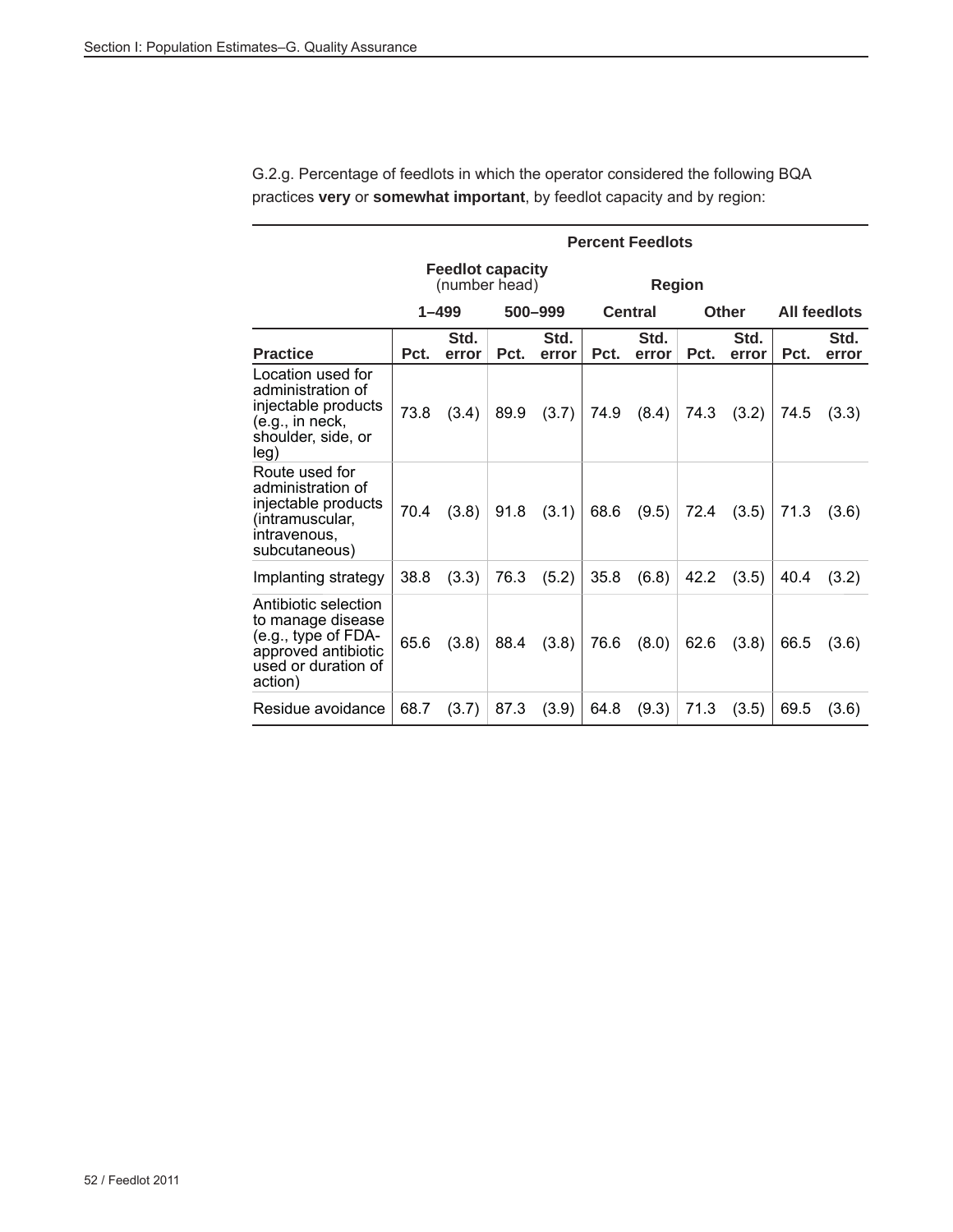#### Only one of five feedlots (20.5 percent) had any employees in addition to the feedlot operator. **H. Environment**

H.a. Percentage of feedlots with employees:

|                                                           | <b>Percent Feedlots</b> |      |               |      |                |      |               |      |                     |  |
|-----------------------------------------------------------|-------------------------|------|---------------|------|----------------|------|---------------|------|---------------------|--|
| <b>Feedlot capacity</b><br><b>Region</b><br>(number head) |                         |      |               |      |                |      |               |      |                     |  |
|                                                           | $1 - 499$<br>500-999    |      |               |      | <b>Central</b> |      | Other         |      | <b>All feedlots</b> |  |
| Pct.                                                      | Std.<br>error           | Pct. | Std.<br>error | Pct. | Std.<br>error  | Pct. | Std.<br>error | Pct. | Std.<br>error       |  |
| 19.3                                                      | (2.6)                   | 48.7 | (5.9)         | 24.6 | (6.1)          | 18.9 | (2.6)         | 20.5 | (2.5)               |  |

H.b. For feedlots with employees other than the operator, percentage of feedlots that had a formal training program that included written guidelines for employees regarding the listed environmental issues, by feedlot capacity and by region:

|                                                   | <b>Percent Feedlots</b>                  |               |      |               |      |                 |      |               |              |               |
|---------------------------------------------------|------------------------------------------|---------------|------|---------------|------|-----------------|------|---------------|--------------|---------------|
|                                                   | <b>Feedlot capacity</b><br>(number head) |               |      | <b>Region</b> |      |                 |      |               |              |               |
|                                                   |                                          | $1 - 499$     |      | $500 - 999$   |      | <b>Central</b>  |      | Other         | All feedlots |               |
| <b>Environmental</b><br>issue training<br>program | Pct.                                     | Std.<br>error | Pct. | Std.<br>error | Pct. | Std.<br>error   | Pct. | Std.<br>error | Pct.         | Std.<br>error |
| Manure<br>management                              | 21.3                                     | (6.4)         | 56.2 | (8.8)         |      | $36.3$ $(13.8)$ | 18.8 | (5.2)         | 24.7         | (5.9)         |
| Dust control                                      | 9.3                                      | (5.4)         | 33.0 | (8.8)         |      | 27.1 (13.5)     | 3.8  | (1.3)         | 11.6         | (5.0)         |
| Lagoon overflow                                   | 12.9                                     | (6.0)         | 39.4 | (7.9)         | 25.8 | (13.4)          | 10.3 | (4.3)         | 15.5         | (5.5)         |
| Other<br>environmental<br>training program        | 7.6                                      | (4.2)         | 5.4  | (4.7)         | 1.4  | (1.4)           | 10.4 | (5.5)         | 7.4          | (3.8)         |
| Any of the above                                  | 24.3                                     | (6.8)         | 66.8 | (7.6)         | 38.6 | (13.9)          | 23.4 | (6.2)         | 28.5         | (6.2)         |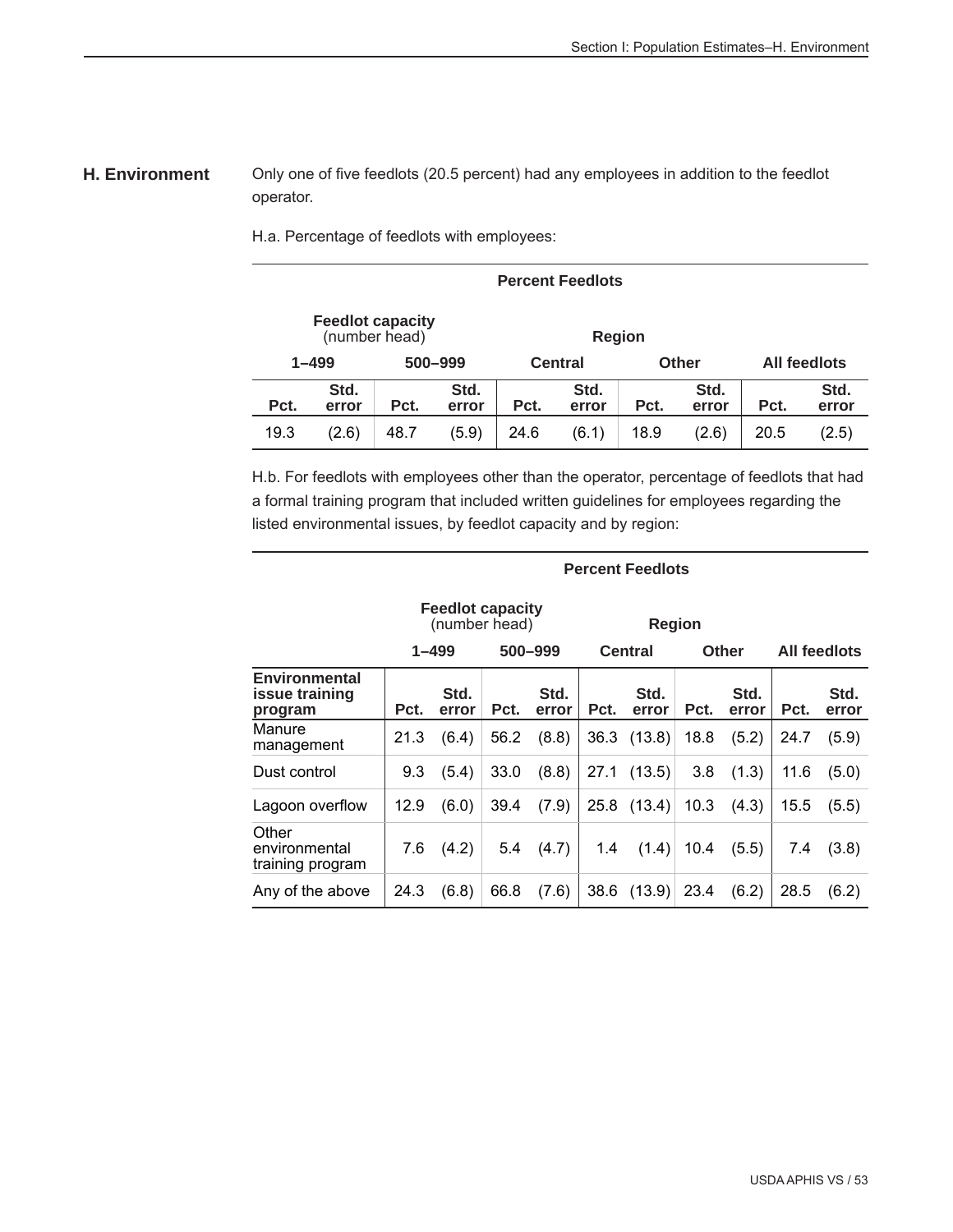Conducting any environmental testing was more common on feedlots with a capacity of 500 to 999 head (64.6 percent) than on feedlots with a capacity of 1 to 499 head (28.3 percent). Environmental testing mostly focused on ground water and nutrient content of manure.

H.c. Percentage of feedlots that performed environmental tests, by feedlot capacity and by region:

|                                                         |                                                           | <b>Percent Feedlots</b> |      |               |      |                |      |               |      |               |
|---------------------------------------------------------|-----------------------------------------------------------|-------------------------|------|---------------|------|----------------|------|---------------|------|---------------|
|                                                         | <b>Feedlot capacity</b><br>(number head)<br><b>Region</b> |                         |      |               |      |                |      |               |      |               |
|                                                         |                                                           | $1 - 499$               |      | 500-999       |      | <b>Central</b> |      | <b>Other</b>  |      | All feedlots  |
| <b>Material tested</b>                                  | Pct.                                                      | Std.<br>error           | Pct. | Std.<br>error | Pct. | Std.<br>error  | Pct. | Std.<br>error | Pct. | Std.<br>error |
| Ground water*<br>(i.e., well water)                     | 20.4                                                      | (3.1)                   | 40.9 | (6.2)         | 20.3 | (6.7)          | 21.6 | (3.2)         | 21.3 | (3.0)         |
| Surface water* (e.g.,<br>ponds, lakes, or<br>streams)   | 4.8                                                       | (1.9)                   | 8.8  | (3.6)         | 7.3  | (5.1)          | 4.1  | (1.7)         | 4.9  | (1.8)         |
| Nutrient content<br>of manure (e.g.,<br>nitrogen level) | 8.8                                                       | (1.8)                   | 43.2 | (6.0)         | 9.8  | (4.1)          | 10.4 | (1.9)         | 10.3 | (1.8)         |
| Air quality                                             | 1.3                                                       | (0.8)                   | 2.0  | (1.3)         | 0.9  | (0.9)          | 1.5  | (1.0)         | 1.3  | (0.8)         |
| Any of the above                                        | 28.3                                                      | (3.5)                   | 64.6 | (5.9)         | 30.2 | (8.2)          | 29.9 | (3.6)         | 30.0 | (3.4)         |

\*For feedlots with the specified water source.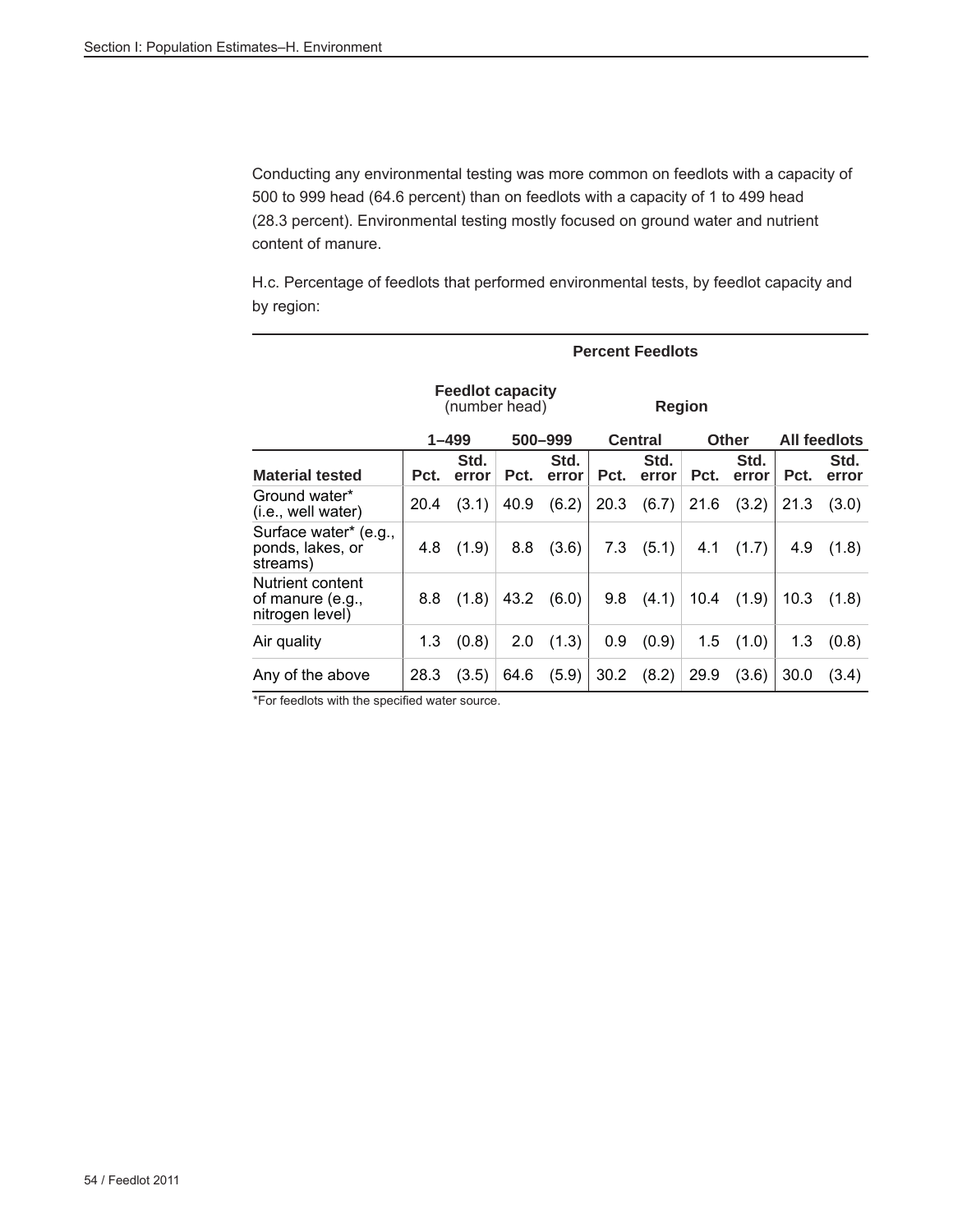# **Section II: Methodology**

### **A. Needs Assessment**

NAHMS develops study objectives by exploring existing literature and contacting stakeholders about their informational needs and priorities during a needs assessment phase. Stakeholders for NAHMS studies include industry members, allied industry representatives, government agencies, animal health officials, and many others. The objective of the needs assessment for the NAHMS Feedlot 2011 study was to collect information about the most important animal health and production management issues of beef feedlots. A driving force for the needs assessment was the desire of NAHMS to receive as much input as possible from a variety of producers, as well as from industry experts and representatives, veterinarians, extension specialists, universities, and beef organizations. Information was collected via interviews with key industry figures and through a needs assessment survey.

The needs assessment survey was designed to indentify the most critical information gaps regarding animal health, and health and production management from producers, veterinarians, extension personnel, university researchers, and allied industry groups. The survey, created in SurveyMonkey, was available online from September 20, 2010, through February 14, 2011. The survey was promoted via electronic newsletters, magazines, and Web sites. Organizations/magazines promoting the study included "Beef Business Bulletin," "Beef Magazine," "Bovine Veterinarian," "Cattle Network," "Drovers," "Farm Industry News," "Farm Press," "Feedlot Magazine," "Feedstuffs," "Iowa Farmer Today," "Progressive Farmer," "The National Cattleman," and "Weekly Livestock Reporter." Email messages identifying the online site and asking for input were also sent to State extension personnel as well as State and Federal animal health officials. There were 134 responses to the SurveyMonkey needs assessment survey. Stakeholders represented in the respondents included Federal government personnel, university and extension personnel, service providers for the beef industry (e.g., veterinarians, nutritionists), and beef producers or producer organizations.

Objectives for the Feedlot 2011 study, using input from interviews, literature searches, and the online survey, were drafted and circulated to stakeholder groups. Following this review, five final study objectives were identified:

- 1. Describe changes in management practices and animal health in feedlots.
- 2. Describe the management practices in feedlots that impact product quality.
- 3. Identify factors associated with shedding of potential foodborne pathogens or commensal organisms by feedlot cattle.
- 4. Describe antimicrobial usage in feedlots.
- 5. Describe biosecurity practices and capabilities in feedlots.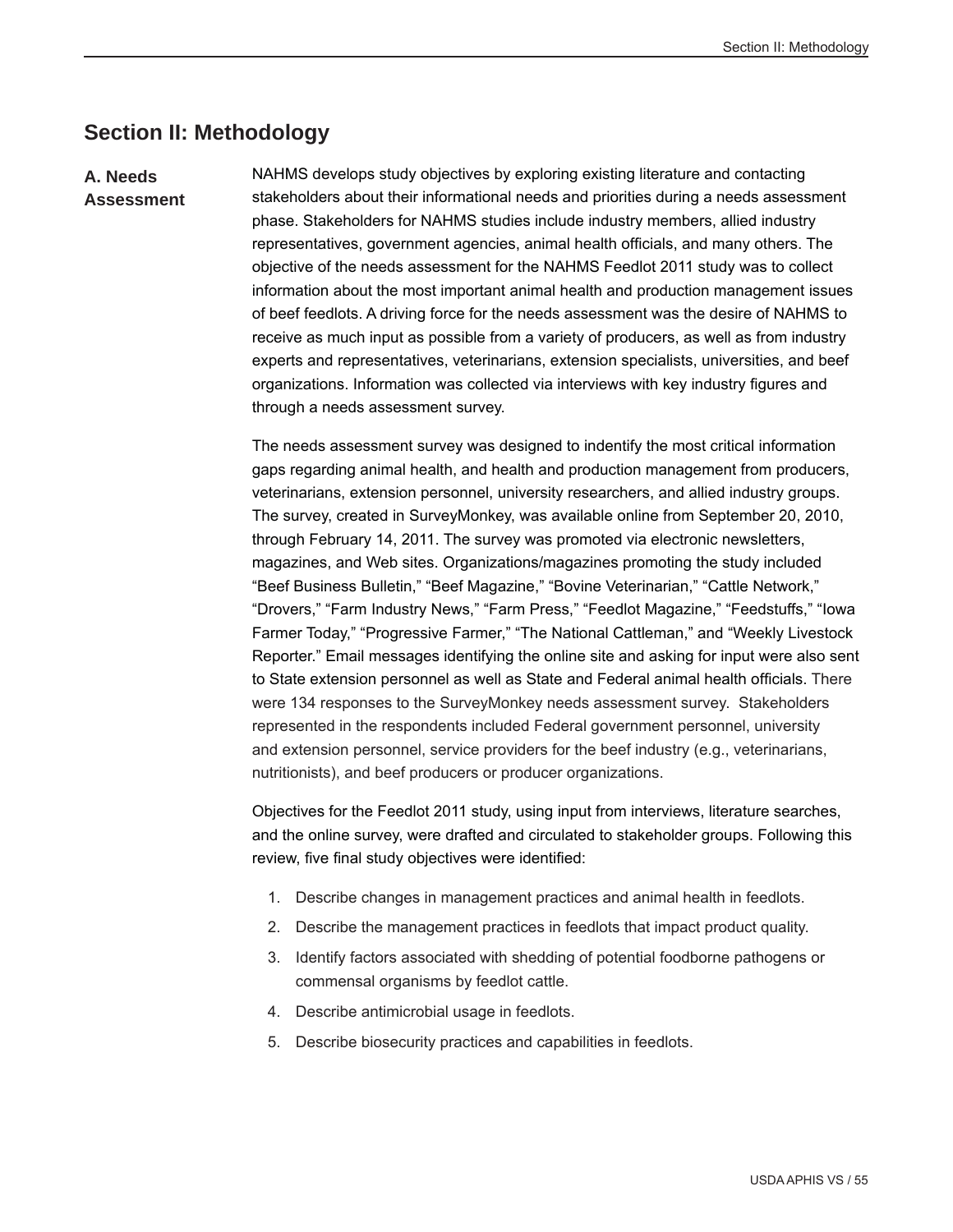#### The NAHMS Feedlot 2011 study was divided into two components: feedlots with a capacity of 1,000 or more head ("large" feedlots) and feedlots with a capacity of fewer than 1,000 head ("small" feedlots). Large feedlots were surveyed via personal interview and small feedlots were surveyed by a computer-assisted telephone interview (CATI). **B. Sampling and Estimation**

The remainder of this section describes the methodology used for "small" feedlots (fewer than 1,000 head). For a description of large feedlots, see "Part I: Management Practices on U.S. Feedlots with a Capacity of 1,000 or More Head" at: http://www.aphis.usda.gov/ nahms

# **1. State selection**

A goal for NAHMS national studies is to include States that account for at least 70 percent of the animals and producer population in the United States. The initial review of States identified 13 States with feedlots with a capacity of fewer than 1,000 head that would meet this goal: Illinois, Indiana, Iowa, Kansas, Michigan, Minnesota, Missouri, Nebraska, Ohio, Pennsylvania, South Dakota, Texas, and Wisconsin.

# **2. Feedlot selection**

The list sampling frame was provided by NASS. Within each State a stratifiedrandom sample was selected, where strata were definedbysize. The size indicator was the list sampling frame number of head capacity for each feedlot.

# **3. Population inferences**

Inferences cover the population of feedlots with a capacity of fewer than 1,000 head in the 13 participating States. The initial selection of States was based on the NASS 2007 Census of Agriculture because NASS no longer publishes State-level numbers of feedlots with a capacity of fewer than 1,000 head (last published in 2007). The Census of Agriculture did not include a category for feedlots with a capacity of fewer than 1,000 head, but it was thought that the geographic distribution of feedlots with a capacity of fewer than 500 head would be similar to the geographic distribution of feedlots with a capacity of fewer than 1,000 head. Thus, the selection of the 13 States was based on a capacity of fewer than 500 head (Appendix II). The 13 States accounted for 85.4 percent of U.S. feedlots with a capacity of fewer than 500 head and 90.5 percent of the cattle inventory on feedlots with a capacity of fewer than 500 head. Study results showed that 78.8 percent of the 2,500 feedlots with a capacity of fewer than 1,000-head selected for the study had a capacity of fewer than 500 head.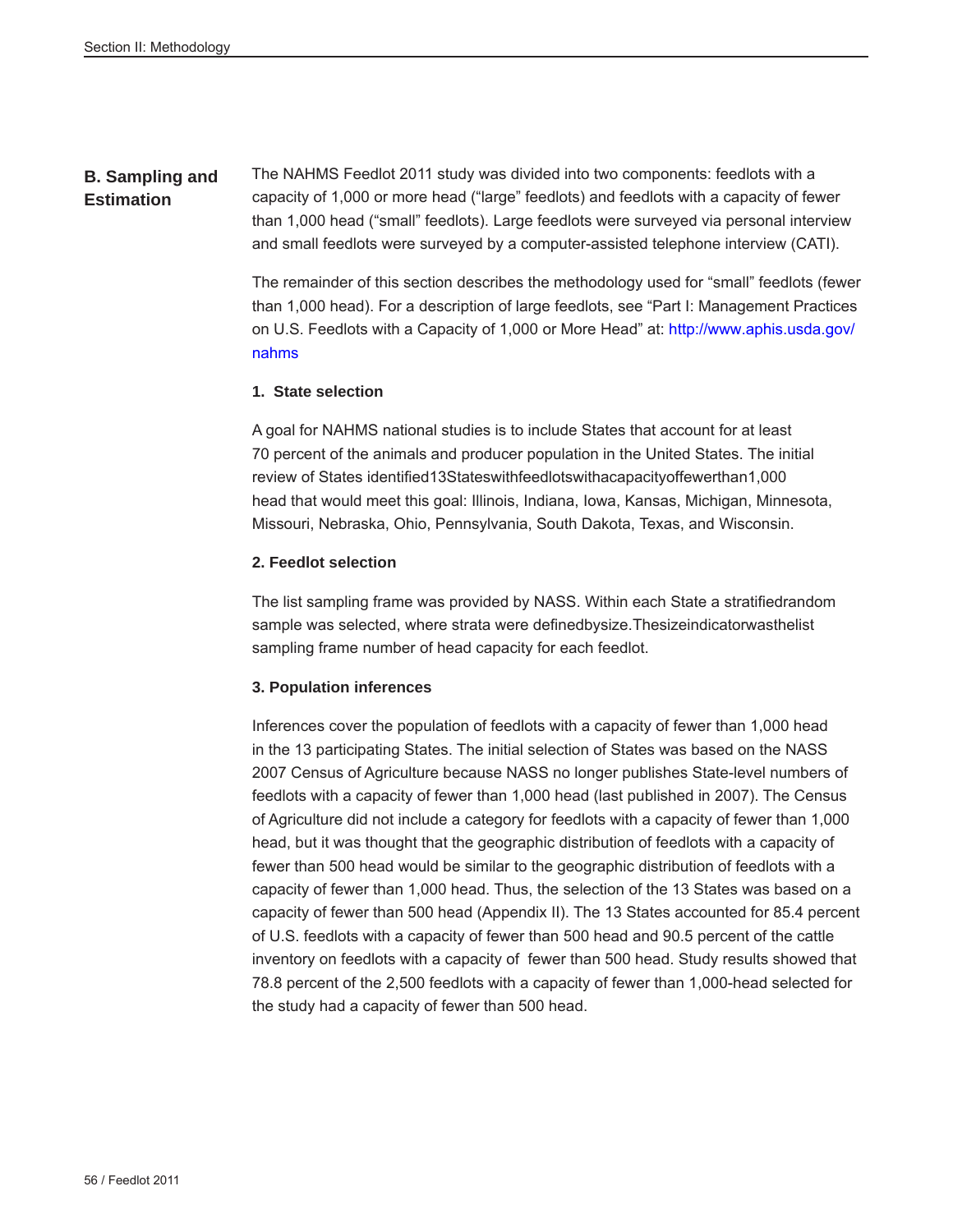#### **Data collectors and data collection period C. Data**

From August 1 through 30, 2011, computer-assisted telephone interviews were conducted by NASS phone enumerators to administer the General Feedlot Management Questionnaire–CATI questionnaire.

#### **Validation D. Data Analysis**

**Collection**

Initial data entry and validation for the General Feedlot Management Questionnaire–CATI were performed in a central NASS call center. Data were entered into a SAS® data set. NAHMS staff performed additional data validation on the data set prior to data analysis.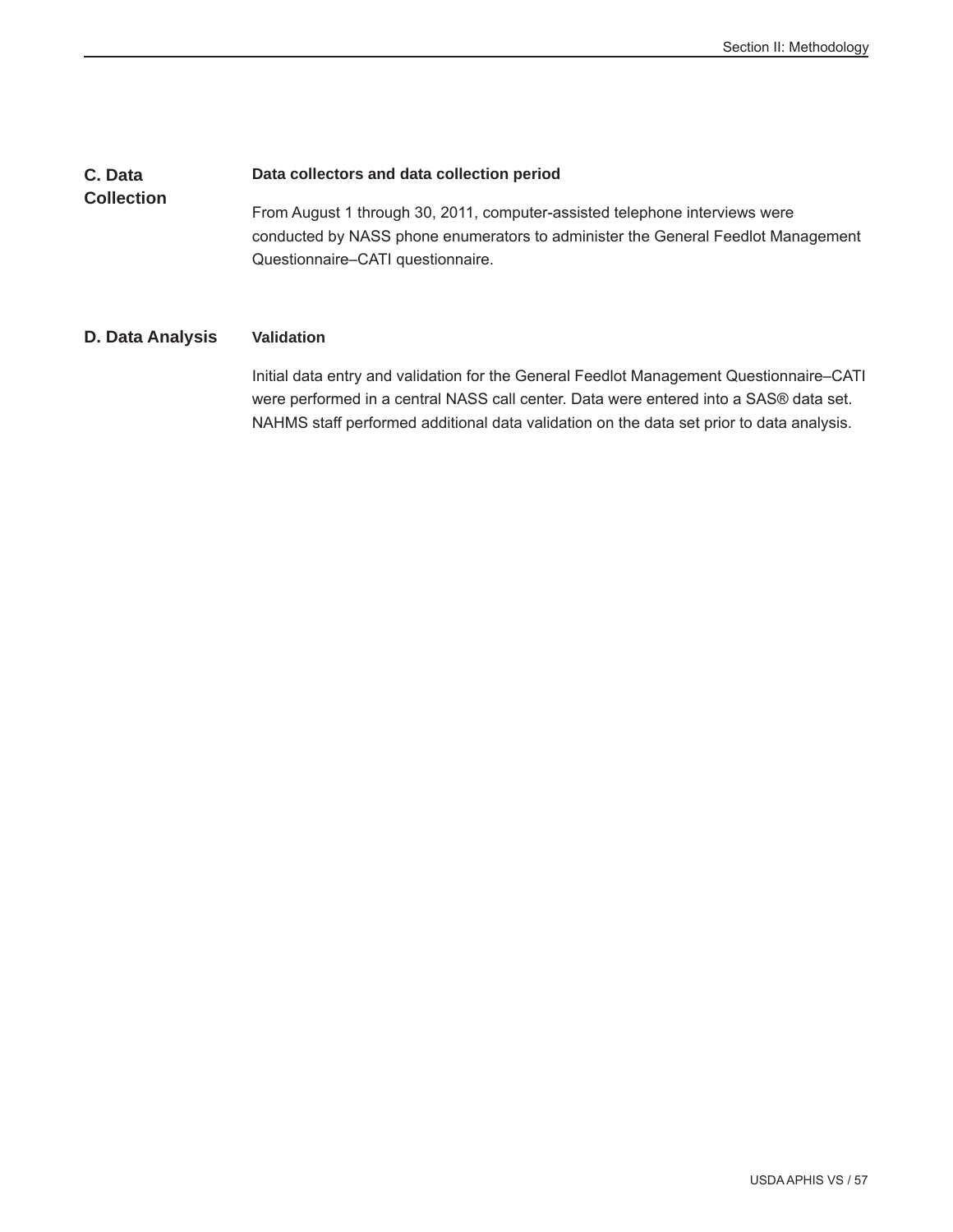# **E. Sample Evaluation**

The purpose of this section is to provide various performance measurement parameters. Historically, the term "response rate" was used as a catch-all parameter, but there are many ways to define and calculate response rates. Therefore, the following table presents an evaluation based upon a number of measurement parameters, which are defined with an "x" in categories that contribute to the measurement.

A total of 2,500 feedlots were selected for the survey. Of these feedlots, 1,945 (77.8 percent) were contacted. There were 530 feedlots that provided usable inventory information (21.2 percent of the total selected and 27.2 percent of those contacted). Of these, 495 feedlots (19.8 percent of total selected) provided "complete" information for the questionnaire.

|                                                                                    |                           |                            |                           | <b>Measurement Parameter</b> |                       |
|------------------------------------------------------------------------------------|---------------------------|----------------------------|---------------------------|------------------------------|-----------------------|
| <b>Response category</b>                                                           | <b>Number</b><br>feedlots | <b>Percent</b><br>feedlots | <b>Contacts</b>           | Usable $1$                   | Complete <sup>2</sup> |
| Survey complete                                                                    | 495                       | 19.8                       | X                         | X                            | X                     |
| Zero cattle on feed<br>during the period<br>July 1, 2010, through<br>June 30, 2011 | 35                        | 1.4                        | $\boldsymbol{\mathsf{x}}$ | X                            |                       |
| Refusal <sup>3</sup>                                                               | 1,415                     | 56.6                       | X                         |                              |                       |
| Office hold (NASS<br>elected not to<br>contact)                                    | 24                        | 1.0                        |                           |                              |                       |
| Inaccessible                                                                       | 531                       | 21.2                       |                           |                              |                       |
| Total                                                                              | 2,500                     | 100.0                      | 1,945                     | 530                          | 495                   |
| Percent of total<br>feedlots                                                       |                           |                            | 77.8                      | 21.2                         | 19.8                  |
| Percent of total<br>feedlots weighted <sup>4</sup>                                 |                           |                            | 78.1                      | 18.3                         | 17.0                  |

### **General Feedlot Management Questionnaire–CATI**

<sup>1</sup>Useable feedlot—respondent provided answers to inventory questions for the feedlot (either zero or positive number on hand).

<sup>2</sup>Survey complete feedlot—respondent provided answers to all or nearly all questions.

<sup>3</sup>Refusals include out of scope/out of business.

<sup>4</sup>Weighted response—the rate was calculated using the initial selection weights.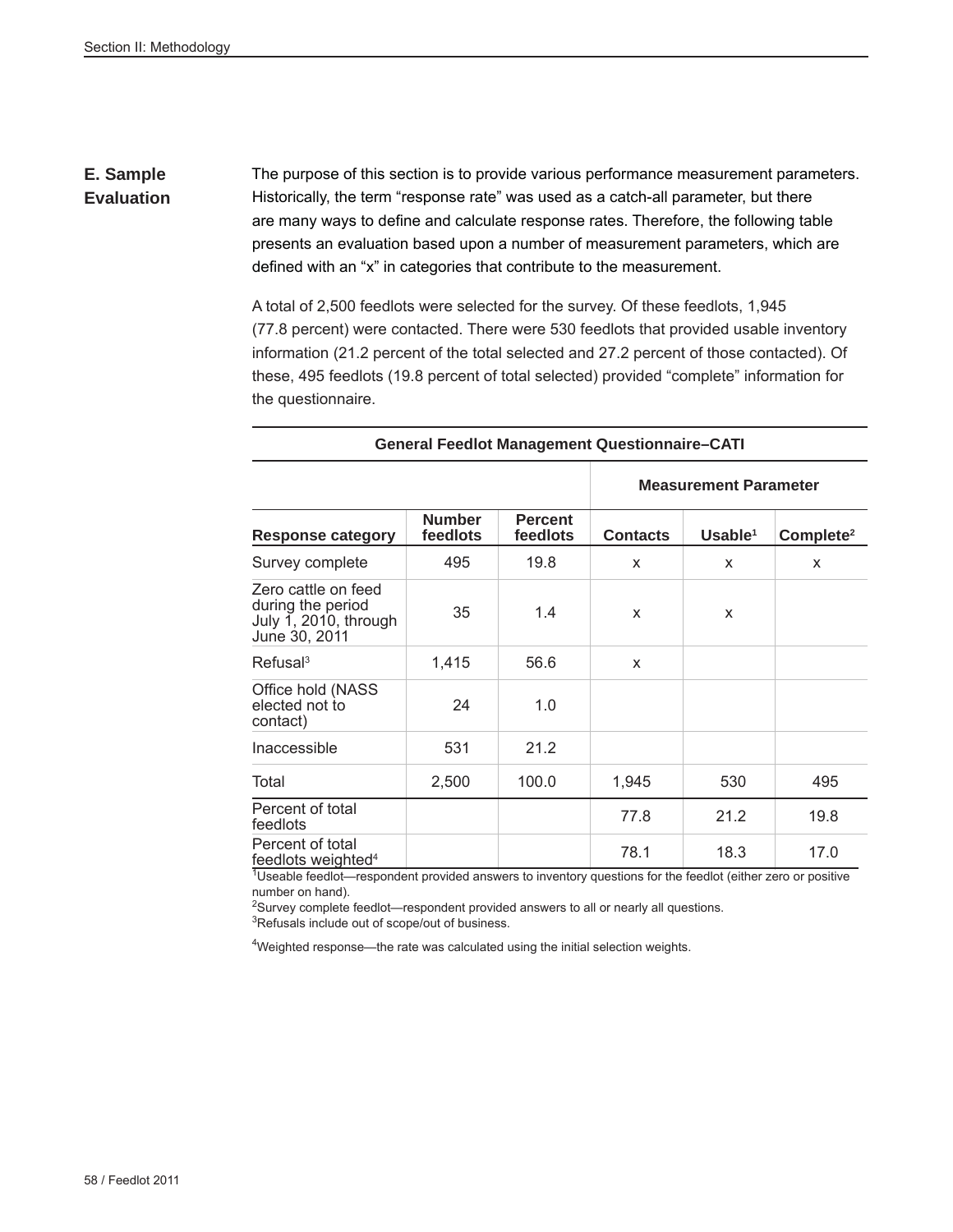# **Appendix I: Sample Profile**

| Feedlot capacity (number head) |           |             |              |  |  |  |
|--------------------------------|-----------|-------------|--------------|--|--|--|
| <b>Region</b>                  | $1 - 499$ | $500 - 999$ | <b>Total</b> |  |  |  |
| Central                        | 54        | 25          | 79           |  |  |  |
| Other                          | 328       | 88          | 416          |  |  |  |
| Total                          | 382       | 113         | 495          |  |  |  |

# **1. Number of responding feedlots, by herd size and by region**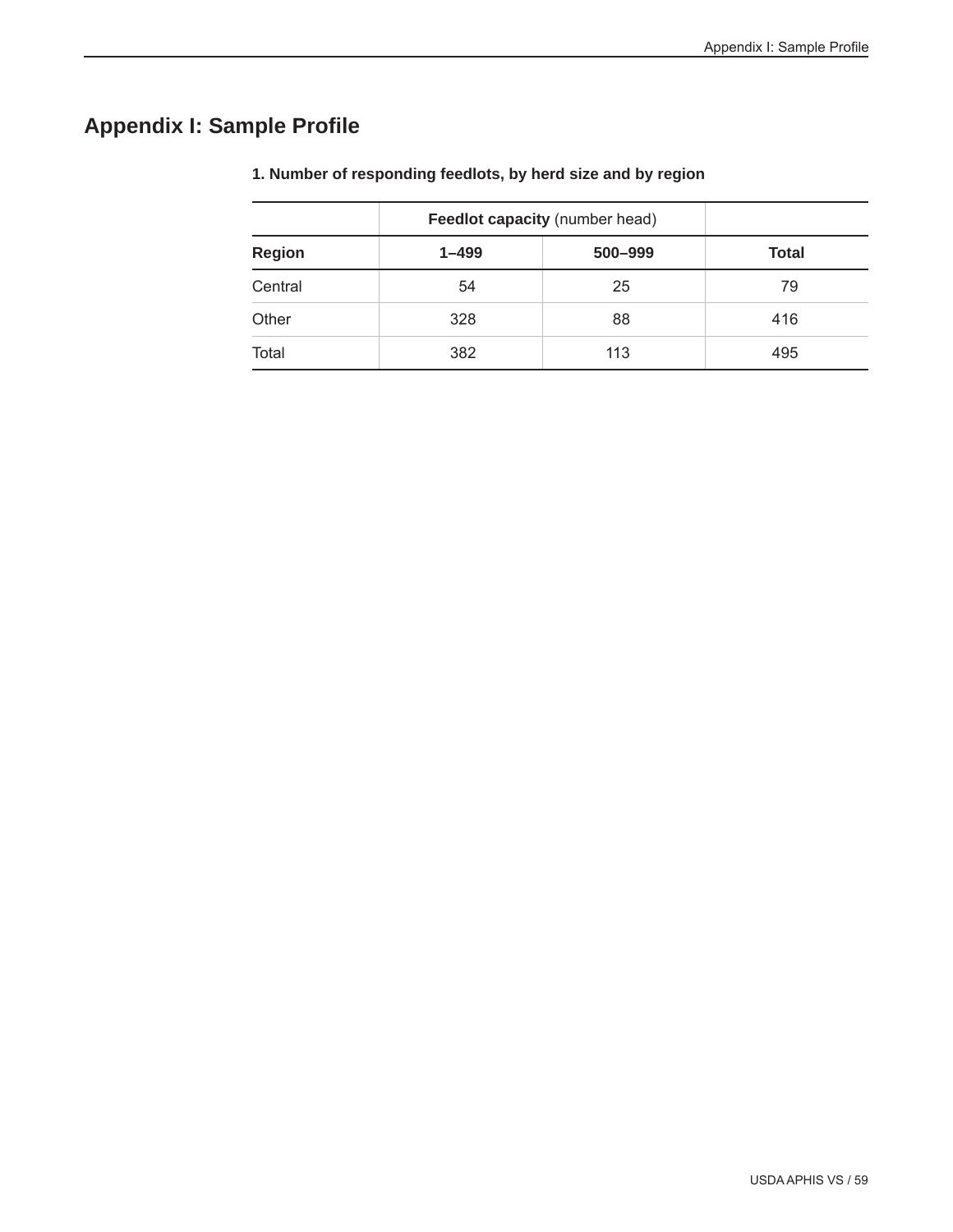# Appendix II: Feedlots and Inventory, Fewer than 500 Head Capacity<sup>1</sup> for **Selected States, 2007**

| <b>Region</b>                 | <b>State</b>              | <b>Number of</b><br>feedlots | Pct. of U.S. | <b>Number cattle</b><br>and calves | Pct. of U.S. |
|-------------------------------|---------------------------|------------------------------|--------------|------------------------------------|--------------|
| Central                       | Kansas <sup>2</sup>       | 1,033                        | 2.22         | 106,666                            | 4.15         |
|                               | Nebraska <sup>2</sup>     | 1,899                        | 4.09         | 223,542                            | 8.70         |
|                               | South Dakota <sup>2</sup> | 1,541                        | 3.32         | 174,629                            | 6.83         |
|                               | Texas $2$                 | 1,320                        | 2.84         | 63,045                             | 2.45         |
|                               | Total                     | 5,793                        | 12.47        | 567,882                            | 22.13        |
|                               |                           |                              |              |                                    |              |
| Other                         | <b>Illinois</b>           | 3,167                        | 6.82         | 162,291                            | 6.31         |
|                               | Indiana                   | 2,554                        | 5.50         | 81,397                             | 3.17         |
|                               | Iowa <sup>2</sup>         | 6,190                        | 13.32        | 559,587                            | 21.77        |
|                               | Michigan                  | 2,810                        | 6.05         | 104,246                            | 4.06         |
|                               | Minnesota                 | 5,336                        | 11.49        | 320,841                            | 12.48        |
|                               | Missouri                  | 1,448                        | 3.12         | 55,649                             | 2.16         |
|                               | Ohio                      | 3,925                        | 8.45         | 128,475                            | 5.00         |
|                               | Pennsylvania              | 2,993                        | 6.44         | 108,899                            | 4.24         |
|                               | Wisconsin                 | 5,455                        | 11.74        | 237,334                            | 9.23         |
|                               | Total                     | 33,878                       | 72.93        | 1,758,719                          | 68.42        |
|                               |                           |                              |              |                                    |              |
| Total 13<br><b>States</b>     |                           | 39,671                       | 85.40        | 2,327,601                          | 90.55        |
| Total U.S.<br>(50)<br>States) |                           | 46,458                       | 100.00       | 2,570,705                          | 100.00       |

<sup>1</sup>The NAHMS Feedlot 2011 study second component included feedlots with fewer than 1,000-head capacity. The only published **State-level** numbers of feedlots in all 50 States are from the NASS 2007 Census, which does not include a category for fewer than 1,000 head capacity. Thus, this table shows fewer than 500-head capacity data.

 $2$ These States also participated in the study's first component (large feedlots).

Source: NASS 2007 Census of Agriculture.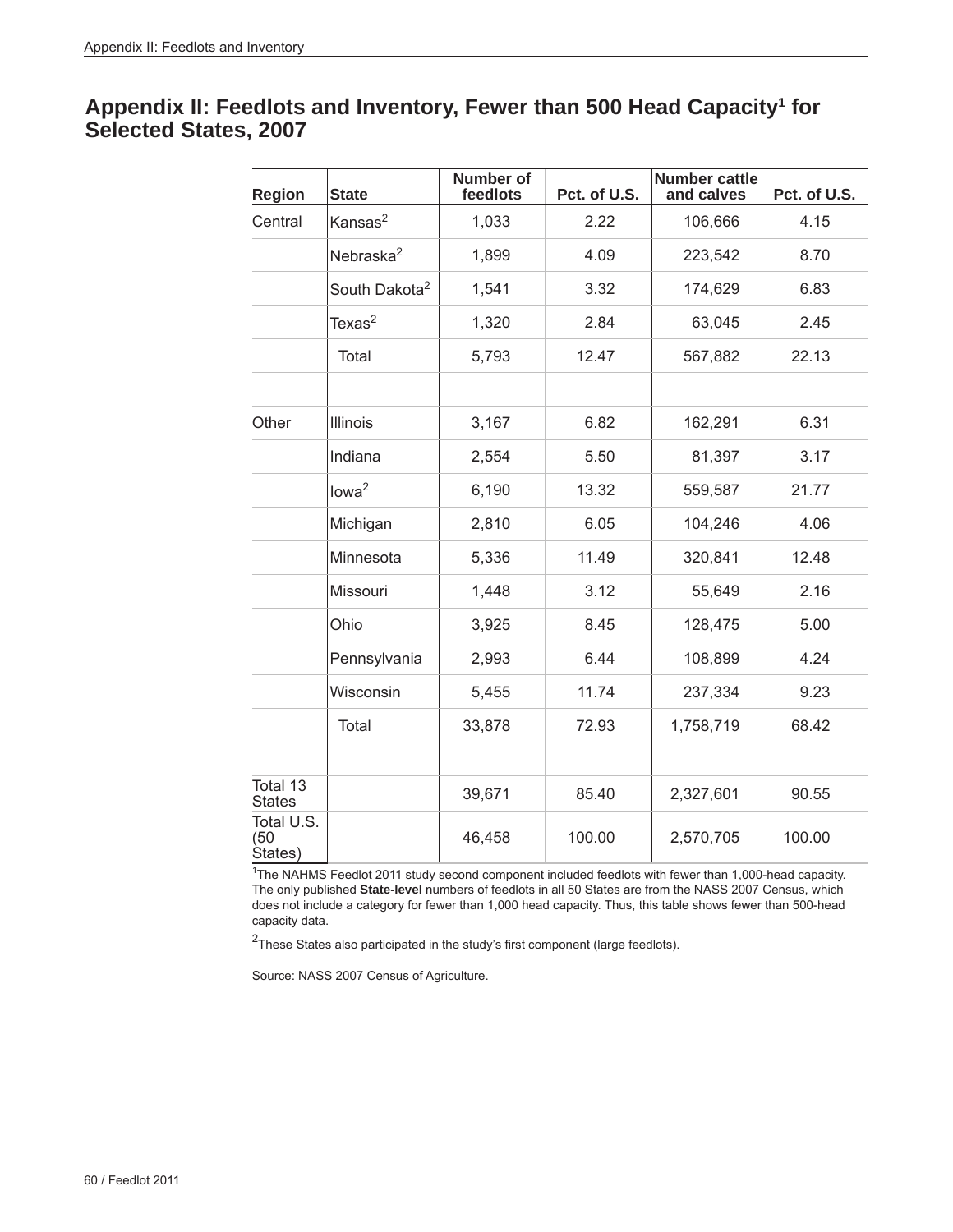|                                         | <b>Number of feedlots</b> |                   |                              |                   |                          |  |  |  |  |
|-----------------------------------------|---------------------------|-------------------|------------------------------|-------------------|--------------------------|--|--|--|--|
| <b>Feedlot capacity</b>                 | 20071                     | 2008 <sup>2</sup> | 20093                        | 2010 <sup>3</sup> | <b>2011</b> <sup>4</sup> |  |  |  |  |
| Fewer than 1,000 head                   | 85,000                    | 80,000            | 80,000                       | 75,000            | 75,000                   |  |  |  |  |
| 1,000 or more                           | 2,160                     | 2,170             | 2,170                        | 2,140             | 2,120                    |  |  |  |  |
| All feedlots in<br><b>United States</b> | 87,160                    | 82,170            | 82,170                       | 77,140            | 77,120                   |  |  |  |  |
|                                         |                           |                   | January 1 inventory (x1,000) |                   |                          |  |  |  |  |
|                                         | 20081                     | 2009 <sup>2</sup> | $2010^3$                     | 2011 <sup>3</sup> | 20114                    |  |  |  |  |
| Fewer than 1,000 head                   | 2,734.7                   | 2,621.7           | 2,659.2                      | 2,508.9           | 2,260.4                  |  |  |  |  |
| 1,000 or more                           | 12,092                    | 11,234            | 10,983                       | 11,514            | 11,861                   |  |  |  |  |
| All feedlots in<br><b>United States</b> | 14,826.7                  | 13,855.7          | 13,642.2                     | 14,022.9          | 14,121.4                 |  |  |  |  |

# **Appendix III: U.S. Feedlots and Inventory by Capacity**

<sup>1</sup>February 20, 2009, NASS Cattle on Feed.

<sup>2</sup>February 19, 2010, NASS Cattle on Feed.

<sup>3</sup>February 18, 2011, NASS Cattle on Feed.

<sup>4</sup>February 24, 2012, NASS Cattle on Feed.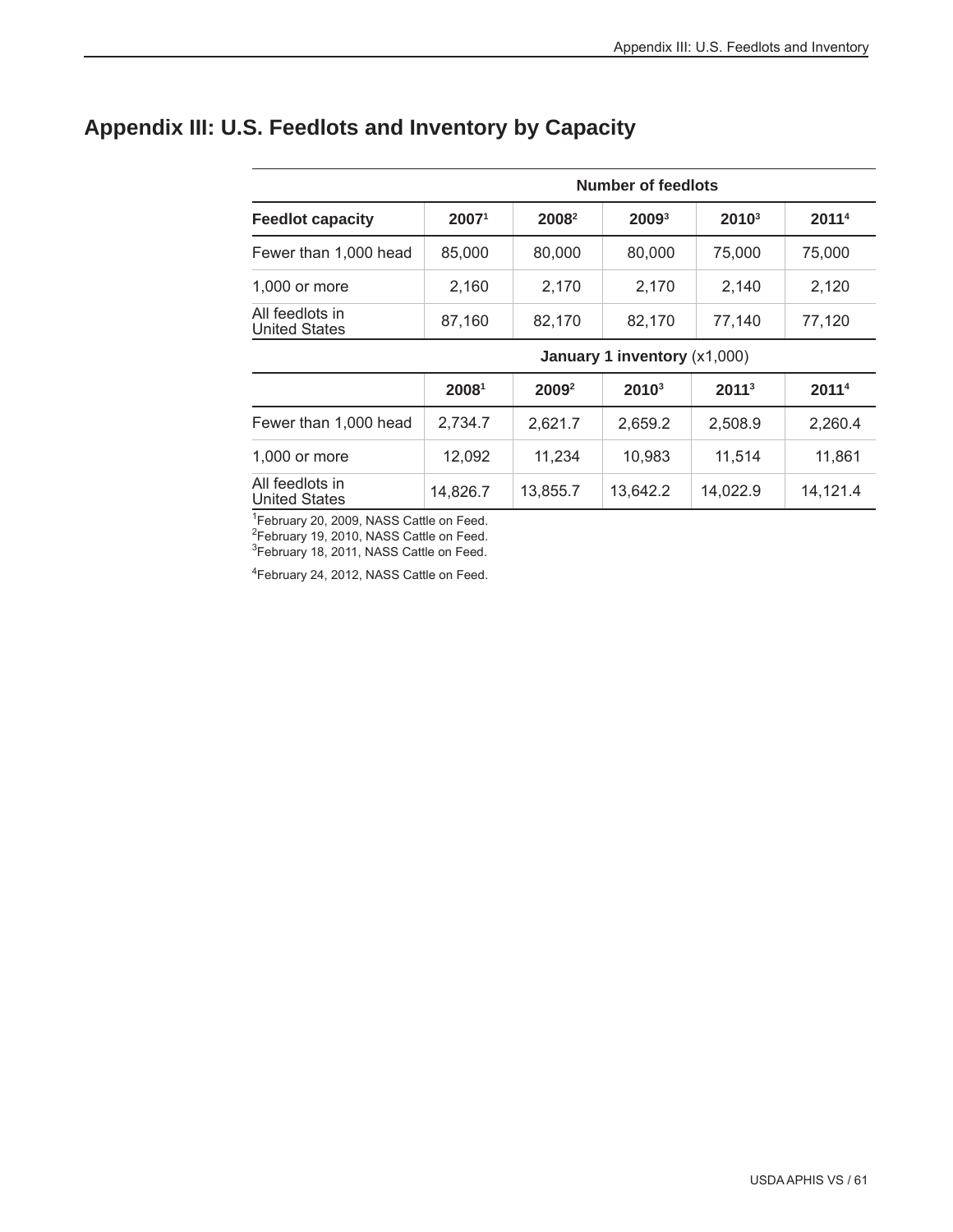# **Appendix IV: Study Objectives and Related Outputs**

1. Describe changes in management practices and animal health in feedlots:

- Part I: Management Practices on U.S. Feedlots with a Capacity of 1,000 or More Head, March 2013
- Part II: Management Practices on U.S. Feedlots with a Capacity of Fewer than 1,000 Head, March 2013
- Part III: Health and Management Practice Trends for U.S. Feedlots, 1994–2011, expected May 2013
- Part IV: Health and Health Management on U.S. Feedlots with Capacity of 1,000 or More Head, expected May 2013
- Importance of Pre-arrival Management Practices to Operators of U.S. Feedlots, info sheet, July 2012
- Emergency Preparedness and Management on U.S. Feedlots, info sheet, September 2012
- U.S. Feedlots Processing Practices for Arriving Cattle, info sheet, October 2012
- Implant Usage, info sheet, expected spring 2013
- Respiratory Disease in Feedlot Cattle, info sheet, expected spring 2013
- Vaccination of Cattle Against Respiratory Disease Pathogens, info sheet, expected spring 2013
- 2. Describe the management practices in feedlots that impact product quality:
	- Part I: Management Practices on U.S. Feedlots with a Capacity of 1,000 or More Head, March 2013
	- Quality Assurance on U.S. Feedlots, 2011, info sheet, July 2012
	- Awareness of the Beef Quality Assurance Program Among Operators of Small Feedlots, info sheet, April 2013
- 3. Identify factors associated with shedding of potential foodborne pathogens or commensal organisms by feedlot cattle:
	- Management Strategies Used to Control Food Safety Pathogens in Feedlot Cattle, info sheet, expected spring 2013
	- *Salmonella* Prevalence and Resistance, info sheet, expected summer 2013
	- *Campylobacter* Prevalence and Resistance, info sheet, expected summer 2013
- 4. Describe antimicrobial usage in feedlots:
	- Part I: Management Practices on U.S. Feedlots with a Capacity of 1,000 or More Head, March 2013
	- Part II: Management Practices on U.S. Feedlots with a Capacity of Fewer than 1,000 Head, March 2013
	- Part III: Health and Management Practice Trends for U.S. Feedlots, 1994–2011, expected May 2013
	- Part IV: Health and Health Management on U.S. Feedlots with Capacity of 1,000 or More Head, expected May 2013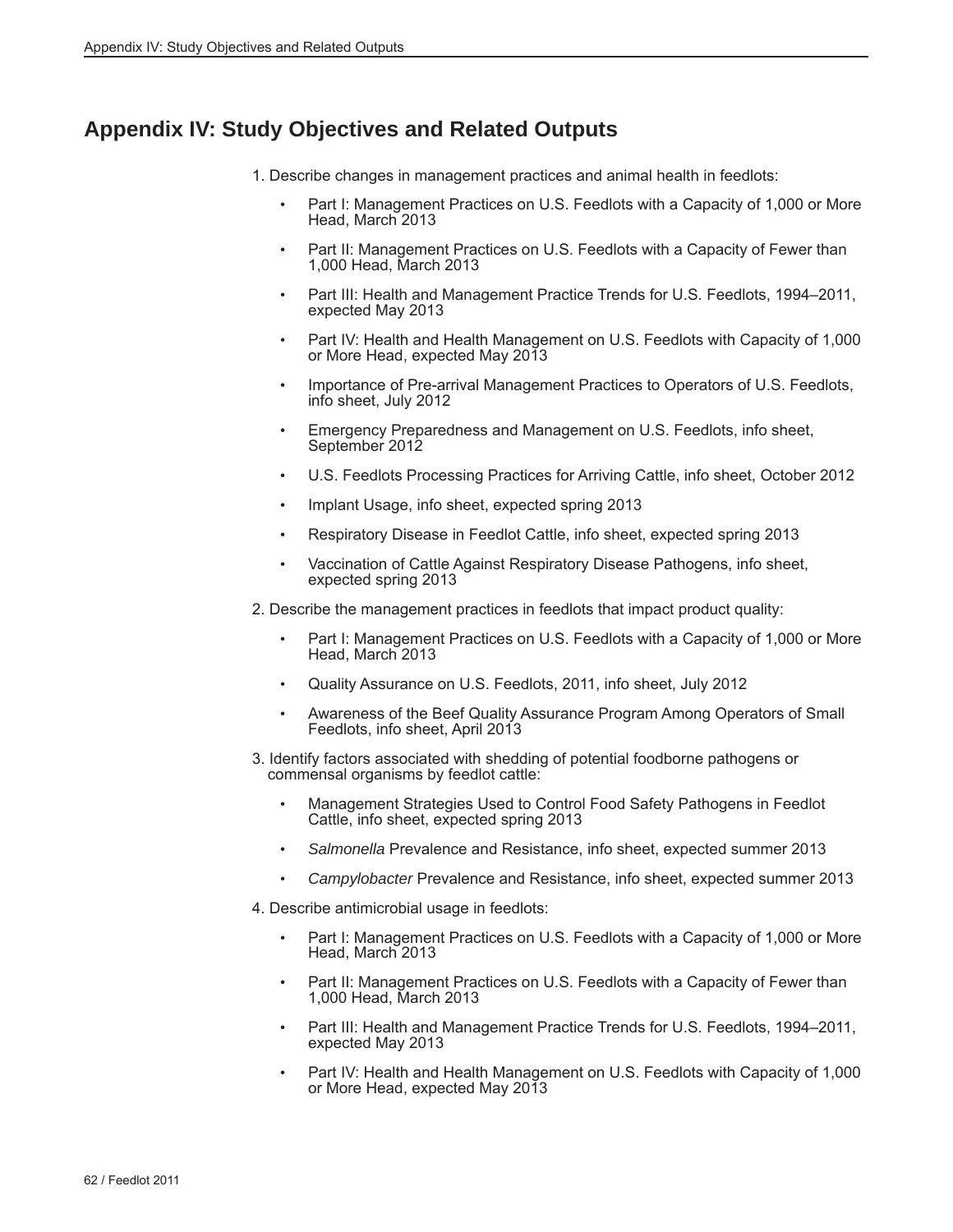- 5. Describe biosecurity practices and capabilities in feedlots:
	- Part I: Management Practices on U.S. Feedlots with a Capacity of 1,000 or More Head, March 2013
	- Biosecurity on U.S. Feedlots, info sheet, September 2012